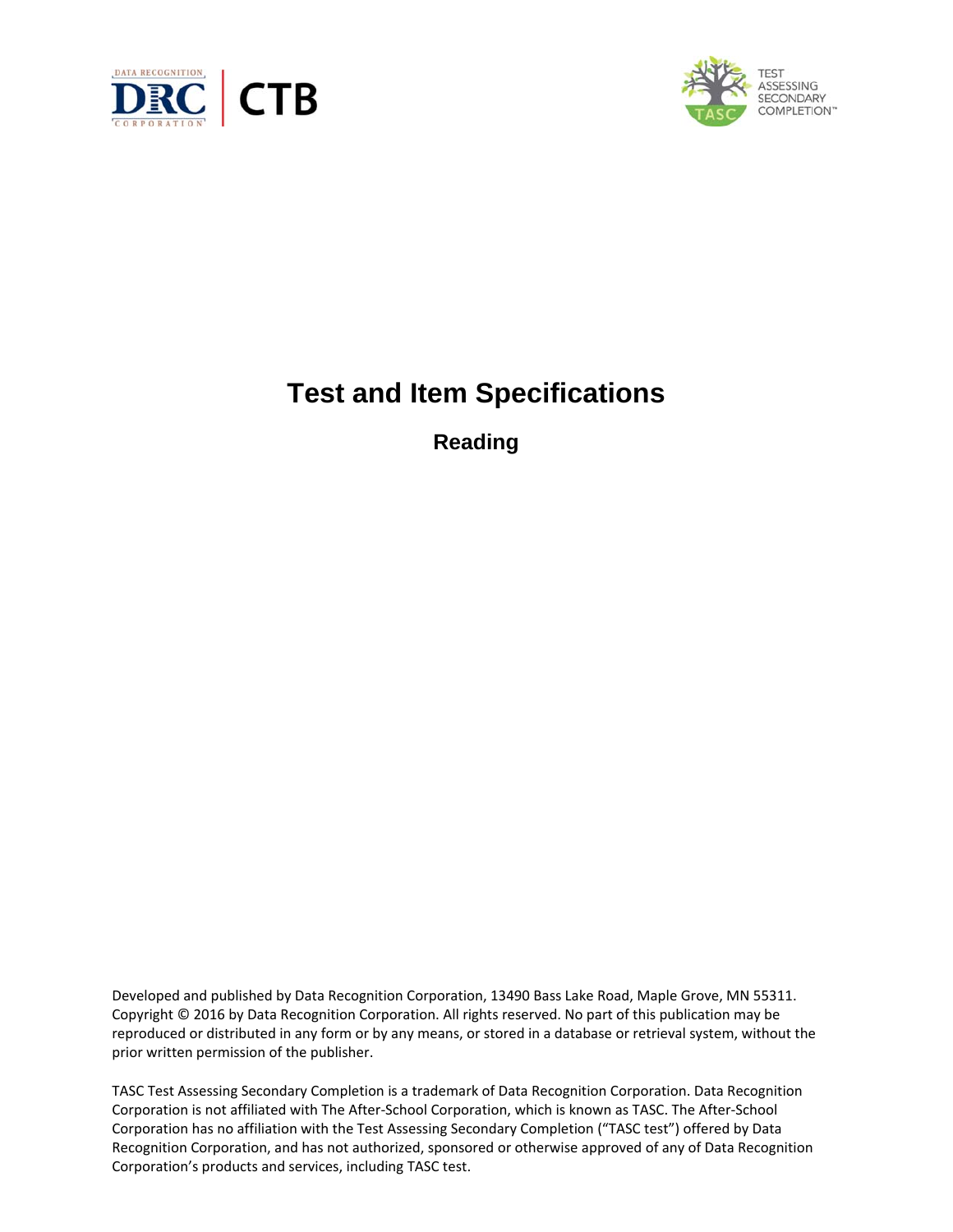



The following test and item specifications are included in this section for the TASC Reading subtest.

- 1) Reading Blueprint
	- a) 2015—2016 (Forms DEF)
	- b) 2016—2017 (Forms GHI)
- 2) Reading Subtest Form Design
	- a) Design Table
	- b) Testing Times
- 3) TASC Reading Item Specifications for Measured Standards
	- o Domain
	- o Subdomain
	- o Standard
	- o Emphasis Level
	- o Evidence Statements
	- o Assessment Limits/Content Constraints
	- o DOK(s)
	- o Stimulus
	- o Sample Item Stems<sup>1</sup>
	- o Sample Item(s)
- 4) Other TASC Reading Test Specifications
	- a) Scoring Rules

- b) Constructed Response Rubric
- c) Reading Passage Specifications

<sup>&</sup>lt;sup>1</sup> Sample Item Stems are examples of item stems that may be used; items are not limited to the examples shown in this document.

Copyright © 2016 Data Recognition Corporation. All rights reserved. TASC is a trademark of Data Recognition Corporation.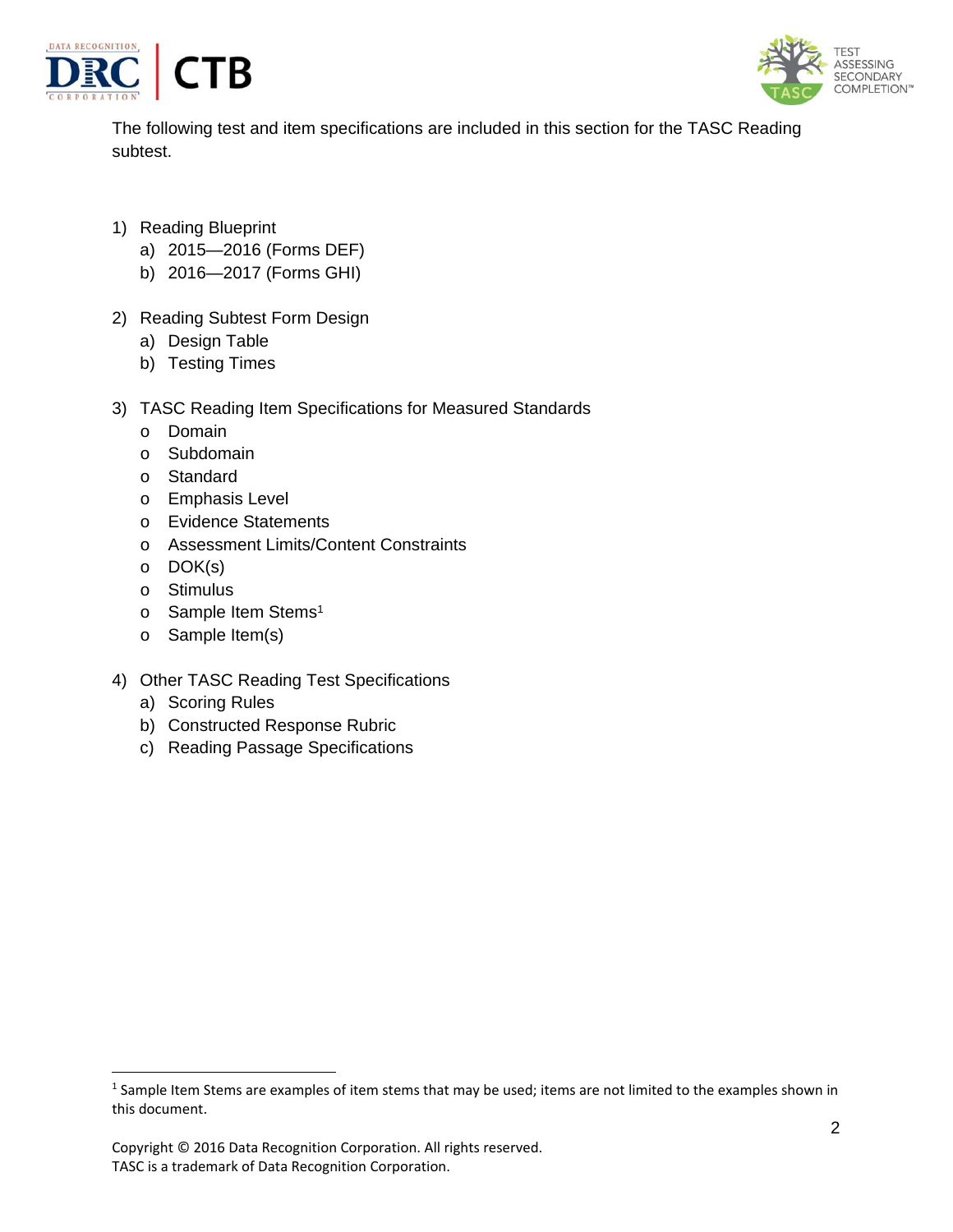



# **1) Test Blueprint**

# **a) 2015–2016 (Forms D, E, F)**

| Domain /<br><b>Reporting Category</b> | <b>Subdomain</b>                      | <b>Subdomain</b><br>% | Domain % |
|---------------------------------------|---------------------------------------|-----------------------|----------|
| Reading Informational Texts           |                                       |                       | 70%      |
| <b>Reading Literature</b>             |                                       |                       | 30%      |
|                                       | Key Ideas and Details                 | 40%                   |          |
|                                       | <b>Craft and Structure</b>            | 40%                   |          |
|                                       | Integration of Knowledge and<br>Ideas | 10%                   |          |
|                                       | Vocabulary Acquisition and Use        | 10%                   |          |

All items on the Reading assessment are aligned to a Reporting Category of either Reading Informational Texts or Reading Literature. Additionally, each item is aligned to a Subdomain of Key Ideas and Details; Craft and Structure; Integration of Knowledge and Ideas; or Vocabulary Acquisition and Use. While it is not possible to report on the number of items per Subdomain per Reporting Category due to the limited number of items in some Subdomains, every effort is made to ensure a balance between the Reporting Categories for each Subdomain.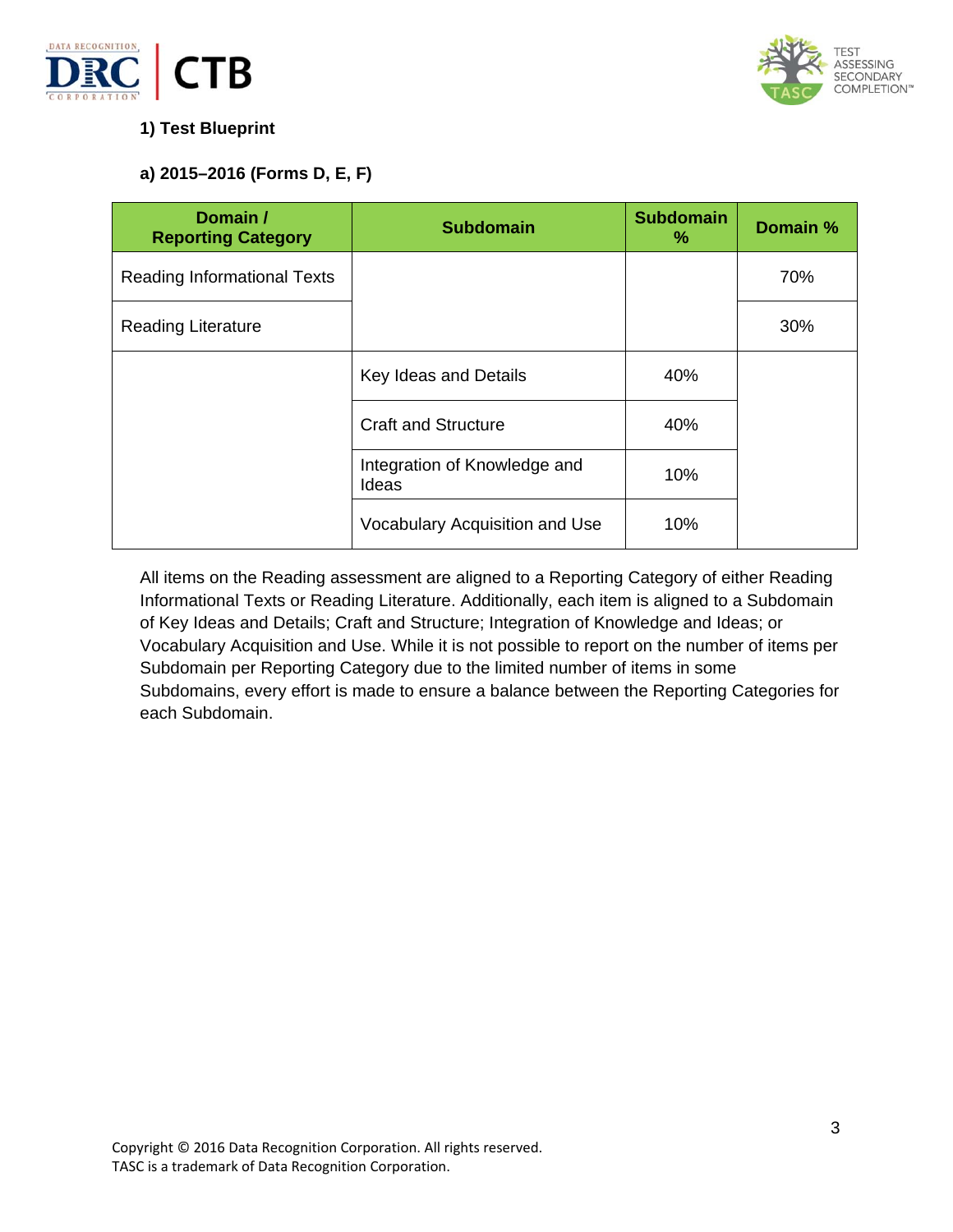



# **b) 2016–2017 (Forms G, H, I)**

| Domain /<br><b>Reporting Category</b> | <b>Subdomain</b>                      | <b>Subdomain</b><br>% | Domain % |
|---------------------------------------|---------------------------------------|-----------------------|----------|
| Reading Informational Texts           |                                       |                       | 75%      |
| <b>Reading Literature</b>             |                                       |                       | 25%      |
|                                       | Key Ideas and Details                 | 45%                   |          |
|                                       | <b>Craft and Structure</b>            | 35%                   |          |
|                                       | Integration of Knowledge and<br>Ideas | 10%                   |          |
|                                       | Vocabulary Acquisition and Use        | 10%                   |          |

All items on the Reading assessment are aligned to a Reporting Category of either Reading Informational Texts or Reading Literature. Additionally, each item is aligned to a Subdomain of Key Ideas and Details; Craft and Structure; Integration of Knowledge and Ideas; or Vocabulary Acquisition and Use. While it is not possible to report on the number of items per Subdomain per Reporting Category due to the limited number of items in some Subdomains, every effort is made to ensure a balance between the Reporting Categories for each Subdomain.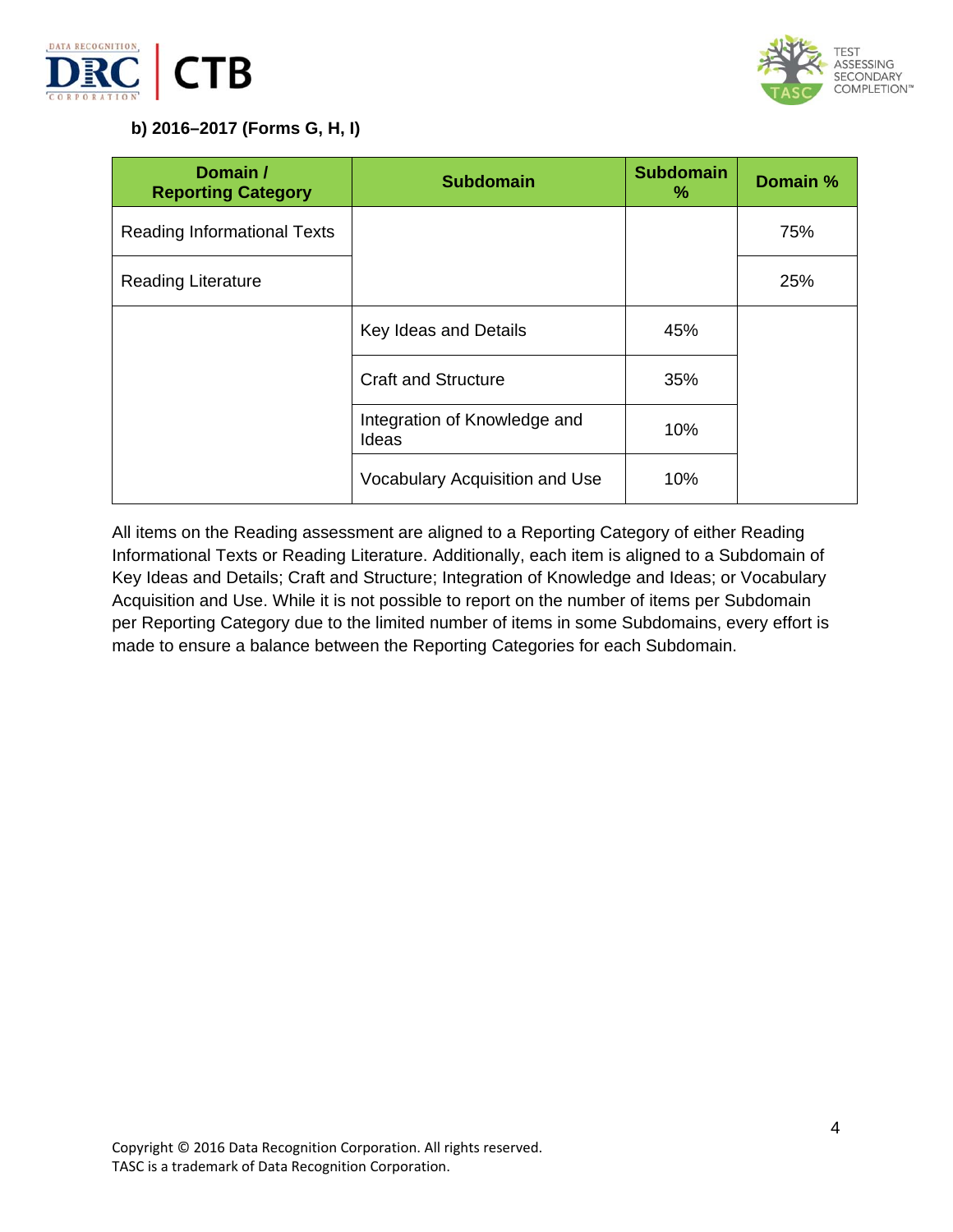



# **2) Test Form Design**

In each operational year, three equated operational forms are selected for each subtest. The first operational TASC forms in 2014 were comprised of 40 multiple-choice (MC) items. In the 2015 and 2016 forms, other autoscored items (such as multiple selected-response items and evidence-based selected-response items) and constructed-response (CR) items are being field tested and may be included as operational items in future years.

The table below shows the projected item numbers by item type in the 2016 forms. Research and data may necessitate minor adjustments to these numbers.

| <b>Item Type</b>                              | <b>Total Items</b><br><b>Per Form</b> | <b>Testing Time</b><br>(minutes) |
|-----------------------------------------------|---------------------------------------|----------------------------------|
| <b>Multiple</b><br><b>Choice (MC)</b>         | 48                                    | 48                               |
| 1-point<br><b>Autoscored</b>                  |                                       | 2                                |
| 2-point<br><b>Autoscored</b>                  |                                       | з                                |
| <b>Constructed</b><br><b>Response</b><br>(CR) |                                       |                                  |
| <b>Passages</b>                               |                                       | 24                               |

# **a) Design Table**

**b)** The testing times are based on these estimates.

| <b>Item Type</b> | <b>Estimated Testing Time</b><br>(minutes) |
|------------------|--------------------------------------------|
| <b>MC</b>        |                                            |
| 1-pt Autoscored  | 2                                          |
| 2-pt Autoscored  |                                            |
| СR               |                                            |
| Passage          |                                            |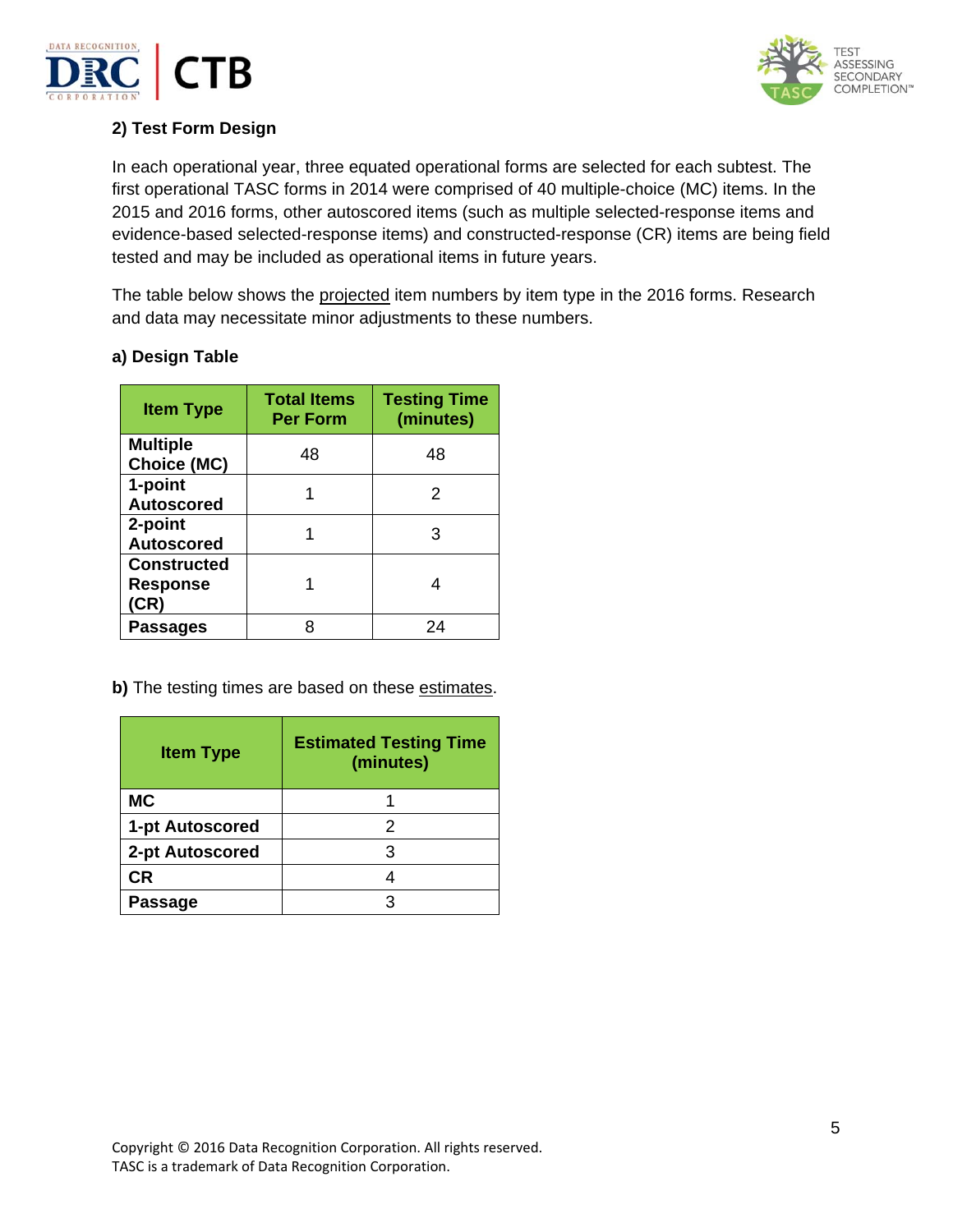



## **3) TASC Reading Item Specifications for Measured Standards**

Item specifications are one of the key requirements for a high-quality, legally defensible standards-based assessment. Item specifications help define important characteristics of the items (i.e., test questions) developed for each standard. These item specifications provide guidelines to help clarify the focus of what is to be assessed, what items may include, and what items may not include (i.e., assessment limits). Item specifications are used by item writers, item editors, and item reviewers as a common reference throughout the item-development process, from initial writing to final approval. The TASC Reading item specifications are based on the TASC test standards for Reading, which are based on the College and Career Readiness for Adult Education (CCR-AE) standards. The assessment limits/content constraints have been further refined based on customer feedback and DRC | CTB item-performance data analyses targeting specific standard- and item-level assessment scope.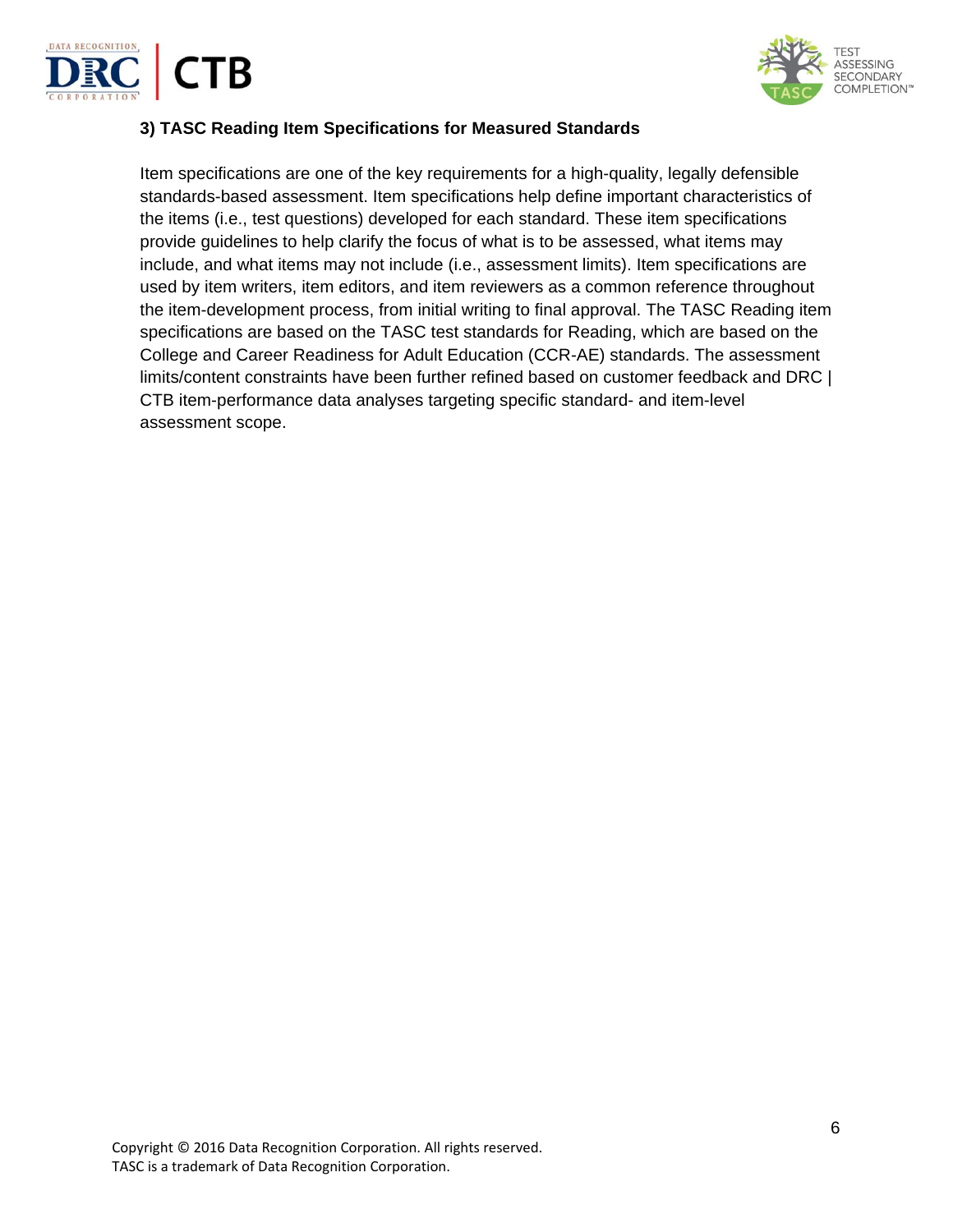



| <b>Domain</b>                                 | <b>Reading Informational Text</b>                                                                                                                                                                                                                                                                                                                                                                                                                                                                                                                                                                                                                                       |
|-----------------------------------------------|-------------------------------------------------------------------------------------------------------------------------------------------------------------------------------------------------------------------------------------------------------------------------------------------------------------------------------------------------------------------------------------------------------------------------------------------------------------------------------------------------------------------------------------------------------------------------------------------------------------------------------------------------------------------------|
| <b>Subdomain</b>                              | Key Ideas and Details                                                                                                                                                                                                                                                                                                                                                                                                                                                                                                                                                                                                                                                   |
| <b>Standard</b>                               | RI.9-10.1. Cite strong and thorough textual evidence to support analysis of what the<br>text says explicitly as well as inferences drawn from the text.                                                                                                                                                                                                                                                                                                                                                                                                                                                                                                                 |
| <b>Emphasis Level</b>                         | High                                                                                                                                                                                                                                                                                                                                                                                                                                                                                                                                                                                                                                                                    |
| Evidence<br><b>Statements</b>                 | The examinee will provide textual support of an idea based on what the text says<br>explicitly.                                                                                                                                                                                                                                                                                                                                                                                                                                                                                                                                                                         |
|                                               | The examinee will determine inferences of key ideas drawn from the text.                                                                                                                                                                                                                                                                                                                                                                                                                                                                                                                                                                                                |
|                                               | The examinee will analyze key ideas stated in or inferred from the text.                                                                                                                                                                                                                                                                                                                                                                                                                                                                                                                                                                                                |
| Assessment<br>Limits / Content<br>Constraints | The examinee may be asked to do the following:<br>Provide key ideas directly stated in the text or a portion of the text.<br>$\bullet$<br>Provide key ideas and/or details stated explicitly in the text to support a larger<br>$\bullet$<br>idea, connection, or inference.<br>Determine the connections stated or inferred among the key ideas of the text.<br>$\bullet$<br>Analyze key ideas, either stated or inferred, and how well or effectively they<br>$\bullet$<br>are supported in a text.<br>Items for this standard may focus on key details and inferences from the text.<br>The examinee will not be asked to merely identify key ideas within the text. |
| DOK(s)                                        | 2, 3                                                                                                                                                                                                                                                                                                                                                                                                                                                                                                                                                                                                                                                                    |
| <b>Stimulus</b>                               | Informational text (see detailed stimulus specs)                                                                                                                                                                                                                                                                                                                                                                                                                                                                                                                                                                                                                        |
| Sample Item<br><b>Stems</b>                   | Which detail from the text best supports the idea that?<br>Which statements from the text best support this belief?                                                                                                                                                                                                                                                                                                                                                                                                                                                                                                                                                     |
|                                               | Which detail from the text best explains how?                                                                                                                                                                                                                                                                                                                                                                                                                                                                                                                                                                                                                           |

Which sentence from the text best helps to develop the idea that there are ways a consumer can shop safely online?

- A. Keep your browser updated so you have the latest available protection.
- B. The site may also use icons and trademarks similar to those on safe sites.
- C. Some websites use web addresses that are formatted to look almost the same as legitimate sites.
- D. More and more consumers are finding online shopping the most convenient way to make purchases.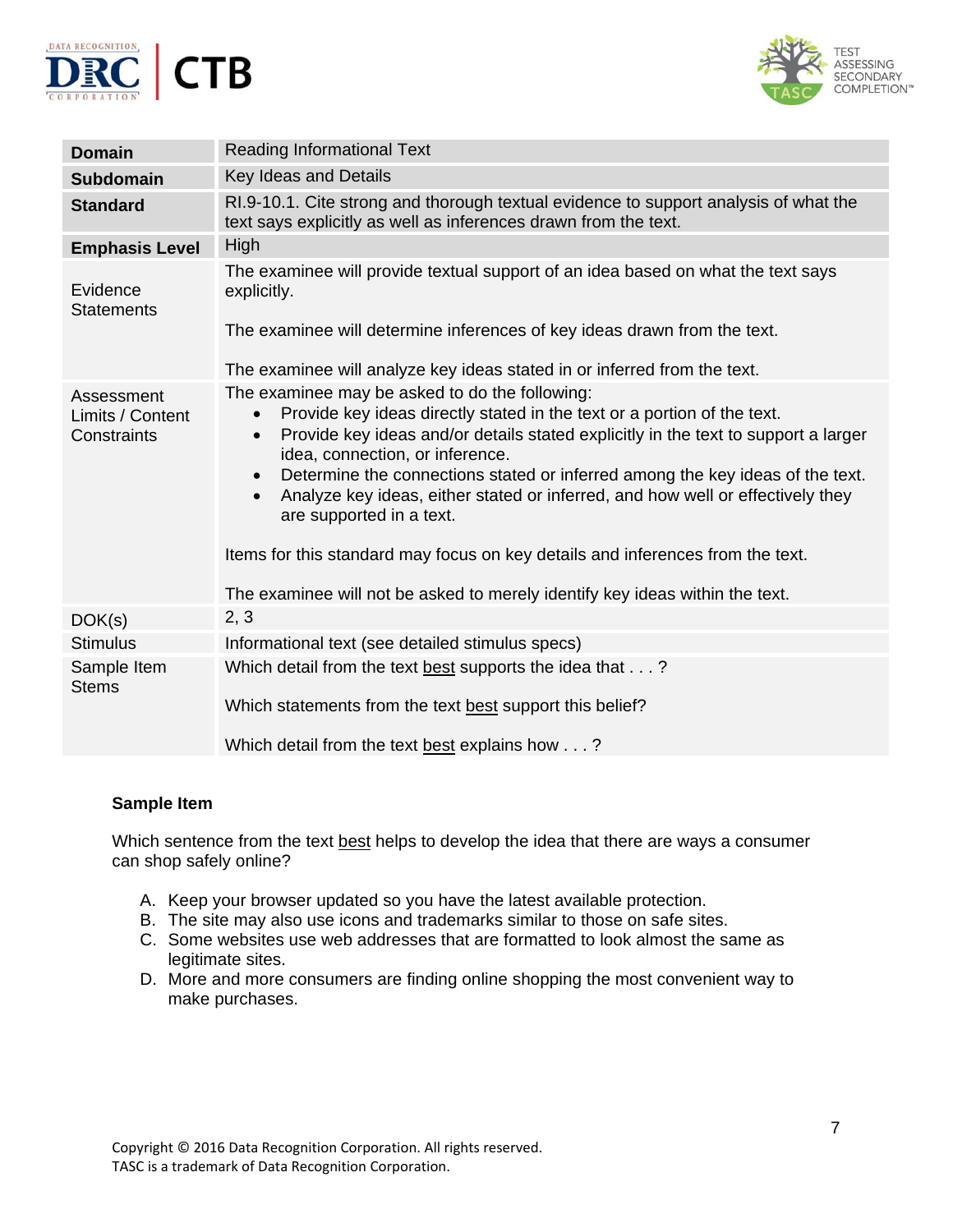



| <b>Domain</b>                                 | <b>Reading Informational Text</b>                                                                                                                                                                                                                                                                                                                                                                                                                                                                                     |
|-----------------------------------------------|-----------------------------------------------------------------------------------------------------------------------------------------------------------------------------------------------------------------------------------------------------------------------------------------------------------------------------------------------------------------------------------------------------------------------------------------------------------------------------------------------------------------------|
| <b>Subdomain</b>                              | <b>Key Ideas and Details</b>                                                                                                                                                                                                                                                                                                                                                                                                                                                                                          |
| <b>Standard</b>                               | RI.9-10.2. Determine a central idea of a text and analyze its development over the<br>course of the text, including how it emerges and is shaped and refined by specific<br>details; provide an objective summary of the text.                                                                                                                                                                                                                                                                                        |
| <b>Emphasis Level</b>                         | High                                                                                                                                                                                                                                                                                                                                                                                                                                                                                                                  |
| Evidence                                      | The examinee will determine the central idea of a text.                                                                                                                                                                                                                                                                                                                                                                                                                                                               |
| <b>Statements</b>                             | The examinee will provide an analysis of the development of the central idea over the<br>course of a text.                                                                                                                                                                                                                                                                                                                                                                                                            |
|                                               | The examinee will summarize a text with accurate and relevant evidence from the text.                                                                                                                                                                                                                                                                                                                                                                                                                                 |
| Assessment<br>Limits / Content<br>Constraints | The examinee may be asked to do the following:<br>Determine the central idea and its development throughout the text.<br>$\bullet$<br>Determine the central idea and analyze its development over the course of the<br>$\bullet$<br>text.<br>Provide an accurate summary of the text.<br>$\bullet$<br>Compose a brief summary of the text.<br>$\bullet$<br>Items for this standard may focus on determining/analyzing the central idea of the text<br>or may focus on providing or determining a summary of the text. |
| DOK(s)                                        | 2, 3                                                                                                                                                                                                                                                                                                                                                                                                                                                                                                                  |
| <b>Stimulus</b>                               | Informational text (see detailed stimulus specs)                                                                                                                                                                                                                                                                                                                                                                                                                                                                      |
| Sample Item<br><b>Stems</b>                   | How is the central idea reinforced in Paragraph 7?<br>Which quotation from the text best captures the central idea?<br>Which statement best expresses the central idea of the text?                                                                                                                                                                                                                                                                                                                                   |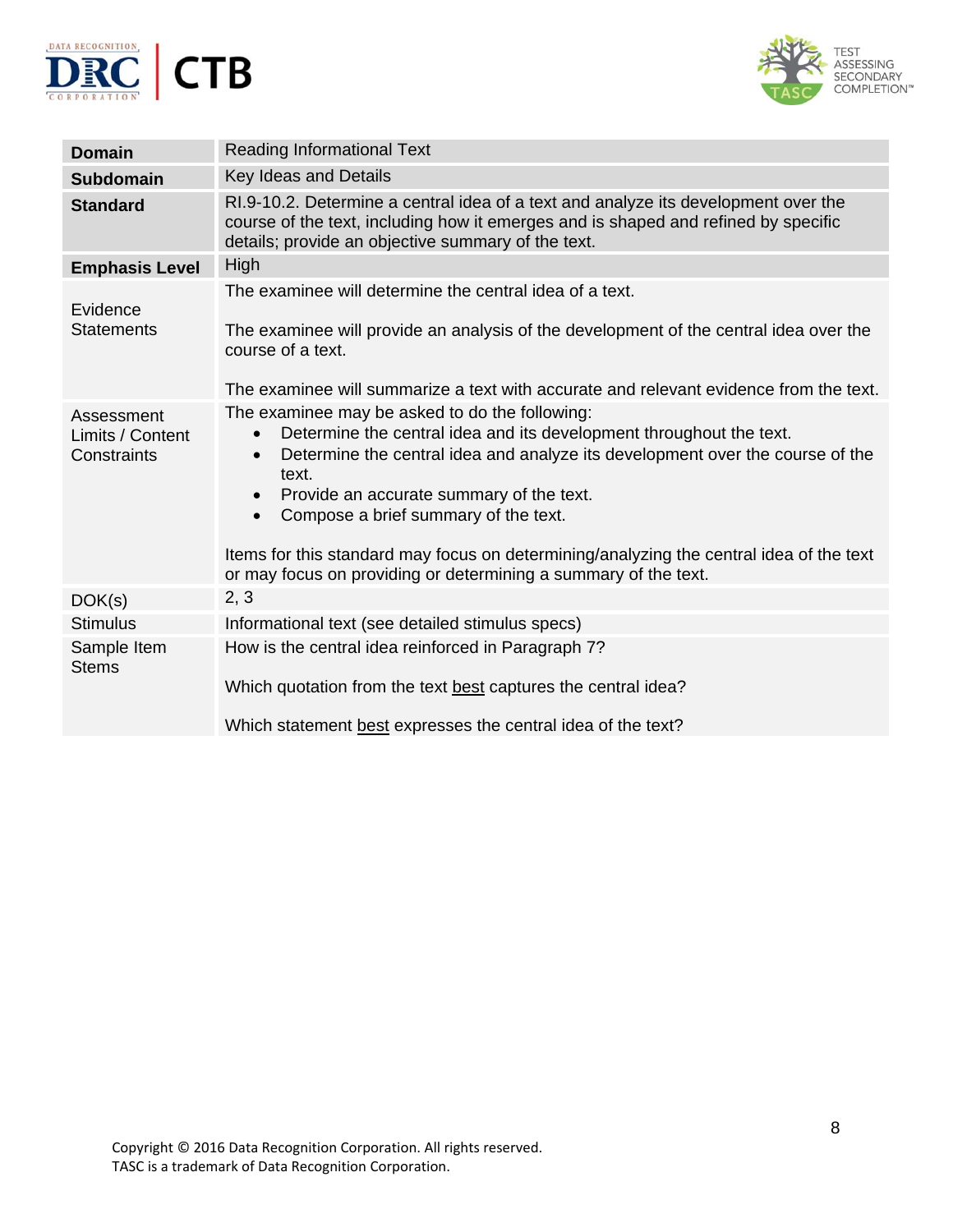



| <b>Domain</b>                                 | <b>Reading Informational Text</b>                                                                                                                                                                                                                                                                                                                                                                                                                             |
|-----------------------------------------------|---------------------------------------------------------------------------------------------------------------------------------------------------------------------------------------------------------------------------------------------------------------------------------------------------------------------------------------------------------------------------------------------------------------------------------------------------------------|
| <b>Subdomain</b>                              | Key Ideas and Details                                                                                                                                                                                                                                                                                                                                                                                                                                         |
| <b>Standard</b>                               | RI.11-12.2. Determine two or more central ideas of a text and analyze their<br>development over the course of the text, including how they interact and build on one<br>another to provide a complex analysis; provide an objective summary of the text.                                                                                                                                                                                                      |
| <b>Emphasis Level</b>                         | <b>High</b>                                                                                                                                                                                                                                                                                                                                                                                                                                                   |
| Evidence                                      | The examinee will determine two or more central ideas of a text.                                                                                                                                                                                                                                                                                                                                                                                              |
| <b>Statements</b>                             | The examinee will provide an analysis of the development of two or more central ideas<br>throughout the course of a text.                                                                                                                                                                                                                                                                                                                                     |
|                                               | The examinee will summarize a text with accurate and relevant evidence from the text.                                                                                                                                                                                                                                                                                                                                                                         |
| Assessment<br>Limits / Content<br>Constraints | The examinee may be asked to do the following:<br>Determine two central ideas and their development throughout the text.<br>$\bullet$<br>Determine two central ideas and analyze their development over the course of<br>$\bullet$<br>the text.<br>Provide an accurate summary of the text.<br>$\bullet$<br>Compose a brief summary of the text.<br>Items for this standard may focus on determining two central ideas or providing a<br>summary of the text. |
| DOK(s)                                        | 2, 3                                                                                                                                                                                                                                                                                                                                                                                                                                                          |
| <b>Stimulus</b>                               | Informational text (see detailed stimulus specs)                                                                                                                                                                                                                                                                                                                                                                                                              |
| Sample Item<br><b>Stems</b>                   | Which statement best summarizes the central idea of both texts?<br>Which main idea from the text does this excerpt most clearly support?<br>Which two central ideas are discussed in the text?                                                                                                                                                                                                                                                                |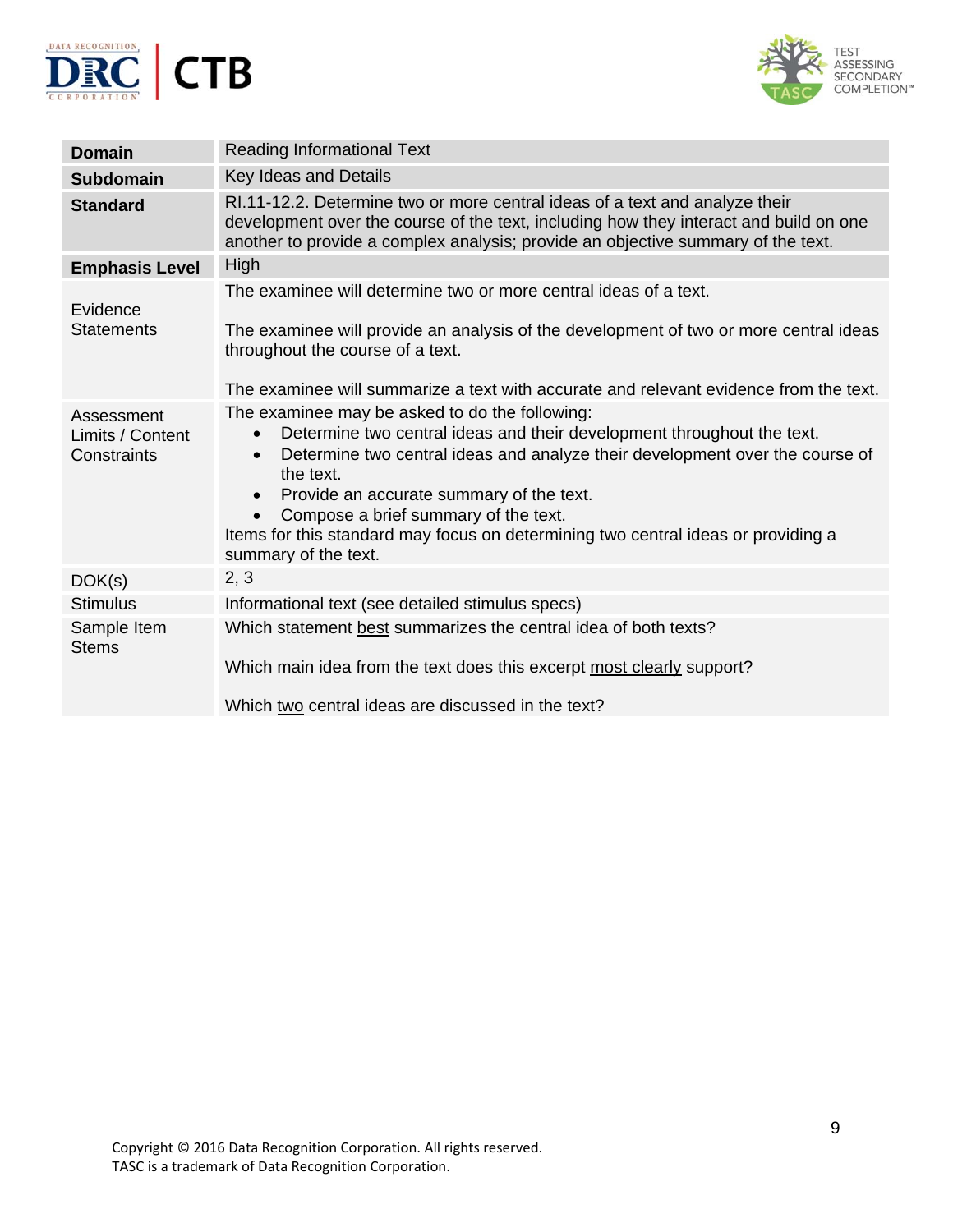





| <b>Domain</b>                                 | <b>Reading Informational Text</b>                                                                                                                                                                                                                                                                                                                                     |
|-----------------------------------------------|-----------------------------------------------------------------------------------------------------------------------------------------------------------------------------------------------------------------------------------------------------------------------------------------------------------------------------------------------------------------------|
| <b>Subdomain</b>                              | Key Ideas and Details                                                                                                                                                                                                                                                                                                                                                 |
| <b>Standard</b>                               | RI.9-10.3. Analyze how the author unfolds an analysis or series of ideas or events,<br>including the order in which the points are made, how they are introduced and<br>developed, and the connections that are drawn between them.                                                                                                                                   |
| <b>Emphasis Level</b>                         | <b>High</b>                                                                                                                                                                                                                                                                                                                                                           |
| Evidence<br><b>Statements</b>                 | The examinee will analyze an author's strategy for the development of ideas or<br>events, including the order in which the points are made and how they are introduced<br>and developed.                                                                                                                                                                              |
|                                               | The examinee will analyze how an author makes connections among ideas within text.                                                                                                                                                                                                                                                                                    |
| Assessment<br>Limits / Content<br>Constraints | The examinee may be asked to do the following:<br>Analyze how the author develops ideas or events and supports the<br>$\bullet$<br>connection/comparison within the text.<br>Analyze how the author makes connections among ideas or events throughout<br>$\bullet$<br>the text.<br>Items for this standard may focus on how the author develops ideas throughout the |
|                                               | text.                                                                                                                                                                                                                                                                                                                                                                 |
|                                               | The examinee will not be asked to label the author's strategy (e.g., chronological,<br>cause/effect).                                                                                                                                                                                                                                                                 |
| DOK(s)                                        | 2, 3                                                                                                                                                                                                                                                                                                                                                                  |
| <b>Stimulus</b>                               | Informational text (see detailed stimulus specs)                                                                                                                                                                                                                                                                                                                      |
| Sample Item<br><b>Stems</b>                   | Which of these is most likely the author's purpose for comparing the ideas in<br>Paragraphs 5 and 6?                                                                                                                                                                                                                                                                  |
|                                               | Why does the author include this sentence in the text?                                                                                                                                                                                                                                                                                                                |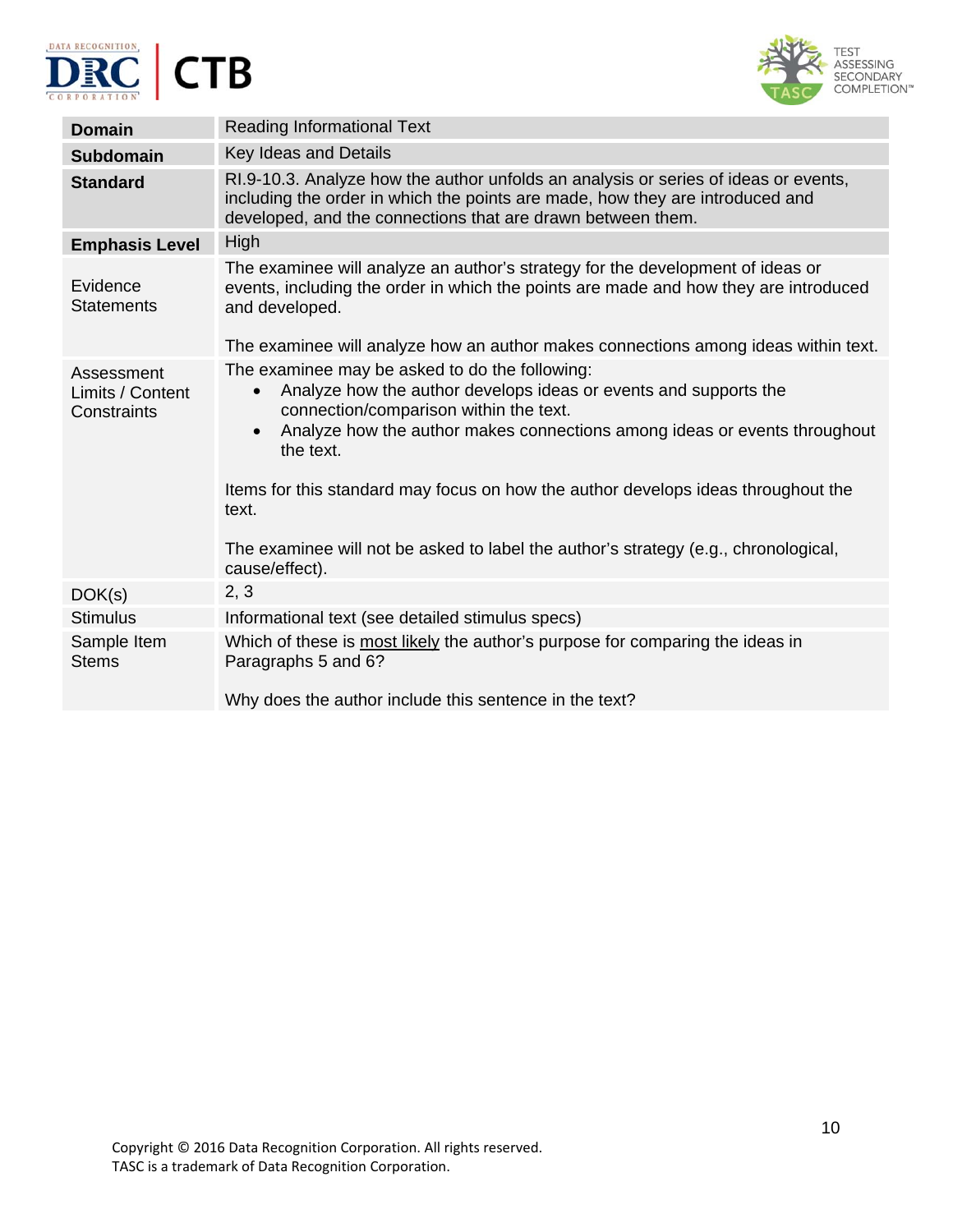



| <b>Domain</b>                                 | <b>Reading Informational Text</b>                                                                                                                                                                                                                                                                                                                                                                                                                                                                                                                                                                                 |
|-----------------------------------------------|-------------------------------------------------------------------------------------------------------------------------------------------------------------------------------------------------------------------------------------------------------------------------------------------------------------------------------------------------------------------------------------------------------------------------------------------------------------------------------------------------------------------------------------------------------------------------------------------------------------------|
| <b>Subdomain</b>                              | Key Ideas and Details                                                                                                                                                                                                                                                                                                                                                                                                                                                                                                                                                                                             |
| <b>Standard</b>                               | RI.11-12.3. Analyze a complex set of ideas or sequence of events and explain how<br>specific individuals, ideas, or events interact and develop over the course of the text.                                                                                                                                                                                                                                                                                                                                                                                                                                      |
| <b>Emphasis Level</b>                         | High                                                                                                                                                                                                                                                                                                                                                                                                                                                                                                                                                                                                              |
| Evidence<br><b>Statements</b>                 | The examinee will analyze complex set of ideas or sequence of events.<br>The examinee will explain how individuals, ideas, or events interact and develop or<br>change throughout a text.                                                                                                                                                                                                                                                                                                                                                                                                                         |
| Assessment<br>Limits / Content<br>Constraints | The examinee may be asked to do the following:<br>Analyze how the author strategically develops a set of ideas or a sequence of<br>$\bullet$<br>events in a text.<br>Explain how ideas or events develop or change from the beginning to the end<br>$\bullet$<br>of the text.<br>Items for this standard may focus on how the author attempts to clarify, makes<br>connections with, or develops an idea or event.<br>The examinee will not be asked to label the author's strategy (e.g., chronological,<br>cause/effect) but may be asked to label the probable purpose, effect, or quality of the<br>strategy. |
| DOK(s)                                        | 2, 3                                                                                                                                                                                                                                                                                                                                                                                                                                                                                                                                                                                                              |
| <b>Stimulus</b>                               | Informational text (see detailed stimulus specs)                                                                                                                                                                                                                                                                                                                                                                                                                                                                                                                                                                  |
| Sample Item<br><b>Stems</b>                   | How does the author develop the connection between the two ideas in Paragraphs 6<br>and 7?<br>Which statement from the text best explains ?                                                                                                                                                                                                                                                                                                                                                                                                                                                                       |
|                                               | Which sentence best supports how?                                                                                                                                                                                                                                                                                                                                                                                                                                                                                                                                                                                 |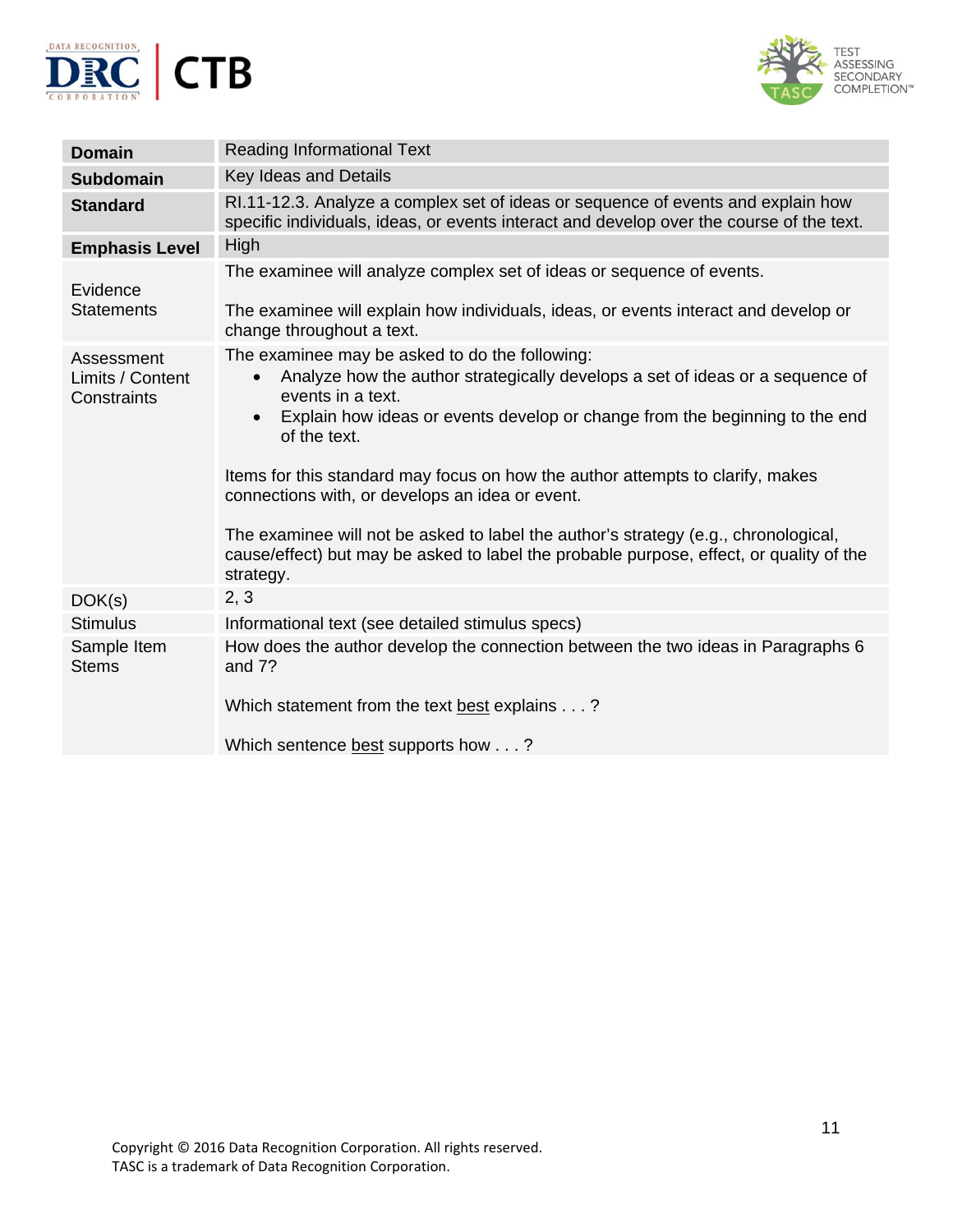





| <b>Domain</b>                   | <b>Reading Informational Text</b>                                                                                                                                                                                                                                                                              |
|---------------------------------|----------------------------------------------------------------------------------------------------------------------------------------------------------------------------------------------------------------------------------------------------------------------------------------------------------------|
| <b>Subdomain</b>                | <b>Craft and Structure</b>                                                                                                                                                                                                                                                                                     |
| <b>Standard</b>                 | RI.9-10.4. Determine the meaning of words and phrases as they are used in a text,<br>including figurative, connotative, and technical meanings; analyze the cumulative<br>impact of specific word choices on meaning and tone (e.g., how the language of a<br>court opinion differs from that of a newspaper). |
| <b>Emphasis Level</b>           | Medium                                                                                                                                                                                                                                                                                                         |
| Evidence<br><b>Statements</b>   | The examinee will determine the meaning of figurative words/phrases within the<br>context of the text.                                                                                                                                                                                                         |
|                                 | The examinee will determine the meaning of connotative words/phrases within the<br>context of the text.                                                                                                                                                                                                        |
|                                 | The examinee will determine the meaning of technical words/phrases within the<br>context of the text.                                                                                                                                                                                                          |
|                                 | The examinee will analyze the cumulative impact of word choice on meaning or tone<br>within the text.                                                                                                                                                                                                          |
| Assessment                      | The examinee may be asked to do the following:                                                                                                                                                                                                                                                                 |
| Limits / Content<br>Constraints | Interpret the use of figurative language in the text.<br>$\bullet$<br>Provide the connotative meaning of words/phrases and identify which<br>$\bullet$                                                                                                                                                         |
|                                 | word/phrase from the text best aligns to the given meaning.                                                                                                                                                                                                                                                    |
|                                 | Provide the denotative meaning of words and phrases such as ignorance,<br>$\bullet$                                                                                                                                                                                                                            |
|                                 | experience, etc.<br>Provide the technical meaning of words/phrases and which word/phrase from<br>$\bullet$                                                                                                                                                                                                     |
|                                 | the text aligns to the given meaning.                                                                                                                                                                                                                                                                          |
|                                 | Analyze the author's word choice and how it affects the tone of a text.<br>$\bullet$                                                                                                                                                                                                                           |
|                                 | Items for this standard may focus on determining the meaning of a word/phrase using<br>context clues provided by a specific sentence or statement from the text.                                                                                                                                               |
|                                 | The examinee will not be asked to do the following:                                                                                                                                                                                                                                                            |
|                                 | label the figurative language (but instead focus on the interpretation of the<br>$\bullet$                                                                                                                                                                                                                     |
|                                 | figurative language within the text)<br>explain why the author chose the words (but instead ask questions about the                                                                                                                                                                                            |
|                                 | effect, impact, or purpose of the words relative to the rest of the text)                                                                                                                                                                                                                                      |
|                                 | determine the tone (but instead focus on an analysis of how/which word<br>$\bullet$                                                                                                                                                                                                                            |
| DOK(s)                          | choice creates a certain tone)<br>2, 3                                                                                                                                                                                                                                                                         |
| <b>Stimulus</b>                 | Informational text (see detailed stimulus specs)                                                                                                                                                                                                                                                               |
| Sample Item                     | How does the author's repeated use of the phrase impact the overall tone of the                                                                                                                                                                                                                                |
| <b>Stems</b>                    | text?                                                                                                                                                                                                                                                                                                          |
|                                 | What do the phrases suggest about the character's attitude toward?<br>How is the phraseused in the sentence?                                                                                                                                                                                                   |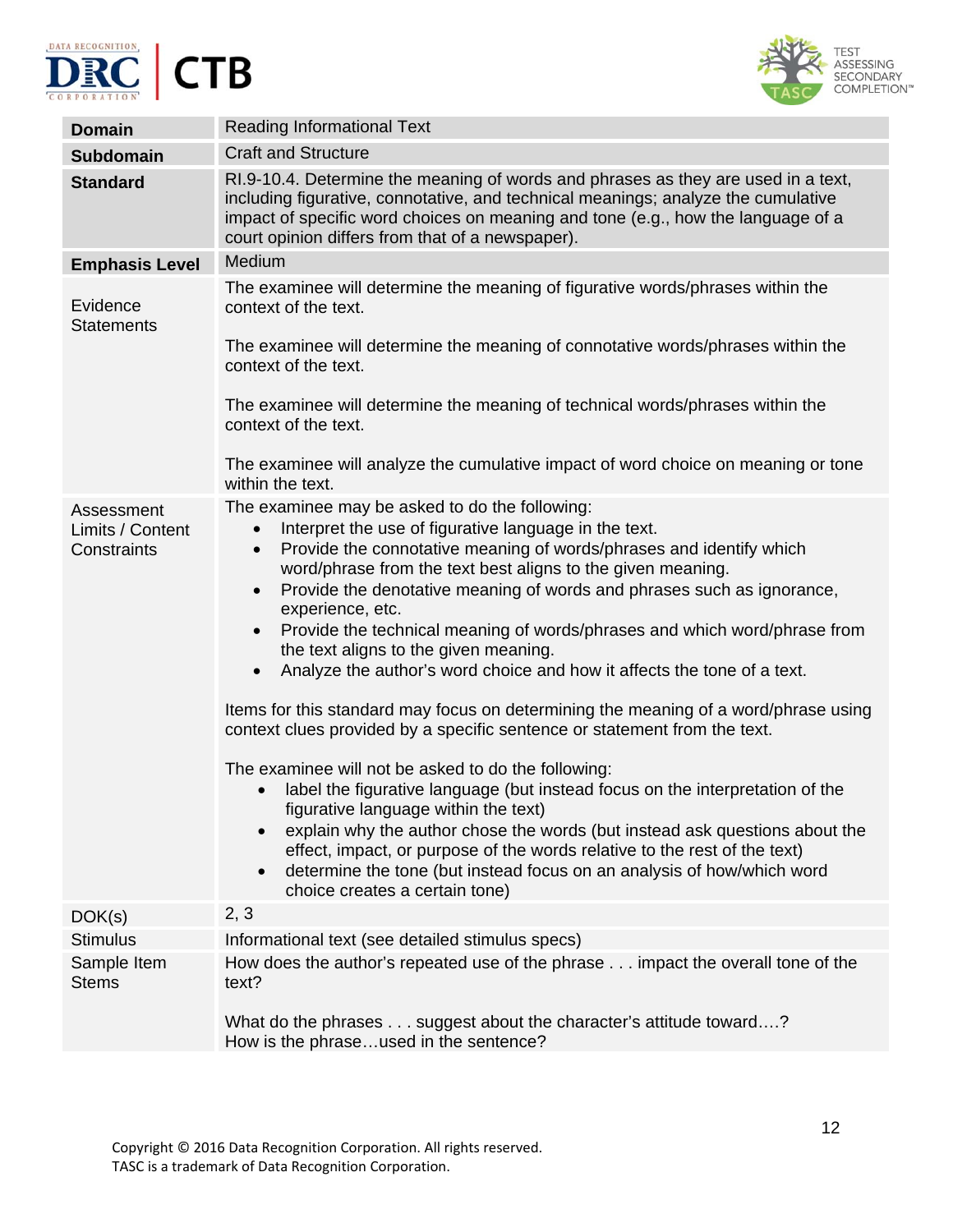



| <b>Domain</b>                                 | <b>Reading Informational Text</b>                                                                                                                                                                                                                                                                                                                                                                                                                                                                                                                                                                                                                                                                                                                                                                                                                                                          |
|-----------------------------------------------|--------------------------------------------------------------------------------------------------------------------------------------------------------------------------------------------------------------------------------------------------------------------------------------------------------------------------------------------------------------------------------------------------------------------------------------------------------------------------------------------------------------------------------------------------------------------------------------------------------------------------------------------------------------------------------------------------------------------------------------------------------------------------------------------------------------------------------------------------------------------------------------------|
| <b>Subdomain</b>                              | <b>Craft and Structure</b>                                                                                                                                                                                                                                                                                                                                                                                                                                                                                                                                                                                                                                                                                                                                                                                                                                                                 |
| <b>Standard</b>                               | RI.11-12.4. Determine the meaning of words and phrases as they are used in a text,<br>including figurative, connotative, and technical meanings; analyze how an author uses<br>and refines the meaning of a key term or terms over the course of a text (e.g., how<br>Madison defines faction in Federalist No. 10).                                                                                                                                                                                                                                                                                                                                                                                                                                                                                                                                                                       |
| <b>Emphasis Level</b>                         | Medium                                                                                                                                                                                                                                                                                                                                                                                                                                                                                                                                                                                                                                                                                                                                                                                                                                                                                     |
| Evidence<br><b>Statements</b>                 | The examinee will determine the meaning of figurative words/phrases within the<br>context of the text.<br>The examinee will determine the meaning of connotative words/phrases within the<br>context of the text.<br>The examinee will determine the meaning of technical words/phrases within the<br>context of the text.<br>The examinee will analyze the author's use/refinement of key term(s) over the course                                                                                                                                                                                                                                                                                                                                                                                                                                                                         |
|                                               | of the text.                                                                                                                                                                                                                                                                                                                                                                                                                                                                                                                                                                                                                                                                                                                                                                                                                                                                               |
| Assessment<br>Limits / Content<br>Constraints | The examinee may be asked to do the following:<br>Interpret the use of figurative language as it is used in the text.<br>$\bullet$<br>Interpret the connotative meaning of a word or phrase as it is used in the text.<br>$\bullet$<br>Provide the technical meaning as it is used in the text.<br>$\bullet$<br>Explain how an author uses and refines words and/or phrases over the course<br>$\bullet$<br>of a text.<br>Items for this standard may focus on determining a word used in a specific sentence<br>or statement from the text.<br>The examinee will not be asked to do the following:<br>label the figurative language (but instead focus on the interpretation of the<br>figurative language within the text)<br>explain why the author chose the words (but instead focus on the effect,<br>$\bullet$<br>impact, or purpose of the words relative to the rest of the text) |
| DOK(s)                                        | 2, 3                                                                                                                                                                                                                                                                                                                                                                                                                                                                                                                                                                                                                                                                                                                                                                                                                                                                                       |
| <b>Stimulus</b>                               | Informational text (see detailed stimulus specs)                                                                                                                                                                                                                                                                                                                                                                                                                                                                                                                                                                                                                                                                                                                                                                                                                                           |
| Sample Item<br><b>Stems</b>                   | Which statement best describes the effect of the phrase?<br>How does the meaning of change over the course of the text?<br>Which word is the best synonym for as it is used in the sentence?                                                                                                                                                                                                                                                                                                                                                                                                                                                                                                                                                                                                                                                                                               |
|                                               |                                                                                                                                                                                                                                                                                                                                                                                                                                                                                                                                                                                                                                                                                                                                                                                                                                                                                            |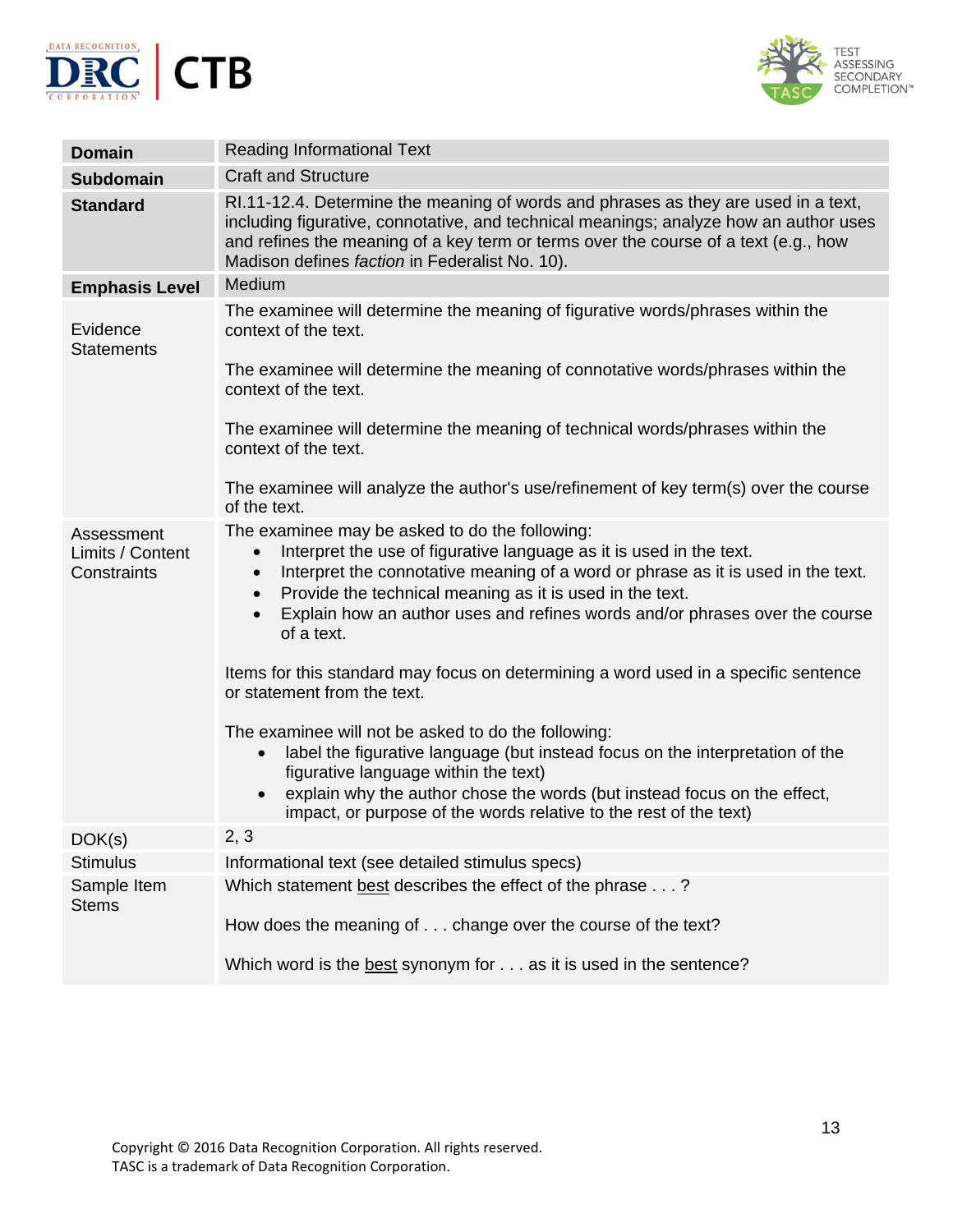



Read this sentence from the passage.

Spoofers often use a name that is just a few letters different from a licit site.

What does the word licit mean as it is used in the sentence?

- A. accurate
- B. believable
- C. genuine
- D. working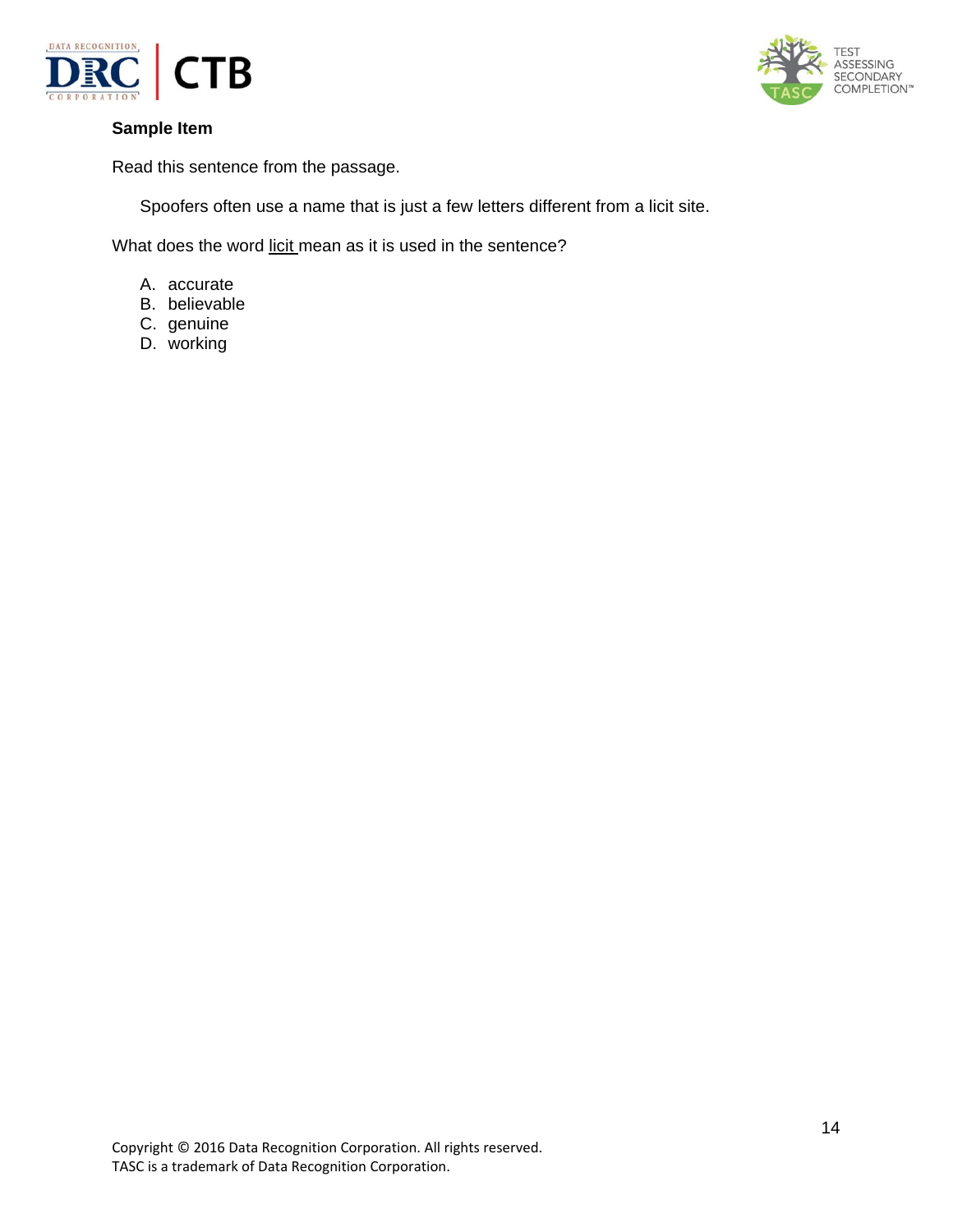





| <b>Domain</b>                                 | <b>Reading Informational Text</b>                                                                                                                                                                                                                                                                                                                                                  |
|-----------------------------------------------|------------------------------------------------------------------------------------------------------------------------------------------------------------------------------------------------------------------------------------------------------------------------------------------------------------------------------------------------------------------------------------|
| <b>Subdomain</b>                              | <b>Craft and Structure</b>                                                                                                                                                                                                                                                                                                                                                         |
| <b>Standard</b>                               | RI.9-10.5. Analyze in detail how an author's ideas or claims are developed and refined<br>by particular sentences, paragraphs, or larger portions of a text (e.g., a section or<br>chapter).                                                                                                                                                                                       |
| <b>Emphasis Level</b>                         | Medium                                                                                                                                                                                                                                                                                                                                                                             |
| Evidence<br><b>Statements</b>                 | The examinee will analyze the effect of sentences, paragraphs, or larger portions of a<br>text on the development and refinement of ideas or claims within a text.                                                                                                                                                                                                                 |
| Assessment<br>Limits / Content<br>Constraints | The examinee may be asked to do the following:<br>Analyze the effect of sentences, paragraphs, or larger parts of a text in<br>$\bullet$<br>development of ideas or claims.<br>Analyze the author's ideas or claims using sections of the text.<br>$\bullet$<br>Items for this standard may focus on explaining how certain parts of the text contribute<br>to the author's claim. |
| DOK(s)                                        | 2, 3                                                                                                                                                                                                                                                                                                                                                                               |
| <b>Stimulus</b>                               | Informational text (see detailed stimulus specs)                                                                                                                                                                                                                                                                                                                                   |
| Sample Item<br><b>Stems</b>                   | How do these sentences contribute to the development of the author's claim that?<br>Explain how the first three paragraphs of the text help develop the author's<br>position                                                                                                                                                                                                       |

Read this sentence from the passage.

On one of these sites, you might believe you are charging a pair of hiking boots, when you are actually providing some stranger with the information needed to book a flight to Acapulco on your credit card.

What is the most likely reason the author included this sentence in the passage?

- A. to show that security systems are ineffective
- B. to dramatize how tricky some websites can be
- C. to suggest that irresponsible websites are on the rise
- D. to explain how easy it is to purchase something online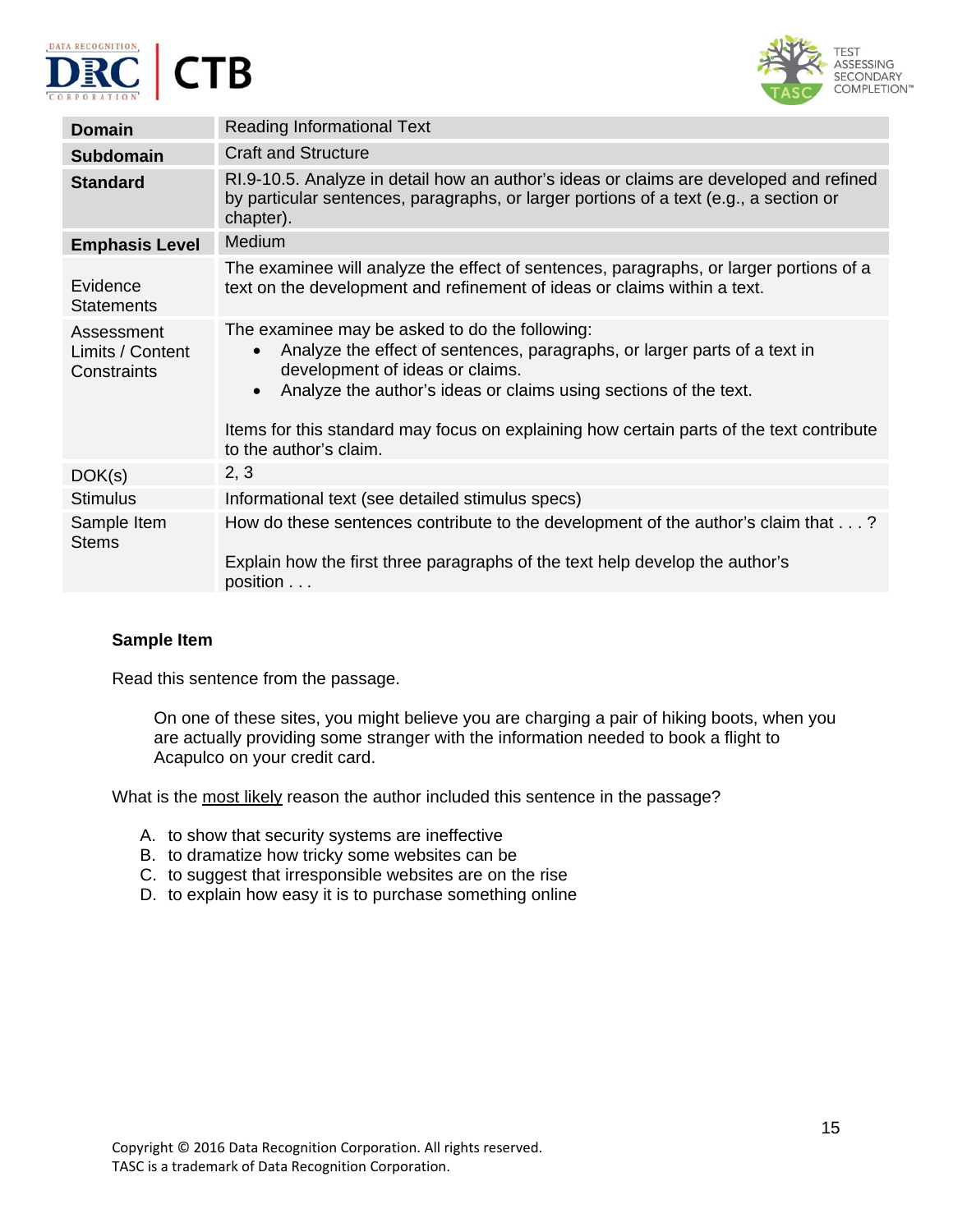



| <b>Domain</b>                                 | <b>Reading Informational Text</b>                                                                                                                                                                                                                                                                                                                                                                                                    |
|-----------------------------------------------|--------------------------------------------------------------------------------------------------------------------------------------------------------------------------------------------------------------------------------------------------------------------------------------------------------------------------------------------------------------------------------------------------------------------------------------|
| <b>Subdomain</b>                              | <b>Craft and Structure</b>                                                                                                                                                                                                                                                                                                                                                                                                           |
| <b>Standard</b>                               | RI.11-12.5. Analyze and evaluate the effectiveness of the structure an author uses in<br>his or her exposition or argument, including whether the structure makes points clear,<br>convincing, and engaging.                                                                                                                                                                                                                         |
| <b>Emphasis Level</b>                         | Medium                                                                                                                                                                                                                                                                                                                                                                                                                               |
| Evidence<br><b>Statements</b>                 | The examinee will analyze the effectiveness of structure of an exposition or argument.                                                                                                                                                                                                                                                                                                                                               |
|                                               | The examinee will determine if a structure helps to make points clear, convincing, or<br>engaging.                                                                                                                                                                                                                                                                                                                                   |
| Assessment<br>Limits / Content<br>Constraints | The examinee may be asked to do the following:<br>Analyze whether the structure helps to make the points clear, convincing, and<br>$\bullet$<br>engaging.<br>Analyze the argument's structure and its effectiveness.<br>$\bullet$<br>Items for this standard may focus on how the structure of the text clarifies the author's<br>claim/idea.<br>The examinee will not be asked to merely state how the text/argument is structured. |
| DOK(s)                                        | 2, 3                                                                                                                                                                                                                                                                                                                                                                                                                                 |
| <b>Stimulus</b>                               | Informational text (see detailed stimulus specs)                                                                                                                                                                                                                                                                                                                                                                                     |
| Sample Item<br><b>Stems</b>                   | How does the structure of the text best help clarify the author's purpose/argument?<br>How does the author strengthen her argument?                                                                                                                                                                                                                                                                                                  |
|                                               | What is the author most likely trying to show in Paragraphs 2 and 3?                                                                                                                                                                                                                                                                                                                                                                 |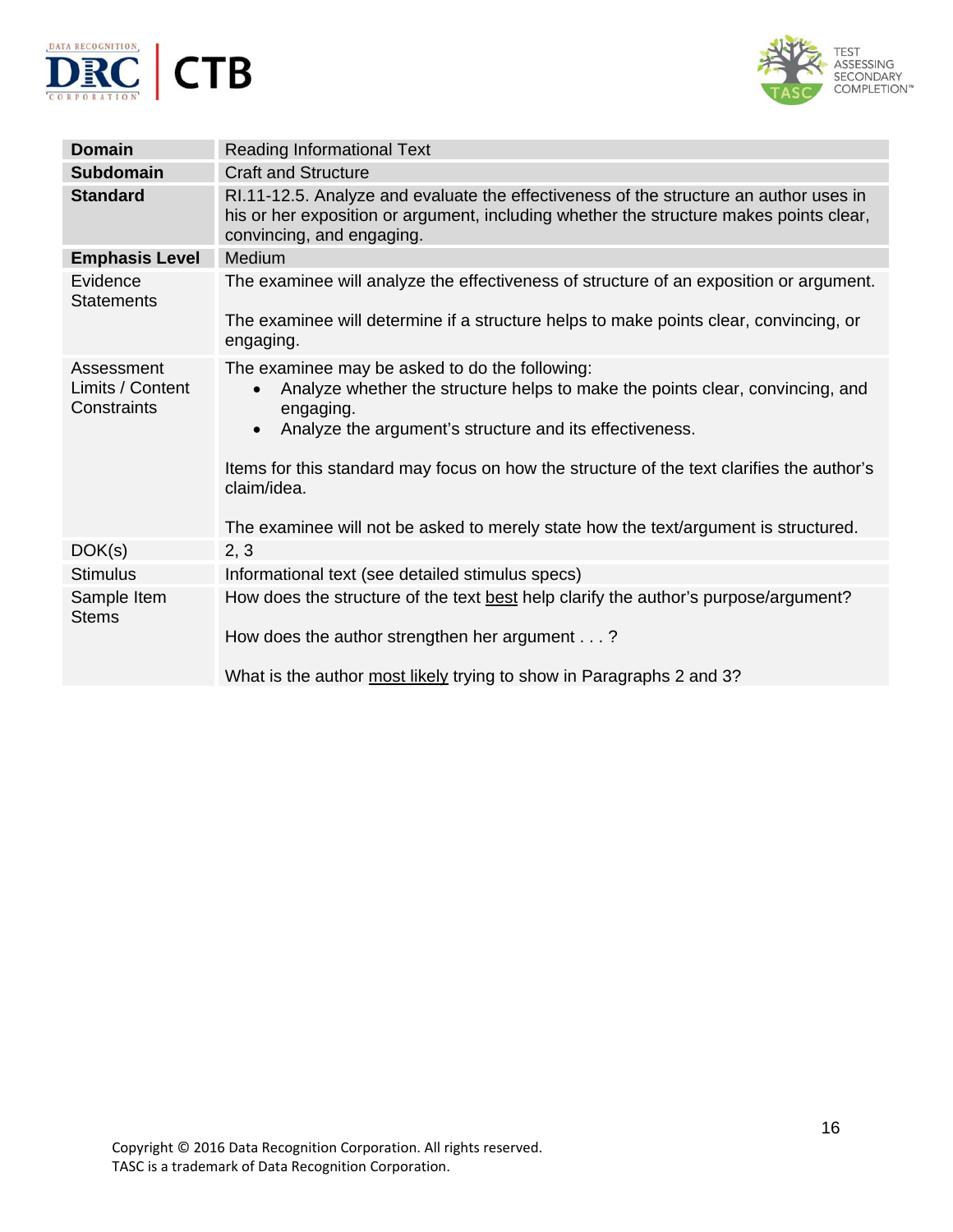



| <b>Domain</b>                                 | <b>Reading Informational Text</b>                                                                                                                                                                                                                                                                                                                                                                                                                                                                                                                                                                                                                                                        |
|-----------------------------------------------|------------------------------------------------------------------------------------------------------------------------------------------------------------------------------------------------------------------------------------------------------------------------------------------------------------------------------------------------------------------------------------------------------------------------------------------------------------------------------------------------------------------------------------------------------------------------------------------------------------------------------------------------------------------------------------------|
| <b>Subdomain</b>                              | <b>Craft and Structure</b>                                                                                                                                                                                                                                                                                                                                                                                                                                                                                                                                                                                                                                                               |
| <b>Standard</b>                               | RI.9-10.6. Determine an author's point of view or purpose in a text and analyze how<br>an author uses rhetoric to advance that point of view or purpose.                                                                                                                                                                                                                                                                                                                                                                                                                                                                                                                                 |
| <b>Emphasis Level</b>                         | Medium                                                                                                                                                                                                                                                                                                                                                                                                                                                                                                                                                                                                                                                                                   |
| Evidence<br><b>Statements</b>                 | The examinee will determine and analyze how the author's use of rhetoric advances<br>the point of view in a text.                                                                                                                                                                                                                                                                                                                                                                                                                                                                                                                                                                        |
|                                               | The examinee will determine and analyze how the author's use of rhetoric advances<br>the overall purpose in a text.                                                                                                                                                                                                                                                                                                                                                                                                                                                                                                                                                                      |
| Assessment<br>Limits / Content<br>Constraints | The examinee may be asked to do the following:<br>Determine and analyze the author's purpose of the text.<br>$\bullet$<br>Determine and analyze the author's point of view of the text.<br>$\bullet$<br>Analyze the author's rhetoric and how it supports the author's purpose and/or<br>$\bullet$<br>point of view.<br>Items for this standard may focus on how the text conveys the author's purpose or<br>point of view.<br>For CR items, the examinee will not be asked to provide the purpose or author's point<br>of view and locate textual support. The focus will require examinees to identify the<br>purpose/point of view and explain how the author's rhetoric supports it. |
| DOK(s)                                        | 2, 3                                                                                                                                                                                                                                                                                                                                                                                                                                                                                                                                                                                                                                                                                     |
| <b>Stimulus</b>                               | Informational text (see detailed stimulus specs)                                                                                                                                                                                                                                                                                                                                                                                                                                                                                                                                                                                                                                         |
| Sample Item<br><b>Stems</b>                   | What is the author's purpose in the text?                                                                                                                                                                                                                                                                                                                                                                                                                                                                                                                                                                                                                                                |
|                                               | How does the author use comparison to strengthen the purpose of the text?                                                                                                                                                                                                                                                                                                                                                                                                                                                                                                                                                                                                                |
|                                               | Which statement best describes the author's main purpose in writing the text?                                                                                                                                                                                                                                                                                                                                                                                                                                                                                                                                                                                                            |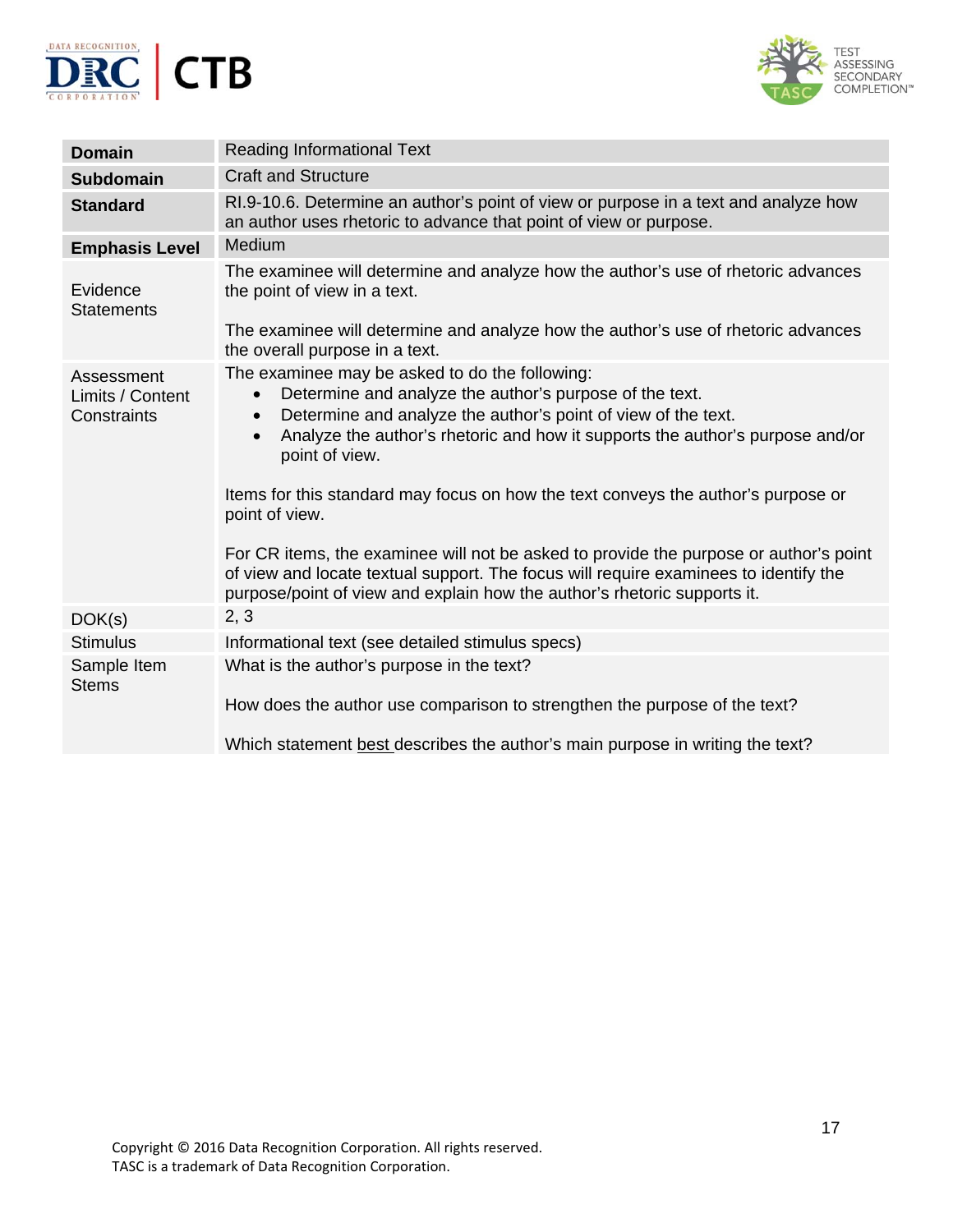



| <b>Domain</b>                                 | <b>Reading Informational Text</b>                                                                                                                                                                                                                                                                                                                                                |
|-----------------------------------------------|----------------------------------------------------------------------------------------------------------------------------------------------------------------------------------------------------------------------------------------------------------------------------------------------------------------------------------------------------------------------------------|
| <b>Subdomain</b>                              | <b>Craft and Structure</b>                                                                                                                                                                                                                                                                                                                                                       |
| <b>Standard</b>                               | RI.11-12.6. Determine an author's point of view or purpose in a text in which the<br>rhetoric is particularly effective, analyzing how style and content contribute to the<br>power, persuasiveness, or beauty of the text.                                                                                                                                                      |
| <b>Emphasis Level</b>                         | Medium                                                                                                                                                                                                                                                                                                                                                                           |
| Evidence<br><b>Statements</b>                 | The examinee will determine the effectiveness of the author's use of rhetorical<br>strategies on point of view or purpose.<br>The examinee will determine effect of style and content on                                                                                                                                                                                         |
|                                               | power/persuasiveness/beauty of text.                                                                                                                                                                                                                                                                                                                                             |
| Assessment<br>Limits / Content<br>Constraints | The examinee may be asked to do the following:<br>Analyze the author's overall point of view or purpose of the text.<br>$\bullet$<br>Identify how effectively the author's rhetoric and specific word choice advances<br>$\bullet$<br>or enhances the text's purpose or author's point of view.                                                                                  |
|                                               | Items for this standard may focus on the author's point of view/purpose and the effect<br>of the author's rhetoric and word choice.                                                                                                                                                                                                                                              |
|                                               | The examinee will not be asked to do the following:<br>Provide the literary point of view as a text element (first, third, omniscient, etc.)<br>$\bullet$<br>State the general purpose of a text (e.g., to inform readers)<br>$\bullet$<br>Label a particular type of style<br>$\bullet$<br>Provide the author's purpose/point of view supported by textual support<br>$\bullet$ |
| DOK(s)                                        | 2, 3                                                                                                                                                                                                                                                                                                                                                                             |
| <b>Stimulus</b>                               | Informational text (see detailed stimulus specs)                                                                                                                                                                                                                                                                                                                                 |
| Sample Item<br><b>Stems</b>                   | Which statement best describes the effect of repetition throughout the text?                                                                                                                                                                                                                                                                                                     |
|                                               | With which of these statements would the author of the text most likely agree?                                                                                                                                                                                                                                                                                                   |
|                                               | Which sentence expresses a viewpoint found in the text?                                                                                                                                                                                                                                                                                                                          |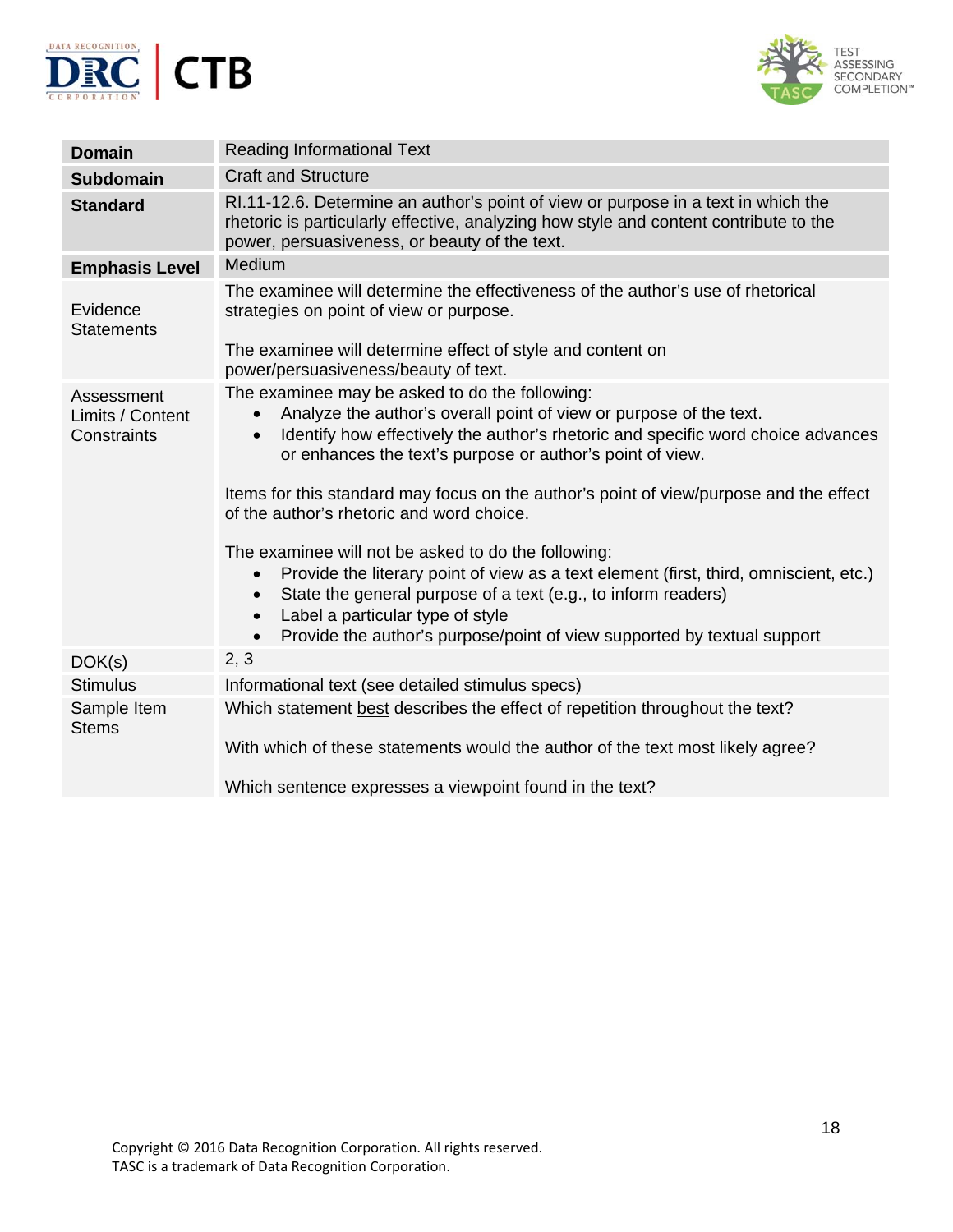



| <b>Domain</b>                                 | <b>Reading Informational Text</b>                                                                                                                                                                                                                                                                                                                                                                                                                                                                                     |
|-----------------------------------------------|-----------------------------------------------------------------------------------------------------------------------------------------------------------------------------------------------------------------------------------------------------------------------------------------------------------------------------------------------------------------------------------------------------------------------------------------------------------------------------------------------------------------------|
| <b>Subdomain</b>                              | Integration of Knowledge                                                                                                                                                                                                                                                                                                                                                                                                                                                                                              |
| <b>Standard</b>                               | RI.11-12.7. Integrate and evaluate multiple sources of information presented in<br>different media or formats (e.g., visually, quantitatively) as well as in words in order to<br>address a question or solve a problem.                                                                                                                                                                                                                                                                                              |
| <b>Emphasis Level</b>                         | Low                                                                                                                                                                                                                                                                                                                                                                                                                                                                                                                   |
| Evidence<br><b>Statements</b>                 | The examinee will integrate information in different media/formats to address<br>questions/solve problems.<br>The examinee will evaluate information in different media/formats to address                                                                                                                                                                                                                                                                                                                            |
|                                               | questions/solve problems.                                                                                                                                                                                                                                                                                                                                                                                                                                                                                             |
| Assessment<br>Limits / Content<br>Constraints | The examinee may be asked to do the following:<br>Compare more than one text on the same topic/subject presented in different<br>$\bullet$<br>media.<br>Evaluate the effect of the media upon addressing a question or problem in the<br>$\bullet$<br>text.<br>Analyze each medium's presentation of similar information.<br>$\bullet$<br>Analyze integration of information of both texts.<br>$\bullet$<br>Items for this standard may focus on comparison of two texts to address a question or<br>solve a problem. |
| DOK(s)                                        | 2, 3                                                                                                                                                                                                                                                                                                                                                                                                                                                                                                                  |
| <b>Stimulus</b>                               | Informational text (see detailed stimulus specs)                                                                                                                                                                                                                                                                                                                                                                                                                                                                      |
| Sample Item<br><b>Stems</b>                   | Which statement best explains how the structures of both texts provide<br>clarification $\ldots$ ?<br>What idea/concept from the text do these diagrams/photos help to clarify?                                                                                                                                                                                                                                                                                                                                       |
|                                               |                                                                                                                                                                                                                                                                                                                                                                                                                                                                                                                       |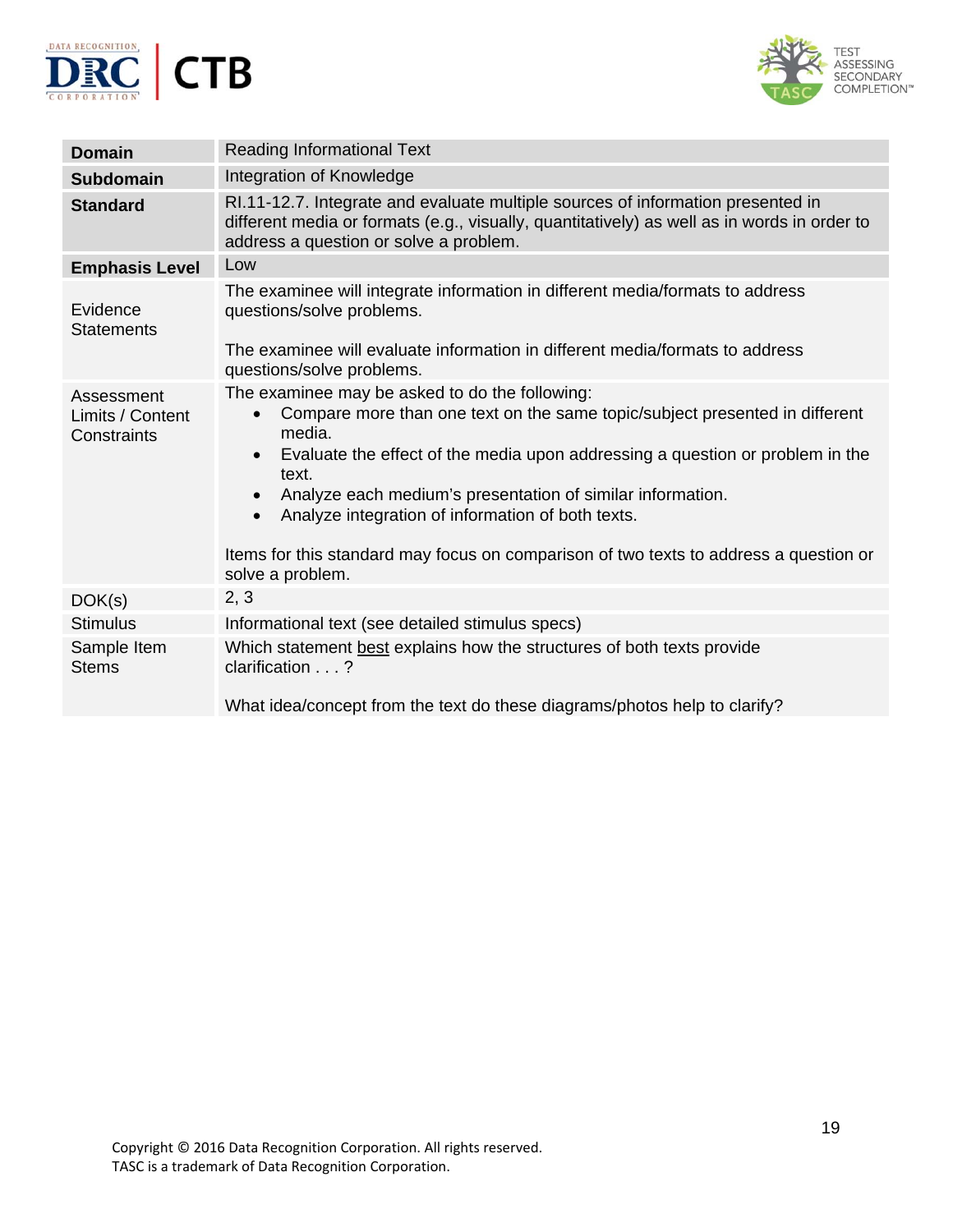



| <b>Domain</b>                                 | <b>Reading Informational Text</b>                                                                                                                                                                                                                                                                                                                                                                                                                                                                                                                                                                                                                                                                                                        |
|-----------------------------------------------|------------------------------------------------------------------------------------------------------------------------------------------------------------------------------------------------------------------------------------------------------------------------------------------------------------------------------------------------------------------------------------------------------------------------------------------------------------------------------------------------------------------------------------------------------------------------------------------------------------------------------------------------------------------------------------------------------------------------------------------|
| <b>Subdomain</b>                              | Integration of Knowledge                                                                                                                                                                                                                                                                                                                                                                                                                                                                                                                                                                                                                                                                                                                 |
| <b>Standard</b>                               | RI.9-10.8. Delineate and evaluate the argument and specific claims in a text,<br>assessing whether the reasoning is valid and the evidence is relevant and sufficient;<br>identify false statements and fallacious reasoning.                                                                                                                                                                                                                                                                                                                                                                                                                                                                                                            |
| <b>Emphasis Level</b>                         | Low                                                                                                                                                                                                                                                                                                                                                                                                                                                                                                                                                                                                                                                                                                                                      |
| Evidence<br><b>Statements</b>                 | The examinee will delineate the argument and claims made in a text to determine<br>whether reasoning is valid with relevant supporting evidence from the text.                                                                                                                                                                                                                                                                                                                                                                                                                                                                                                                                                                           |
|                                               | The examinee will evaluate the argument and claims made in text to determine<br>whether reasoning is valid with relevant supporting evidence from the text.                                                                                                                                                                                                                                                                                                                                                                                                                                                                                                                                                                              |
|                                               | The examinee will identify false statements and/or fallacious reasoning within a text.                                                                                                                                                                                                                                                                                                                                                                                                                                                                                                                                                                                                                                                   |
| Assessment<br>Limits / Content<br>Constraints | The examinee may be asked to do the following:<br>Delineate and analyze an argument or claim made in the text.<br>$\bullet$<br>Delineate and analyze the development of the argument and claims presented<br>$\bullet$<br>in a text.<br>Evaluate the author's reasoning and use of evidence (i.e., its relevancy and<br>$\bullet$<br>sufficiency).<br>Identify a detail that is a false statement or based on fallacious reasoning (may<br>$\bullet$<br>require application of prior understanding).<br>Identify a false statement/fallacious reasoning presented and explain why it is<br>$\bullet$<br>false or fallacious.<br>Items for this standard may focus on explanation of how an author supports a specific<br>position/claim. |
| DOK(s)                                        | 2, 3                                                                                                                                                                                                                                                                                                                                                                                                                                                                                                                                                                                                                                                                                                                                     |
| <b>Stimulus</b>                               | Informational text (see detailed stimulus specs)                                                                                                                                                                                                                                                                                                                                                                                                                                                                                                                                                                                                                                                                                         |
| Sample Item<br><b>Stems</b>                   | Which of these claims does the author support in the text?<br>How does the author support the central claim in Paragraph 4?                                                                                                                                                                                                                                                                                                                                                                                                                                                                                                                                                                                                              |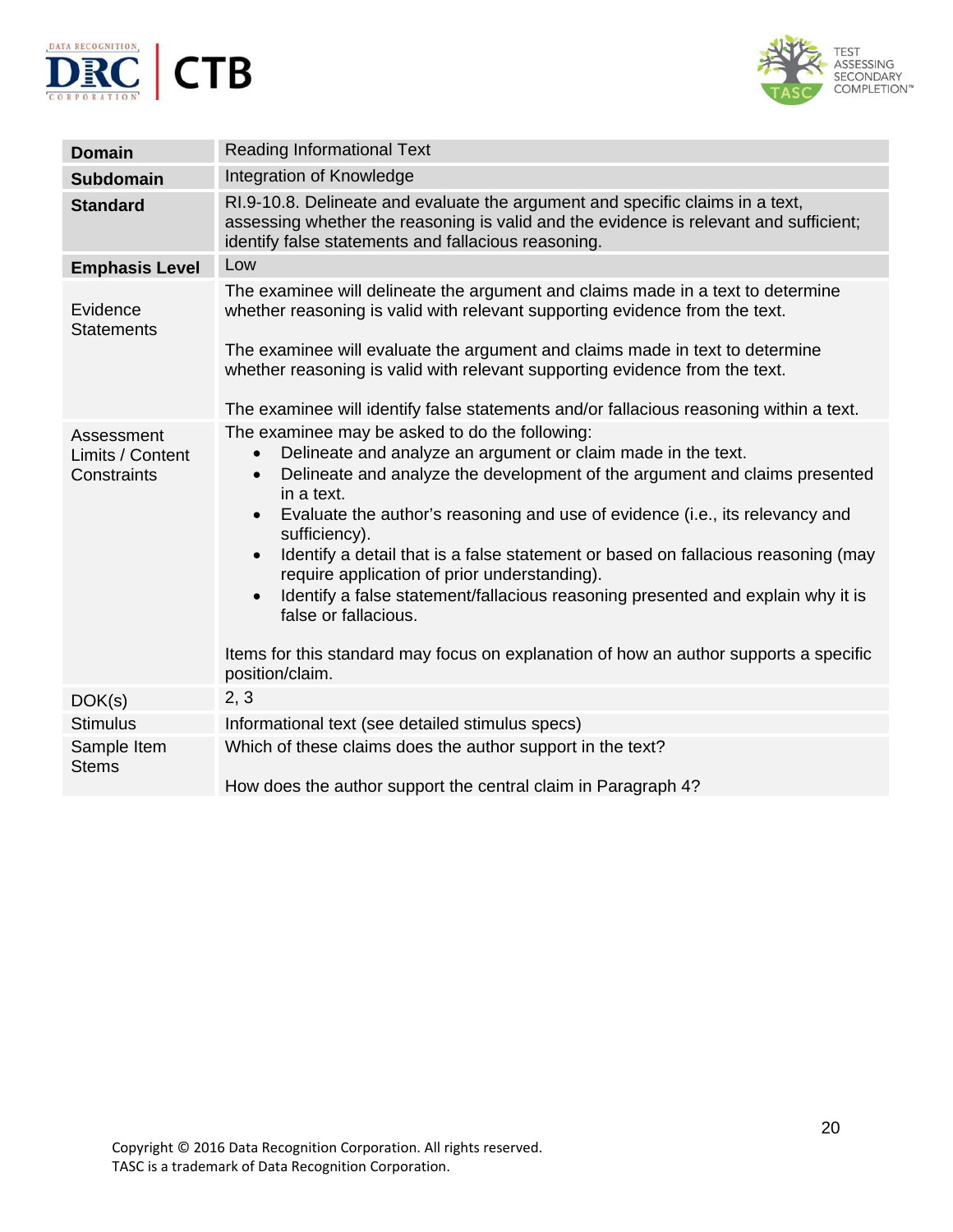



| <b>Domain</b>                                 | <b>Reading Informational Text</b>                                                                                                                                                                                                                                                                                                                     |
|-----------------------------------------------|-------------------------------------------------------------------------------------------------------------------------------------------------------------------------------------------------------------------------------------------------------------------------------------------------------------------------------------------------------|
| <b>Subdomain</b>                              | Integration of Knowledge                                                                                                                                                                                                                                                                                                                              |
| <b>Standard</b>                               | RI.11-12.8. Delineate and evaluate the reasoning in seminal U.S. texts, including the<br>application of constitutional principles and use of legal reasoning (e.g., in U.S.<br>Supreme Court majority opinions and dissents) and the premises, purposes, and<br>arguments in works of public advocacy (e.g., The Federalist, presidential addresses). |
| <b>Emphasis Level</b>                         | Low                                                                                                                                                                                                                                                                                                                                                   |
| Evidence<br><b>Statements</b>                 | The examinee will delineate and evaluate the application of constitutional principles in<br>seminal U.S. texts.                                                                                                                                                                                                                                       |
|                                               | The examinee will delineate and evaluate the use of legal reasoning in seminal U.S<br>texts.                                                                                                                                                                                                                                                          |
|                                               | The examinee will delineate and evaluate the premises, purposes, or arguments in<br>works of public advocacy.                                                                                                                                                                                                                                         |
| Assessment<br>Limits / Content<br>Constraints | The examinee may be asked to do the following:<br>Determine whether or how a text supports a constitutional principle.<br>$\bullet$<br>Determine whether or how a text uses legal reasoning in the argument.<br>$\bullet$<br>Provide an evaluation of a premise, purpose, or argument of the text.<br>$\bullet$                                       |
|                                               | Items for this standard may focus on describing how the text supports a constitutional<br>principle.                                                                                                                                                                                                                                                  |
|                                               | The examinee will not be required to have prior knowledge about public advocacy<br>issues.                                                                                                                                                                                                                                                            |
| DOK(s)                                        | 3                                                                                                                                                                                                                                                                                                                                                     |
| <b>Stimulus</b>                               | Informational text (see detailed stimulus specs)                                                                                                                                                                                                                                                                                                      |
| Sample Item<br><b>Stems</b>                   | Explain how the document supports the author's claim of?                                                                                                                                                                                                                                                                                              |
|                                               | Which statement best describes the author's primary premise?                                                                                                                                                                                                                                                                                          |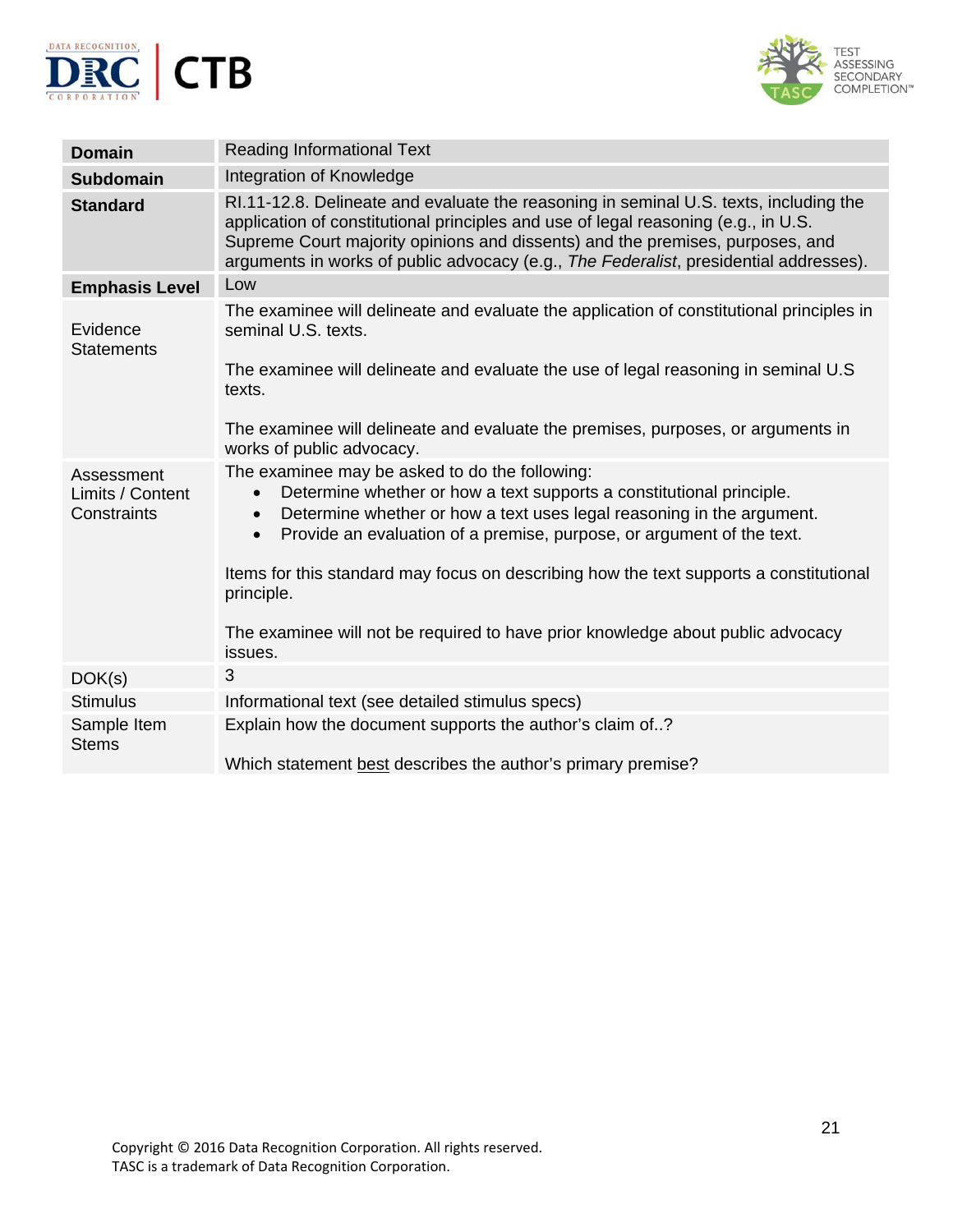



| <b>Domain</b>                                 | <b>Reading Informational Text</b>                                                                                                                                                                                                                                                                                                                                                                                                                                                                                                                                           |
|-----------------------------------------------|-----------------------------------------------------------------------------------------------------------------------------------------------------------------------------------------------------------------------------------------------------------------------------------------------------------------------------------------------------------------------------------------------------------------------------------------------------------------------------------------------------------------------------------------------------------------------------|
| <b>Subdomain</b>                              | Integration of Knowledge                                                                                                                                                                                                                                                                                                                                                                                                                                                                                                                                                    |
| <b>Standard</b>                               | RI.9-10.9. Analyze seminal U.S. documents of historical and literary significance (e.g.,<br>Washington's Farewell Address, the Gettysburg Address, Roosevelt's Four Freedoms<br>speech, King's "Letter from Birmingham Jail"), including how they address related<br>themes and concepts.                                                                                                                                                                                                                                                                                   |
| <b>Emphasis Level</b>                         | Low                                                                                                                                                                                                                                                                                                                                                                                                                                                                                                                                                                         |
| Evidence<br><b>Statements</b>                 | The examinee will analyze how seminal U.S. documents address related themes<br>and/or concepts.                                                                                                                                                                                                                                                                                                                                                                                                                                                                             |
| Assessment<br>Limits / Content<br>Constraints | The examinee may be asked to do the following:<br>Analyze paired U.S. documents of historical and literary significance.<br>$\bullet$<br>Compare a theme or concept in the two documents.<br>$\bullet$<br>Identify common misunderstandings about significant people and events of the<br>$\bullet$<br>period mentioned in the elements.<br>Determine the main idea or concept in the two texts.<br>$\bullet$<br>Items for this standard may focus on describing a main idea of a document.<br>The examinee will not be required to have prior knowledge of U.S. documents. |
| DOK(s)                                        | 2, 3                                                                                                                                                                                                                                                                                                                                                                                                                                                                                                                                                                        |
| <b>Stimulus</b>                               | Informational text (see detailed stimulus specs)                                                                                                                                                                                                                                                                                                                                                                                                                                                                                                                            |
| Sample Item<br><b>Stems</b>                   | How is the theme of addressed in the text?                                                                                                                                                                                                                                                                                                                                                                                                                                                                                                                                  |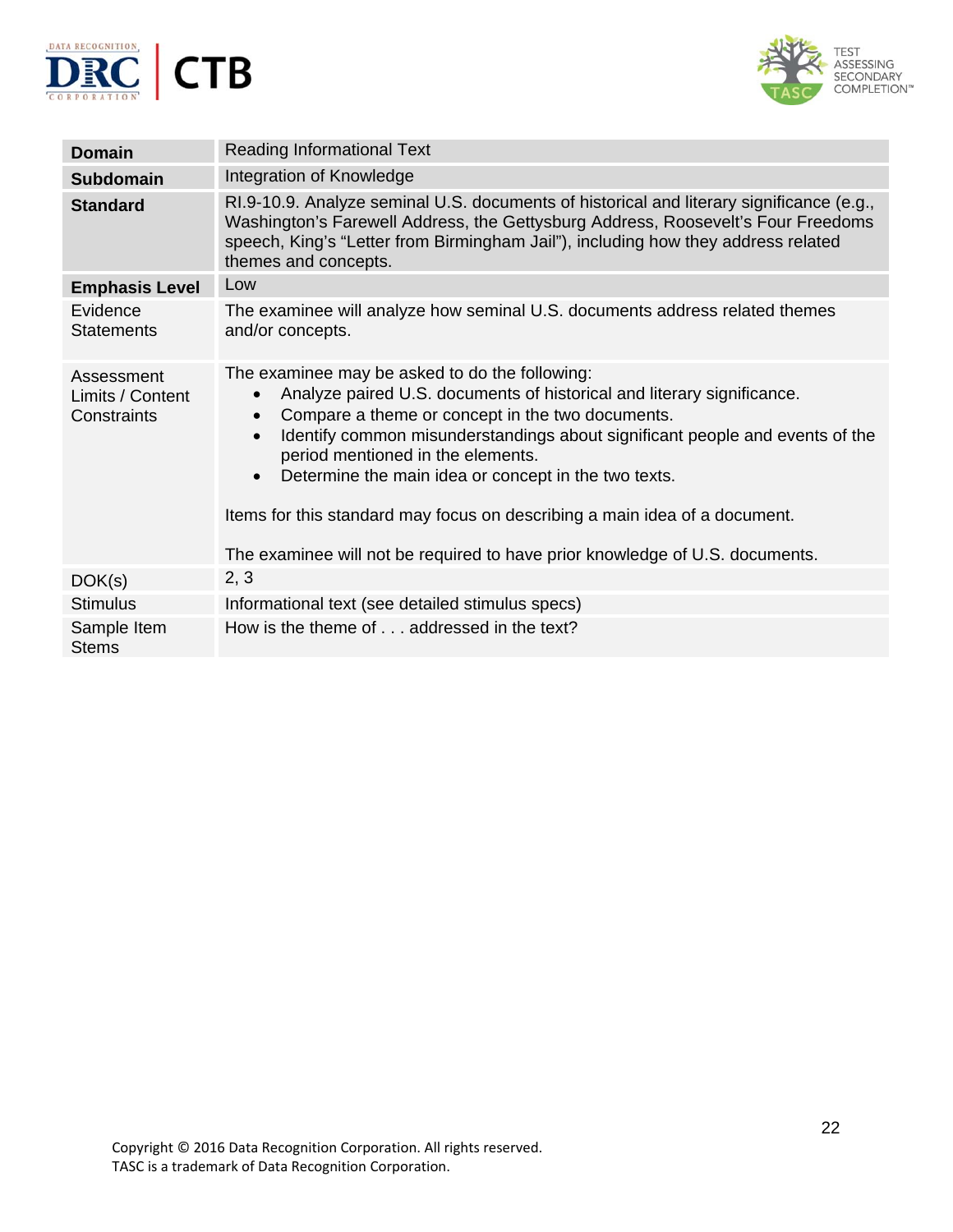



| <b>Domain</b>                                 | <b>Reading Informational Text</b>                                                                                                                                                                                                                                                                                                                                                                                                                                                                                                                                                                                                                                                                                                                                                                                   |
|-----------------------------------------------|---------------------------------------------------------------------------------------------------------------------------------------------------------------------------------------------------------------------------------------------------------------------------------------------------------------------------------------------------------------------------------------------------------------------------------------------------------------------------------------------------------------------------------------------------------------------------------------------------------------------------------------------------------------------------------------------------------------------------------------------------------------------------------------------------------------------|
| <b>Subdomain</b>                              | Integration of Knowledge                                                                                                                                                                                                                                                                                                                                                                                                                                                                                                                                                                                                                                                                                                                                                                                            |
| <b>Standard</b>                               | RI.11-12.9. Analyze seventeenth-, eighteenth-, and nineteenth-century foundational<br>U.S. documents of historical and literary significance (including the Declaration of<br>Independence, the Preamble to the Constitution, the Bill of Rights, and Lincoln's<br>Second Inaugural Address) for their themes, purposes, and rhetorical features.                                                                                                                                                                                                                                                                                                                                                                                                                                                                   |
| <b>Emphasis Level</b>                         | Low                                                                                                                                                                                                                                                                                                                                                                                                                                                                                                                                                                                                                                                                                                                                                                                                                 |
| Evidence<br><b>Statements</b>                 | The examinee will analyze theme(s) of 17th-, 18th-, and 19th-century U.S. documents.<br>The examinee will analyze purpose(s) of 17th-, 18th-, and 19th-century U.S.<br>documents.                                                                                                                                                                                                                                                                                                                                                                                                                                                                                                                                                                                                                                   |
|                                               | The examinee will analyze rhetorical features of 17th-, 18th-, and 19th-century U.S.<br>documents.                                                                                                                                                                                                                                                                                                                                                                                                                                                                                                                                                                                                                                                                                                                  |
| Assessment<br>Limits / Content<br>Constraints | The examinee may be asked to do the following:<br>Analyze the theme of the documents.<br>$\bullet$<br>Analyze the author's message—implied or stated—regarding an event of<br>$\bullet$<br>historical significance.<br>Analyze the purpose of the historical documents.<br>$\bullet$<br>Analyze the rhetorical features of the documents. Examples of rhetorical<br>$\bullet$<br>features are repetition, counterpoints, analogies, allusion, paradox, irony,<br>symbolism, parody, satire, sarcasm.<br>Items for this standard may focus on describing the main idea of a specific document.<br>The examinee will not be required to interpret or define figurative language within the<br>text.<br>Prior knowledge is not required, but items may reference historical events that should<br>be common knowledge. |
| DOK(s)                                        | 2, 3                                                                                                                                                                                                                                                                                                                                                                                                                                                                                                                                                                                                                                                                                                                                                                                                                |
| <b>Stimulus</b>                               | Informational text (see detailed stimulus specs)                                                                                                                                                                                                                                                                                                                                                                                                                                                                                                                                                                                                                                                                                                                                                                    |
| Sample Item<br><b>Stems</b>                   | Which theme is developed in the text by using the examples of $\dots$ and $\dots$ ?<br>How does the author's use of symbolism help the text's argument?                                                                                                                                                                                                                                                                                                                                                                                                                                                                                                                                                                                                                                                             |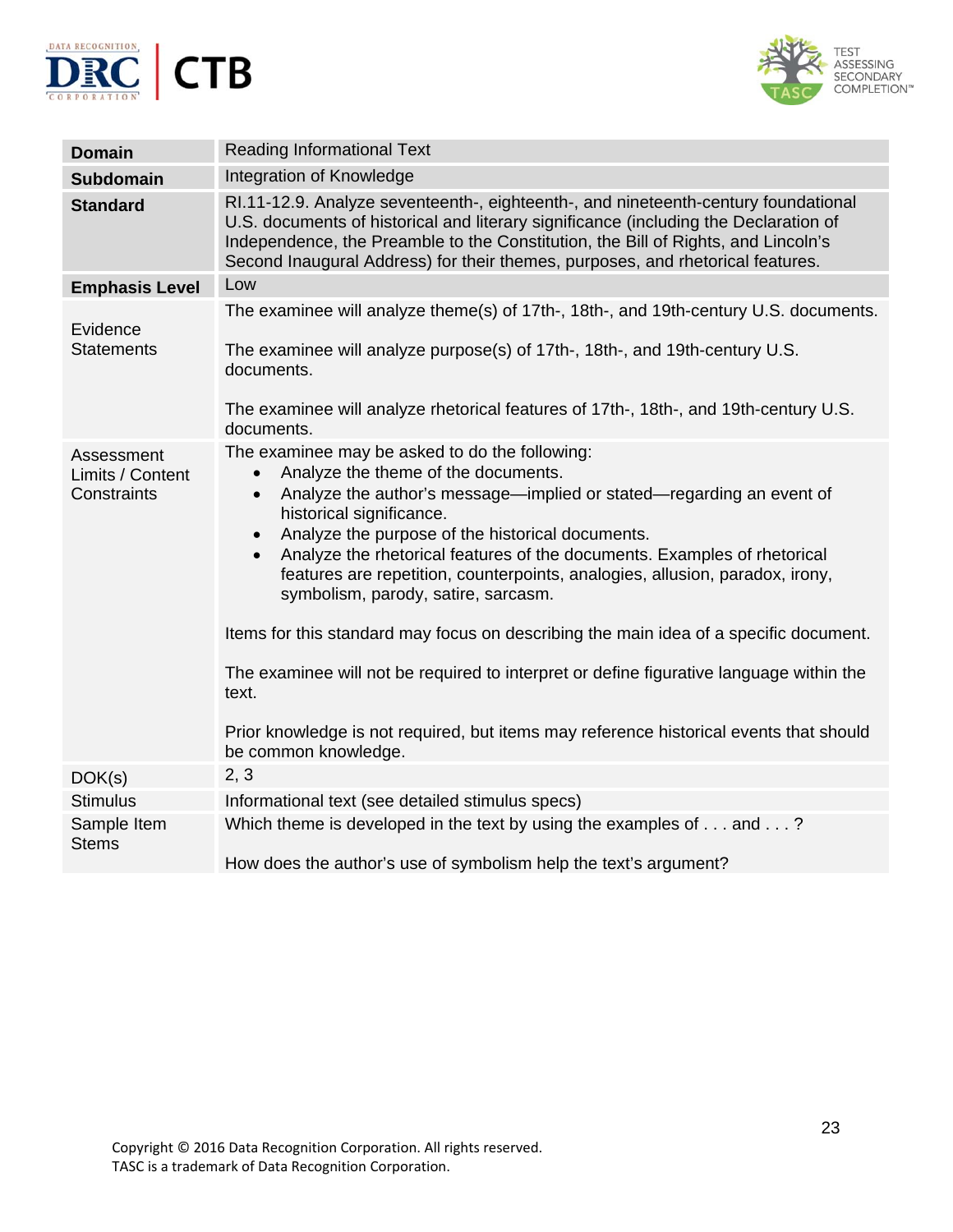





| <b>Domain</b>                                 | <b>Reading Informational Texts</b>                                                                                                                                                                                                                                                                                                                                                                                                                                                                                                                                                                                                                                                                                          |
|-----------------------------------------------|-----------------------------------------------------------------------------------------------------------------------------------------------------------------------------------------------------------------------------------------------------------------------------------------------------------------------------------------------------------------------------------------------------------------------------------------------------------------------------------------------------------------------------------------------------------------------------------------------------------------------------------------------------------------------------------------------------------------------------|
| <b>Subdomain</b>                              | Vocabulary Acquisition and Use                                                                                                                                                                                                                                                                                                                                                                                                                                                                                                                                                                                                                                                                                              |
| <b>Standard</b>                               | RI-LA.11-12.4. Determine or clarify the meaning of unknown and multiple-meaning<br>words and phrases based on grades 11–12 reading and content, choosing flexibly<br>from a range of strategies.                                                                                                                                                                                                                                                                                                                                                                                                                                                                                                                            |
| <b>Emphasis Level</b>                         | Medium                                                                                                                                                                                                                                                                                                                                                                                                                                                                                                                                                                                                                                                                                                                      |
| Evidence<br><b>Statements</b>                 | The examinee will use context (e.g., the overall meaning of a sentence, paragraph, or<br>text; a word's position or function in a sentence) as a clue to the meaning of a word or<br>phrase.                                                                                                                                                                                                                                                                                                                                                                                                                                                                                                                                |
| Assessment<br>Limits / Content<br>Constraints | The examinee may be asked to do the following:<br>Use context clues to determine a specific word or phrase or a word with<br>$\bullet$<br>multiple meanings at or above grade level.<br>Determine overall meaning of a sentence, paragraph, word position, or<br>$\bullet$<br>function in a sentence to determine meaning of a word or phrase.<br>Determine a word's usage or meaning and how it relates to its etymology.<br>$\bullet$<br>Evaluate the word's appropriateness within context.<br>$\bullet$<br>Items for this standard may focus on using context clues to determine the meaning of<br>a word as it is used in the sentence.<br>The examinee will not be asked for the part of speech of a word in context. |
| DOK(s)                                        | 2, 3                                                                                                                                                                                                                                                                                                                                                                                                                                                                                                                                                                                                                                                                                                                        |
| <b>Stimulus</b>                               | Informational text (see detailed stimulus specs)                                                                                                                                                                                                                                                                                                                                                                                                                                                                                                                                                                                                                                                                            |
| Sample Item<br><b>Stems</b>                   | What is the meaning of as it is used in the sentence?<br>Which words provide clues about the meaning of?                                                                                                                                                                                                                                                                                                                                                                                                                                                                                                                                                                                                                    |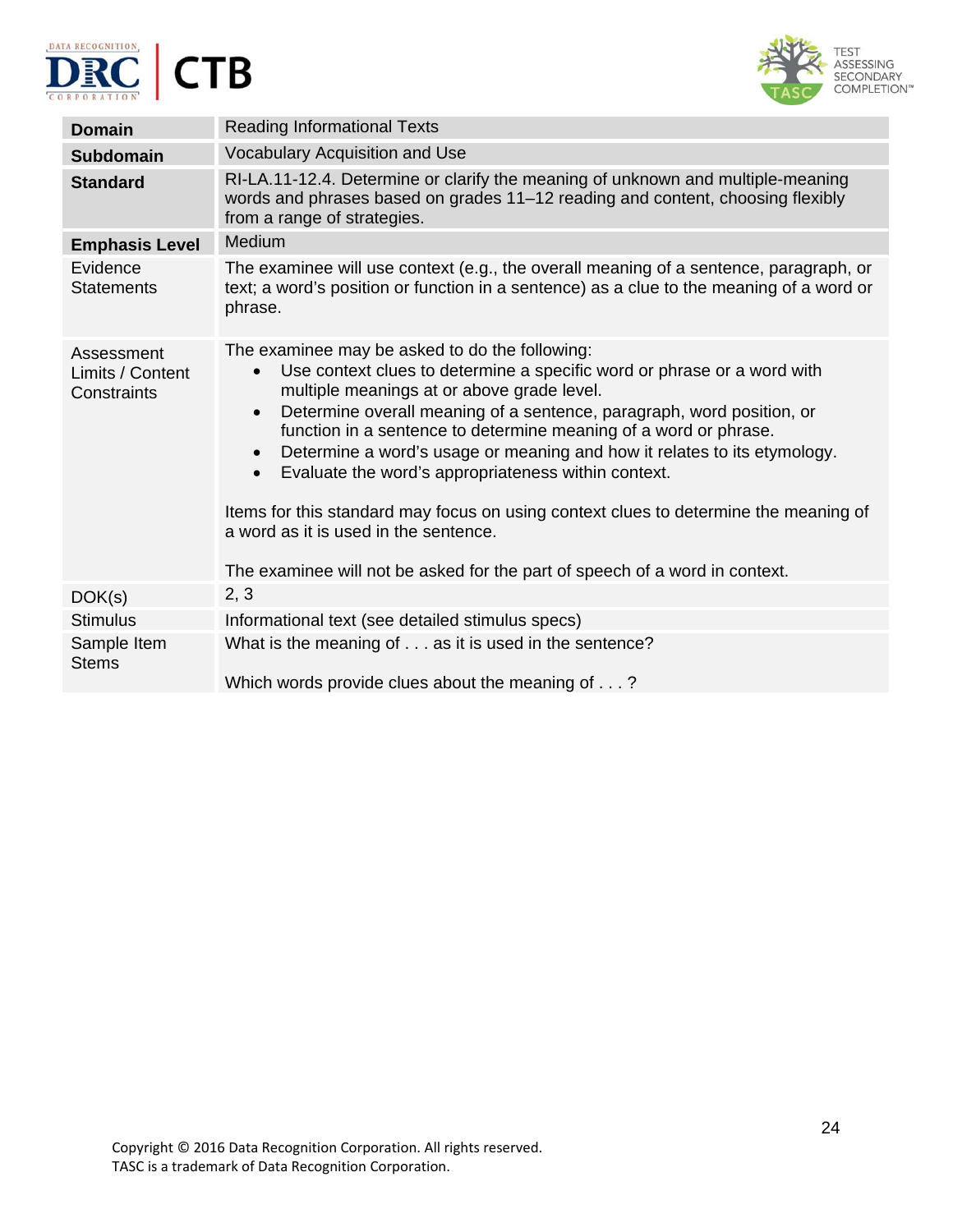



| <b>Domain</b>                                 | <b>Reading Informational Texts</b>                                                                                                                                                                                                                                                                                                                                                                                                                                                                                                                                                                                                  |
|-----------------------------------------------|-------------------------------------------------------------------------------------------------------------------------------------------------------------------------------------------------------------------------------------------------------------------------------------------------------------------------------------------------------------------------------------------------------------------------------------------------------------------------------------------------------------------------------------------------------------------------------------------------------------------------------------|
| <b>Subdomain</b>                              | Vocabulary Acquisition and Use                                                                                                                                                                                                                                                                                                                                                                                                                                                                                                                                                                                                      |
| <b>Standard</b>                               | RI-LA.11-12.5. Demonstrate understanding of figurative language, word relationships,<br>and nuances in word meanings.                                                                                                                                                                                                                                                                                                                                                                                                                                                                                                               |
| <b>Emphasis Level</b>                         | Medium                                                                                                                                                                                                                                                                                                                                                                                                                                                                                                                                                                                                                              |
| Evidence<br><b>Statements</b>                 | The examinee will interpret figures of speech (e.g., hyperbole, paradox) in context.                                                                                                                                                                                                                                                                                                                                                                                                                                                                                                                                                |
|                                               | The examinee will analyze figures of speech (e.g., hyperbole, paradox) and their role<br>in the text.                                                                                                                                                                                                                                                                                                                                                                                                                                                                                                                               |
| Assessment<br>Limits / Content<br>Constraints | The examinee may be asked to do the following:<br>Interpret the use and intended or most likely meaning of figures of speech,<br>$\bullet$<br>such as a hyperbole and paradox.<br>Analyze a particular figure of speech used in a text is appropriate or<br>$\bullet$<br>inappropriate based on its context and/or tone of the essay.<br>Items for this standard may focus on figurative language and its meaning as used in<br>the text or may focus on selecting a word from a list of definitions that describe a<br>character in the text.<br>The examinee will not be asked to provide the definition of the figure of speech. |
| DOK(s)                                        | 2, 3                                                                                                                                                                                                                                                                                                                                                                                                                                                                                                                                                                                                                                |
| <b>Stimulus</b>                               | Informational text (see detailed stimulus specs)                                                                                                                                                                                                                                                                                                                                                                                                                                                                                                                                                                                    |
| Sample Item<br><b>Stems</b>                   | What does the phrase suggest?<br>What is the narrator's most likely reason for using [phrase] in this sentence rather than<br>[phrase]?                                                                                                                                                                                                                                                                                                                                                                                                                                                                                             |
|                                               | Which word best describes [character's] attitude toward [character]?                                                                                                                                                                                                                                                                                                                                                                                                                                                                                                                                                                |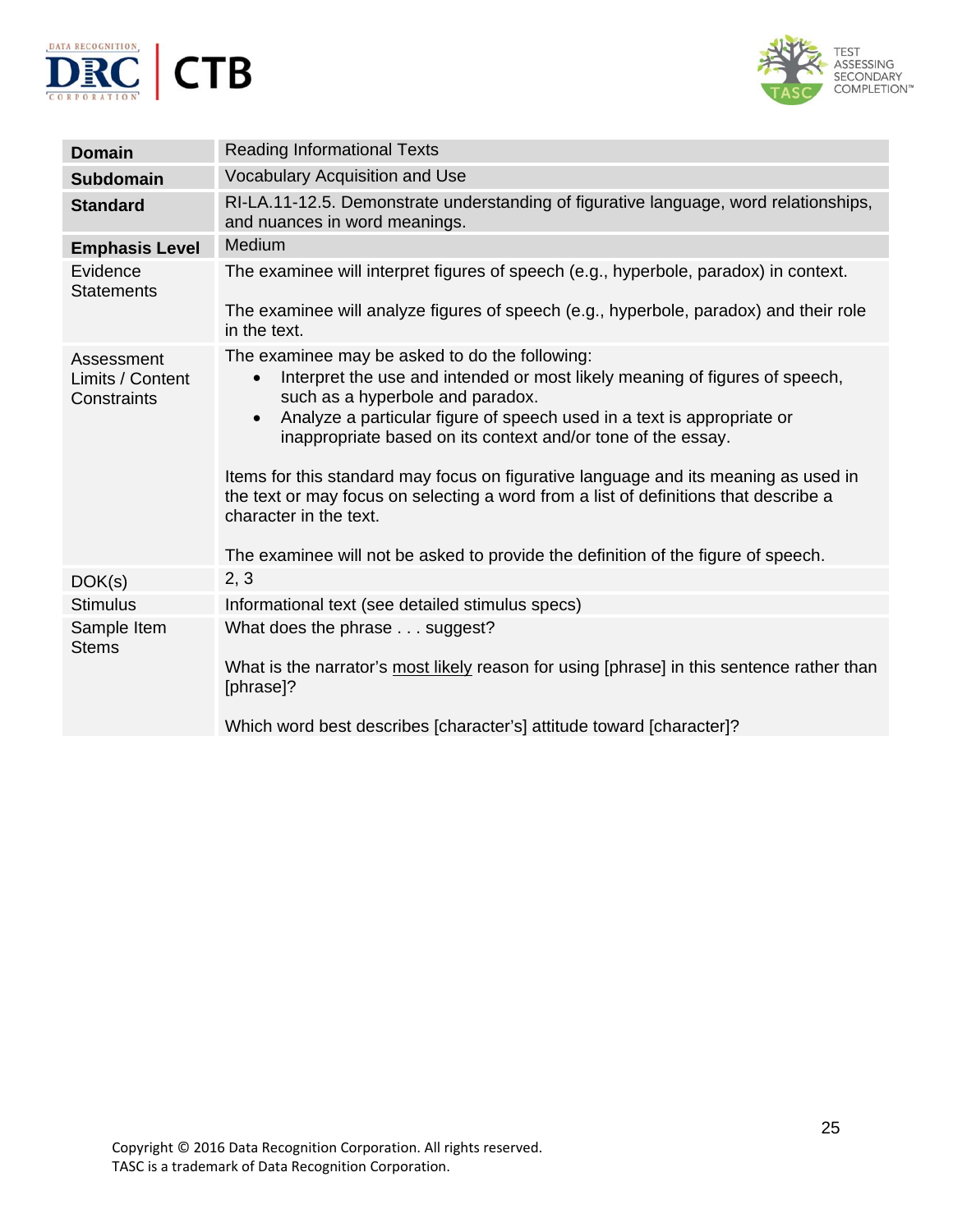



| <b>Domain</b>                                 | <b>Reading Literature</b>                                                                                                                                                                                                                                                                                                                                                                                                                                                                                                                                                                                                                                                                            |
|-----------------------------------------------|------------------------------------------------------------------------------------------------------------------------------------------------------------------------------------------------------------------------------------------------------------------------------------------------------------------------------------------------------------------------------------------------------------------------------------------------------------------------------------------------------------------------------------------------------------------------------------------------------------------------------------------------------------------------------------------------------|
| <b>Subdomain</b>                              | Key Ideas and Details                                                                                                                                                                                                                                                                                                                                                                                                                                                                                                                                                                                                                                                                                |
| <b>Standard</b>                               | RL.9-10.1. Cite strong and thorough textual evidence to support analysis of what the<br>text says explicitly as well as inferences drawn from the text.                                                                                                                                                                                                                                                                                                                                                                                                                                                                                                                                              |
| <b>Emphasis Level</b>                         | Medium                                                                                                                                                                                                                                                                                                                                                                                                                                                                                                                                                                                                                                                                                               |
| Evidence<br><b>Statements</b>                 | The examinee will provide textual support of a central idea based what the text says<br>explicitly.<br>The examinee will determine inferences of key ideas drawn from the text.                                                                                                                                                                                                                                                                                                                                                                                                                                                                                                                      |
|                                               | The examinee will analyze key ideas stated in or inferred from the text.                                                                                                                                                                                                                                                                                                                                                                                                                                                                                                                                                                                                                             |
| Assessment<br>Limits / Content<br>Constraints | The examinee may be asked to do the following:<br>Provide key ideas directly stated in the text or a portion of the text.<br>$\bullet$<br>Provide key ideas and/or details stated explicitly in the text to support a central<br>$\bullet$<br>idea, connection, or inference.<br>Determine the connections explicitly stated or inferred among the key ideas of<br>$\bullet$<br>the text.<br>Analyze key ideas, either stated or inferred, and how well or effectively they<br>$\bullet$<br>are supported in a text.<br>Items for this standard may focus on finding key details and making inferences from<br>text.<br>The examinee will not be asked to merely identify key ideas within the text. |
| DOK(s)                                        | 2, 3                                                                                                                                                                                                                                                                                                                                                                                                                                                                                                                                                                                                                                                                                                 |
| <b>Stimulus</b>                               | Literary text (see detailed stimulus specs)                                                                                                                                                                                                                                                                                                                                                                                                                                                                                                                                                                                                                                                          |
| Sample Item<br><b>Stems</b>                   | Which central idea do these statements best support?<br>Read these sentences from the text.  Which inference is supported by the excerpt?<br>Why does [character] feel excited at the beginning of the text?                                                                                                                                                                                                                                                                                                                                                                                                                                                                                         |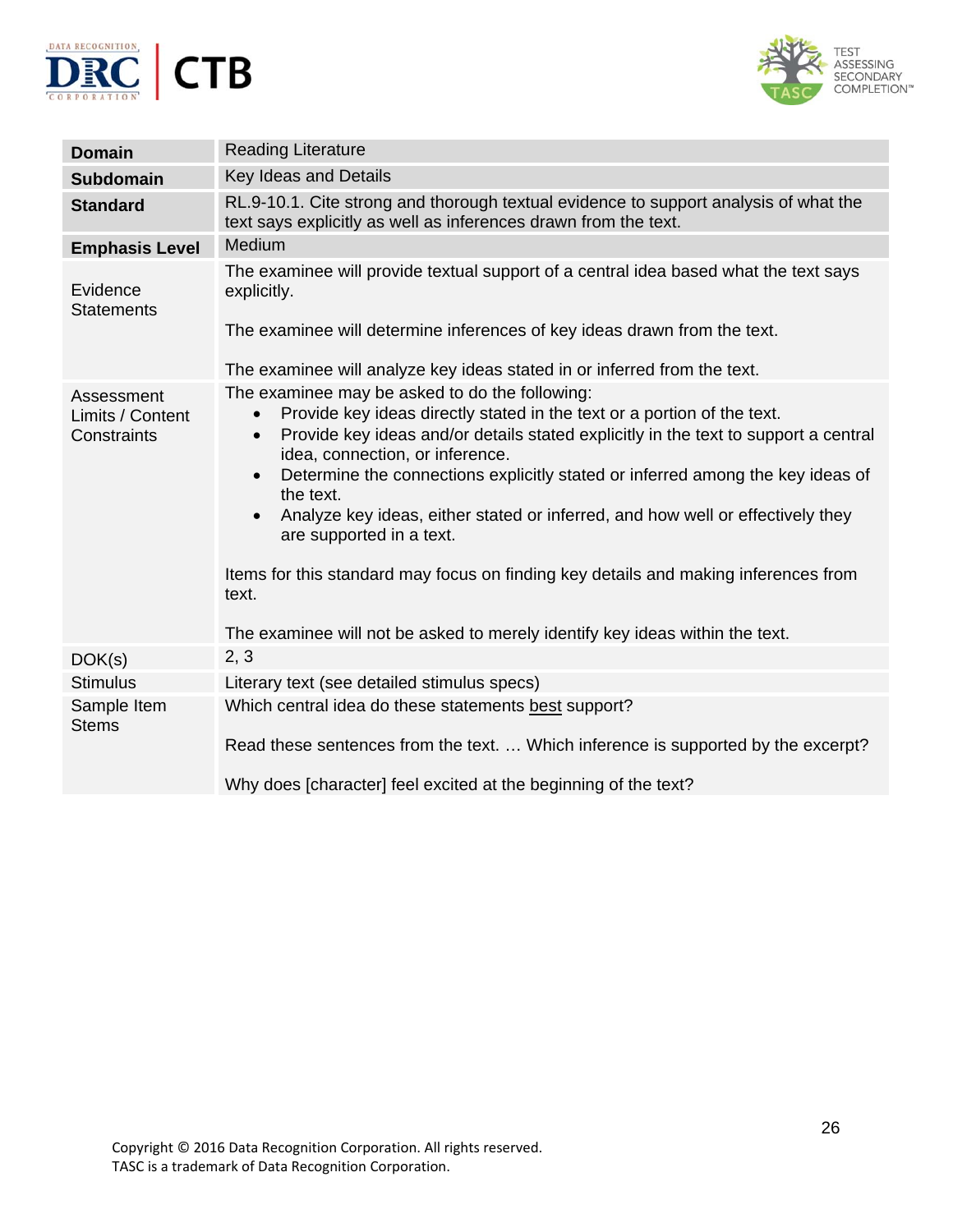

**ASSESSING** SECONDARY COMPLETION™

*Note: Part A assesses RL.11-12.3; Part B assesses RL.9-10.1* 

## **Part A**

Which phrase best describes how the main character feels when she first rides into Gopher Prairie?

- A. reluctant and angry
- B. curious but doubtful
- C. excited and optimistic
- D. uncertain but open-minded

#### **Part B**

Which two sentences from the text best support the answer to Part A?

- A. That one word—home—it terrified her.
- B. Had she really bound herself to live, inescapably, in this town called Gopher Prairie?
- C. His neck was heavy; his speech was heavy; he was twelve or thirteen years older than she; and about him was none of the magic of shared adventures and eagerness.
- D. They had looked charming . . . hadn't they?
- E. And she saw that Gopher Prairie was merely an enlargement of all the hamlets which they had been passing.
- F. It was not a place to live in, not possibly, not conceivably.
- G. She stood up quickly; she said, "Isn't it wonderful to be here at last!"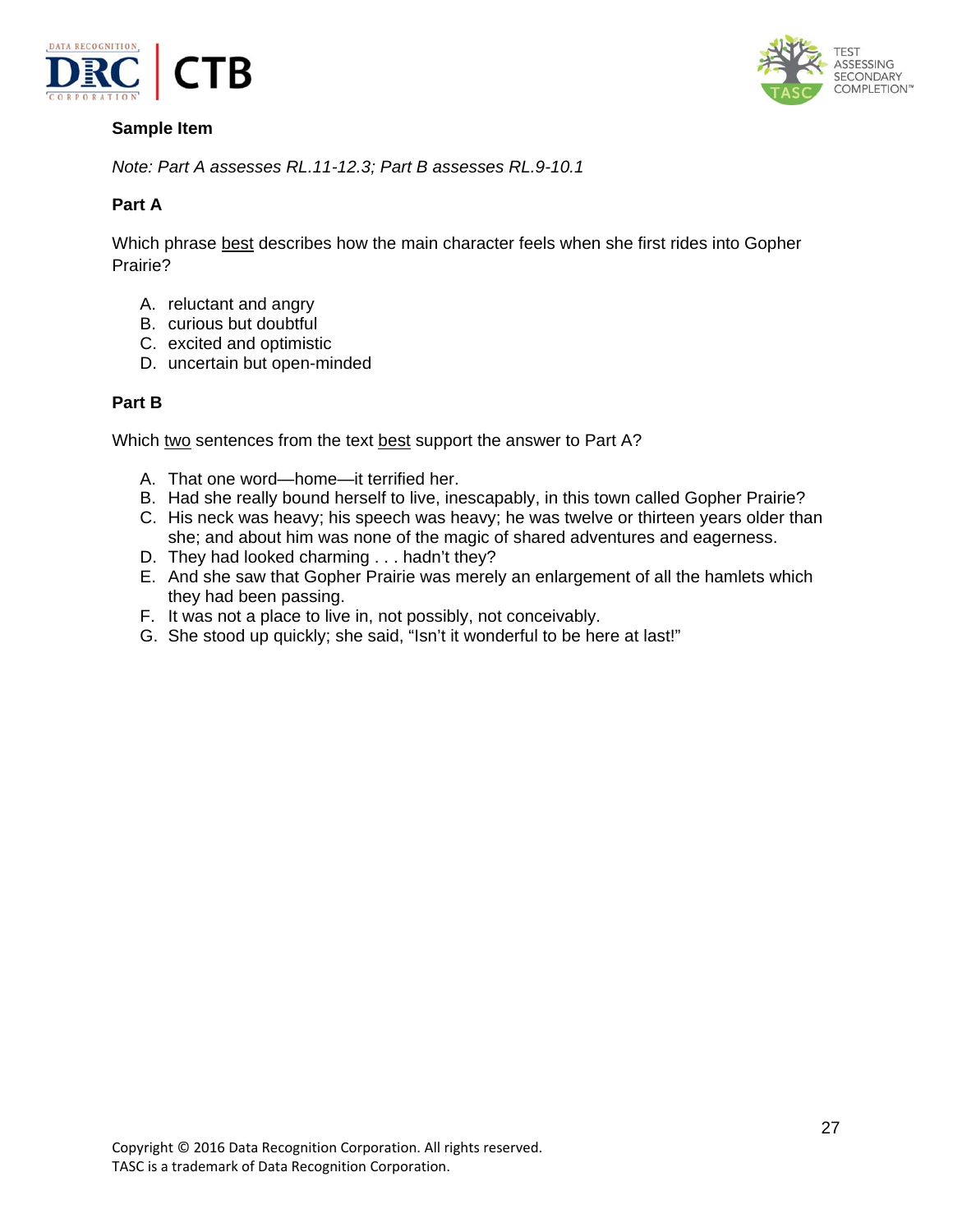



| <b>Domain</b>                   | <b>Reading Literature</b>                                                                                                                                                                                                                                                                                                                                                                                                                                                                                                                                                                                                                                                                  |
|---------------------------------|--------------------------------------------------------------------------------------------------------------------------------------------------------------------------------------------------------------------------------------------------------------------------------------------------------------------------------------------------------------------------------------------------------------------------------------------------------------------------------------------------------------------------------------------------------------------------------------------------------------------------------------------------------------------------------------------|
| <b>Subdomain</b>                | Key Ideas and Details                                                                                                                                                                                                                                                                                                                                                                                                                                                                                                                                                                                                                                                                      |
| <b>Standard</b>                 | RL.11-12.1. Cite strong and thorough textual evidence to support analysis of what the<br>text says explicitly as well as inferences drawn from the text, including determining<br>where the text leaves matters uncertain.                                                                                                                                                                                                                                                                                                                                                                                                                                                                 |
| <b>Emphasis Level</b>           | Medium                                                                                                                                                                                                                                                                                                                                                                                                                                                                                                                                                                                                                                                                                     |
| Evidence<br><b>Statements</b>   | The examinee will provide textual support of a central idea based what the text says<br>explicitly and implicitly.<br>The examinee will determine inferences of key ideas drawn from the text.<br>The examinee will analyze key ideas stated in or inferred from the text.                                                                                                                                                                                                                                                                                                                                                                                                                 |
| Assessment                      | The examinee may be asked to do the following:                                                                                                                                                                                                                                                                                                                                                                                                                                                                                                                                                                                                                                             |
| Limits / Content<br>Constraints | Provide key ideas directly stated in the text or a portion of the text.<br>$\bullet$<br>Provide key ideas and/or details stated explicitly in the text to support a central<br>$\bullet$<br>idea, connection, or inference.<br>Determine the connections explicitly stated or inferred among the key ideas of<br>$\bullet$<br>the text.<br>Analyze key ideas, either stated or inferred, and how well or effectively they<br>$\bullet$<br>are supported in a text.<br>Analyze ambiguities within the text.<br>Items for this standard may focus on finding key details and making inferences from<br>text.<br>The examinee will not be asked to merely identify key ideas within the text. |
| DOK(s)                          | 2, 3                                                                                                                                                                                                                                                                                                                                                                                                                                                                                                                                                                                                                                                                                       |
| <b>Stimulus</b>                 | Literary text (see detailed stimulus specs)                                                                                                                                                                                                                                                                                                                                                                                                                                                                                                                                                                                                                                                |
| Sample Item<br><b>Stems</b>     | Which central idea do these statements best support?<br>Read these sentences from the text.  Which inference is supported by the excerpt?<br>What question does the author leave unanswered at the end of the story?                                                                                                                                                                                                                                                                                                                                                                                                                                                                       |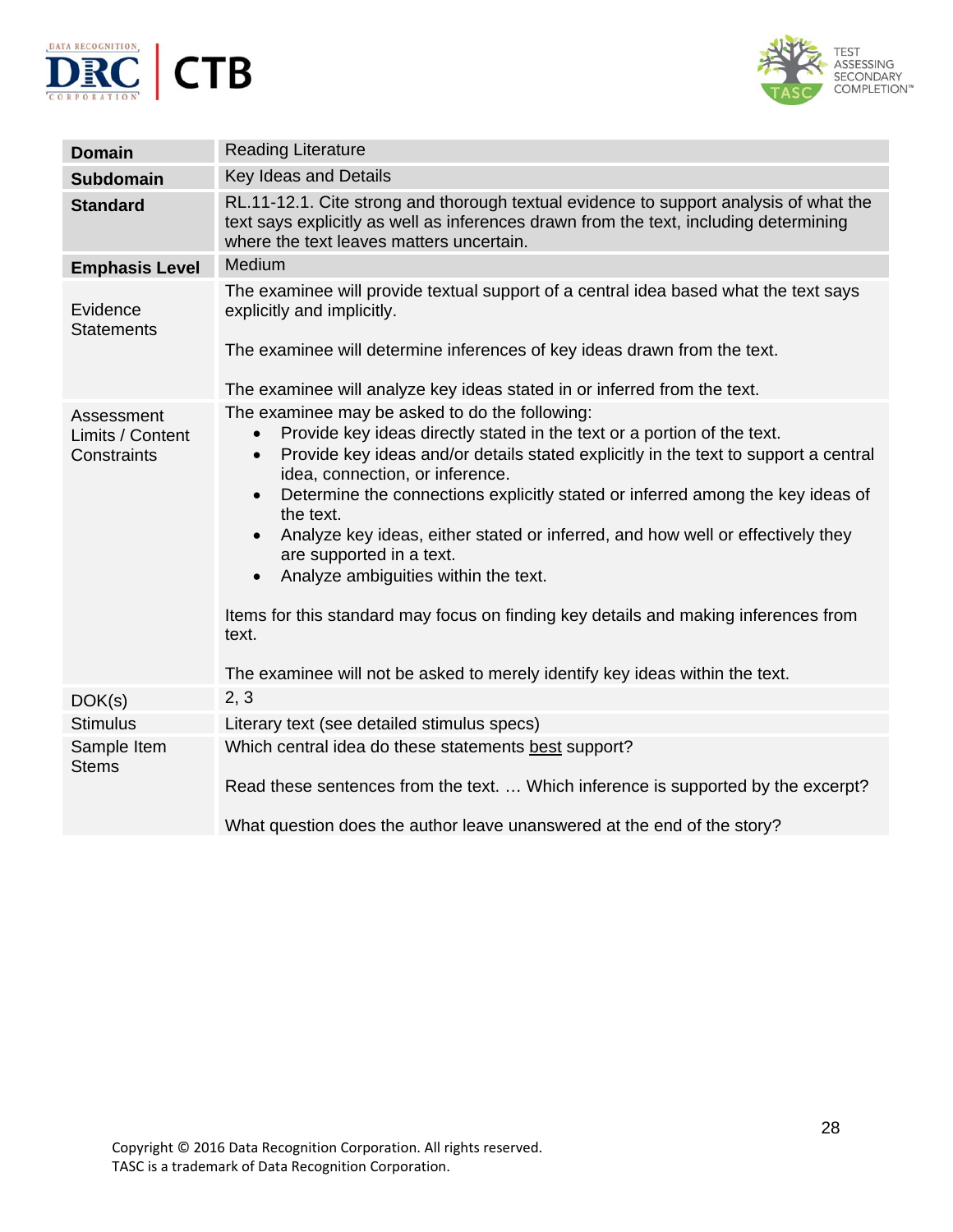



| <b>Domain</b>                                 | <b>Reading Literature</b>                                                                                                                                                                                                                                                                                                                             |
|-----------------------------------------------|-------------------------------------------------------------------------------------------------------------------------------------------------------------------------------------------------------------------------------------------------------------------------------------------------------------------------------------------------------|
| <b>Subdomain</b>                              | Key Ideas and Details                                                                                                                                                                                                                                                                                                                                 |
| <b>Standard</b>                               | RL.9-10.2. Determine a theme or central idea of a text and analyze in detail its<br>development over the course of the text, including how it emerges and is shaped and<br>refined by specific details; provide an objective summary of the text.                                                                                                     |
| <b>Emphasis Level</b>                         | Medium                                                                                                                                                                                                                                                                                                                                                |
| Evidence                                      | The examinee will determine a theme of a text.                                                                                                                                                                                                                                                                                                        |
| <b>Statements</b>                             | The examinee will determine the central idea of a text.                                                                                                                                                                                                                                                                                               |
|                                               | The examinee will analyze the development of a theme over the course of the text,<br>including how it emerges and is shaped and refined by specific details.                                                                                                                                                                                          |
|                                               | The examinee will summarize the theme or central idea of a text with accurate and<br>relevant evidence from the text.                                                                                                                                                                                                                                 |
| Assessment<br>Limits / Content<br>Constraints | The examinee may be asked to do the following:<br>Determine the central idea and its development over the course of the text.<br>$\bullet$<br>Determine the theme and analyze its development over the course of the text.<br>$\bullet$<br>Provide an accurate summary of the text.<br>$\bullet$<br>Compose a brief summary of the text.<br>$\bullet$ |
|                                               | Items for this standard may focus on determining/analyzing the central idea/theme of a<br>text.                                                                                                                                                                                                                                                       |
|                                               | Response may include providing or determining a summary of the text.                                                                                                                                                                                                                                                                                  |
| DOK(s)                                        | 2, 3                                                                                                                                                                                                                                                                                                                                                  |
| <b>Stimulus</b>                               | Literary text (see detailed stimulus specs)                                                                                                                                                                                                                                                                                                           |
| Sample Item<br><b>Stems</b>                   | Which sentence best states the central idea of the poem?                                                                                                                                                                                                                                                                                              |
|                                               | Which of these would be most important to include in a summary of?                                                                                                                                                                                                                                                                                    |
|                                               | Which of these statements would make the best topic for a summary of?                                                                                                                                                                                                                                                                                 |

Which sentence from the text most clearly develops a primary theme of the text?

- A. It was unprotected and unprotecting; there was neither dignity in it nor any hope of greatness.
- B. She smiled loyally, and looked away.
- C. "Stop it! Stop being a whining baby!"
- D. She stood up quickly; she said, "Isn't it wonderful to be here at last!"

Copyright © 2016 Data Recognition Corporation. All rights reserved. TASC is a trademark of Data Recognition Corporation.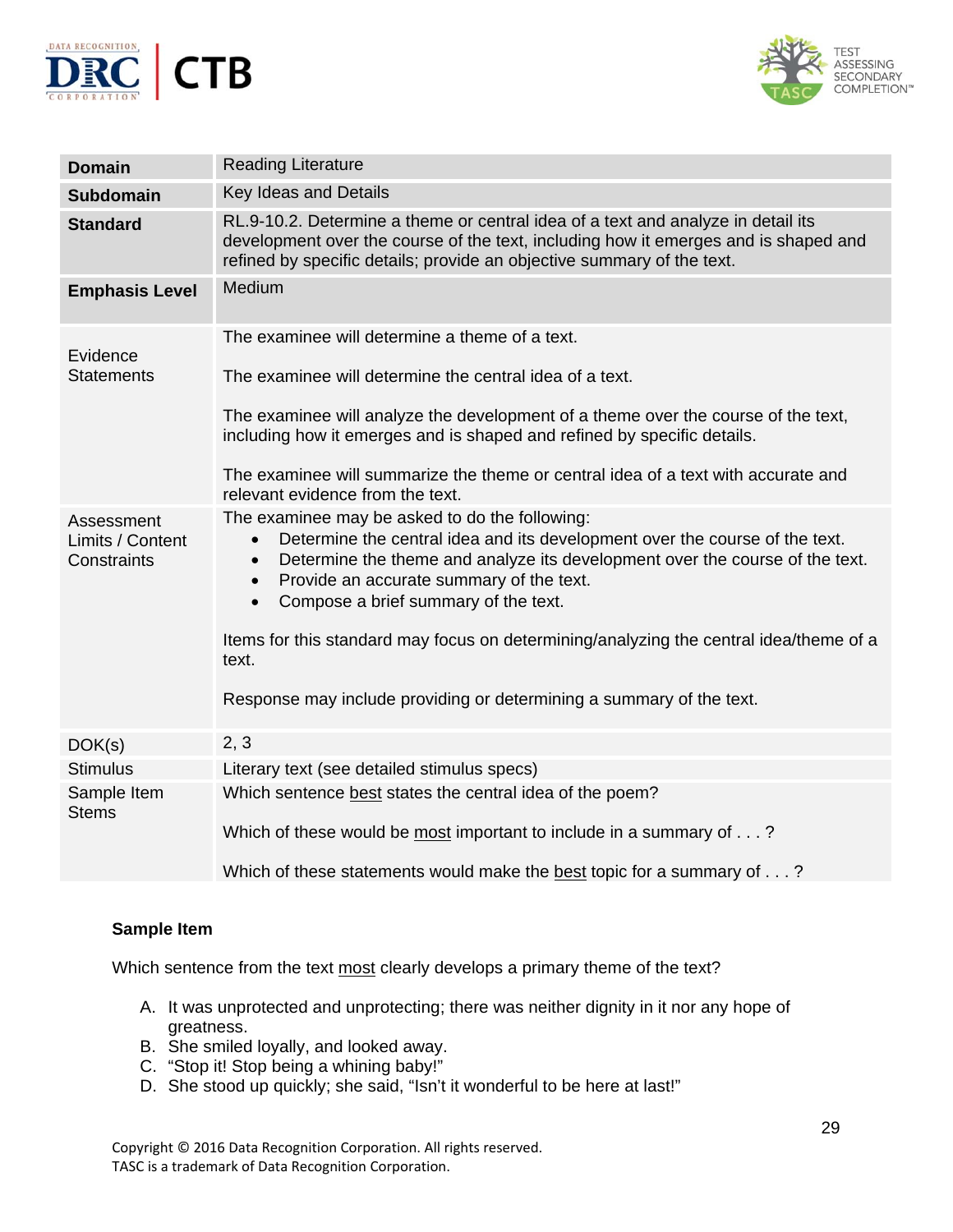





| <b>Domain</b>                                 | <b>Reading Literature</b>                                                                                                                                                                                                                                                                                                                                                                                                                                                                                                                                                                                                                                                |
|-----------------------------------------------|--------------------------------------------------------------------------------------------------------------------------------------------------------------------------------------------------------------------------------------------------------------------------------------------------------------------------------------------------------------------------------------------------------------------------------------------------------------------------------------------------------------------------------------------------------------------------------------------------------------------------------------------------------------------------|
| <b>Subdomain</b>                              | Key Ideas and Details                                                                                                                                                                                                                                                                                                                                                                                                                                                                                                                                                                                                                                                    |
| <b>Standard</b>                               | RL.11-12.2. Determine two or more themes or central ideas of a text and analyze their<br>development over the course of the text, including how they interact and build on one<br>another to produce a complex account; provide an objective summary of the text.                                                                                                                                                                                                                                                                                                                                                                                                        |
| <b>Emphasis Level</b>                         | Medium                                                                                                                                                                                                                                                                                                                                                                                                                                                                                                                                                                                                                                                                   |
| Evidence                                      | The examinee will identify and analyze two or more central ideas of a text.                                                                                                                                                                                                                                                                                                                                                                                                                                                                                                                                                                                              |
| <b>Statements</b>                             | The examinee will identify and analyze two or more themes of a text.                                                                                                                                                                                                                                                                                                                                                                                                                                                                                                                                                                                                     |
|                                               | The examinee will provide an analysis of the development of two or more themes<br>throughout the course of a text including how they interact and build on one another to<br>produce a complex account.                                                                                                                                                                                                                                                                                                                                                                                                                                                                  |
|                                               | The examinee will provide a summary of a text with accurate and relevant evidence.                                                                                                                                                                                                                                                                                                                                                                                                                                                                                                                                                                                       |
| Assessment<br>Limits / Content<br>Constraints | The examinee may be asked to do the following:<br>Identify and analyze two central ideas and their development throughout the<br>$\bullet$<br>text.<br>Identify and analyze two themes and their development throughout the text.<br>$\bullet$<br>Analyze the development of two or more themes throughout the course of a<br>$\bullet$<br>text, including how they interact and build on one another to produce a<br>complex account.<br>Provide an accurate summary of the text.<br>$\bullet$<br>Compose a brief summary of the text.<br>$\bullet$<br>Items for this standard may focus on determining two central ideas/themes or<br>providing a summary of the text. |
| DOK(s)                                        | 2, 3                                                                                                                                                                                                                                                                                                                                                                                                                                                                                                                                                                                                                                                                     |
| <b>Stimulus</b>                               | Literary text (see detailed stimulus specs)                                                                                                                                                                                                                                                                                                                                                                                                                                                                                                                                                                                                                              |
| Sample Item<br><b>Stems</b>                   | Which statement best expresses how the two themes in the text are developed?                                                                                                                                                                                                                                                                                                                                                                                                                                                                                                                                                                                             |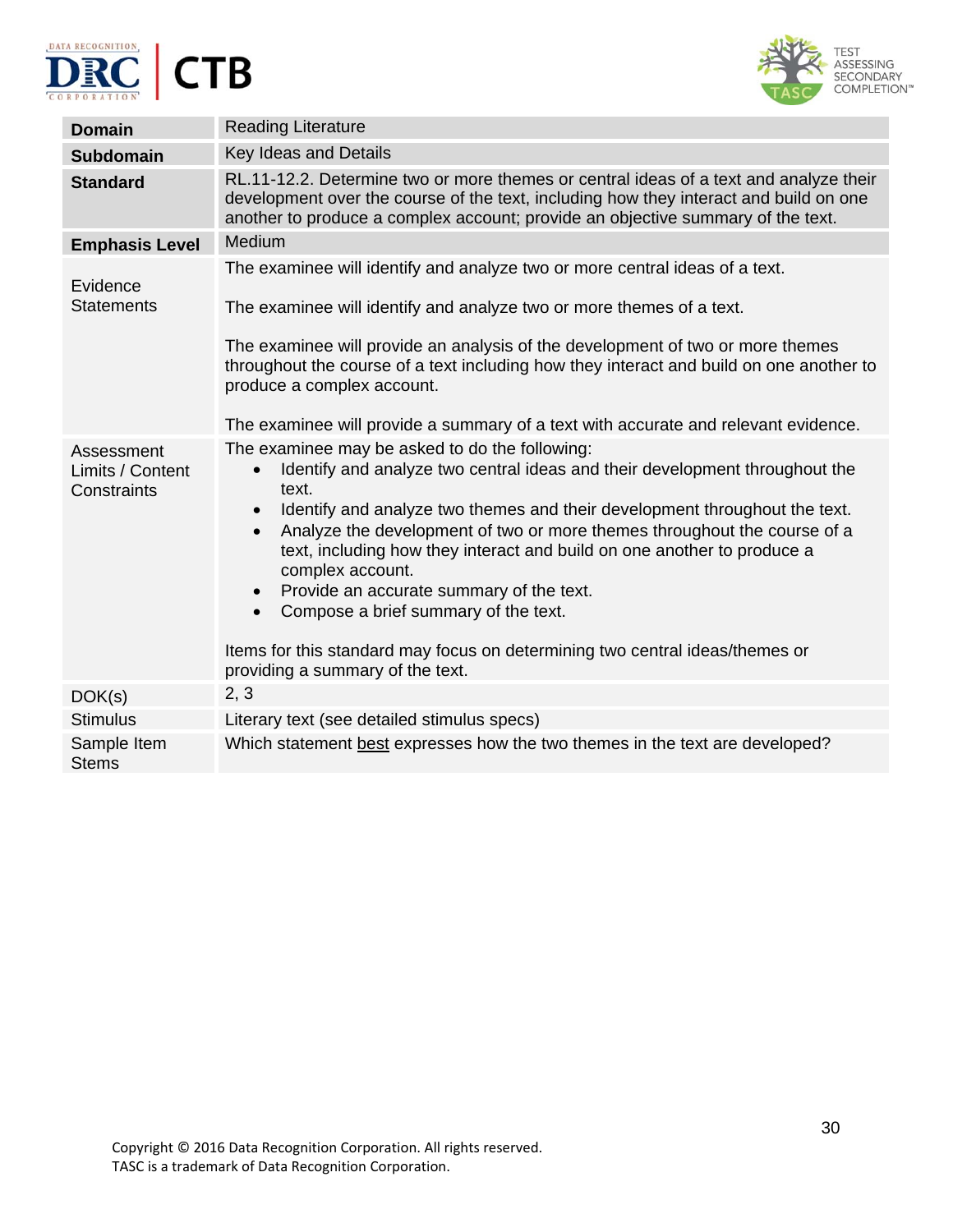



| <b>Domain</b>                                 | <b>Reading Literature</b>                                                                                                                                                                                                                                                                                                                                                                                                                                                                                                                                                                                                                                                   |
|-----------------------------------------------|-----------------------------------------------------------------------------------------------------------------------------------------------------------------------------------------------------------------------------------------------------------------------------------------------------------------------------------------------------------------------------------------------------------------------------------------------------------------------------------------------------------------------------------------------------------------------------------------------------------------------------------------------------------------------------|
| <b>Subdomain</b>                              | Key Ideas and Details                                                                                                                                                                                                                                                                                                                                                                                                                                                                                                                                                                                                                                                       |
| <b>Standard</b>                               | RL.9-10.3. Analyze how complex characters (e.g., those with multiple or conflicting<br>motivations) develop over the course of a text, interact with other characters, and<br>advance the plot or develop the theme.                                                                                                                                                                                                                                                                                                                                                                                                                                                        |
| <b>Emphasis Level</b>                         | Medium                                                                                                                                                                                                                                                                                                                                                                                                                                                                                                                                                                                                                                                                      |
| Evidence<br><b>Statements</b>                 | The examinee will analyze how complex characters (those with multiple or conflicting<br>motivations) develop over the course of a text.<br>The examinee will analyze how complex characters (those with multiple or conflicting<br>motivations) interact with other characters over the course of a text.<br>The examinee will analyze how complex characters (those with multiple or conflicting<br>motivations) advance the plot over the course of a text.<br>The examinee will analyze how complex characters (those with multiple or conflicting                                                                                                                       |
|                                               | motivations) develop the theme over the course of a text.                                                                                                                                                                                                                                                                                                                                                                                                                                                                                                                                                                                                                   |
|                                               | The examinee will not be asked to merely identify a character's traits.                                                                                                                                                                                                                                                                                                                                                                                                                                                                                                                                                                                                     |
| Assessment<br>Limits / Content<br>Constraints | The examinee may be asked to do the following:<br>Analyze how characters develop and/or change over the course of a text.<br>Analyze how the relationship between a character's actions conflicts with or<br>$\bullet$<br>supports the motivations(s) for those actions.<br>Analyze the relationship between two characters in a literary text.<br>$\bullet$<br>Analyze the relationship between characters' words/thoughts/actions and the<br>$\bullet$<br>development of the plot or theme of a literary text.<br>Items for this standard may focus on describing a character during a specific part of a<br>text or explaining a character's action throughout the text. |
| DOK(s)                                        | 2, 3                                                                                                                                                                                                                                                                                                                                                                                                                                                                                                                                                                                                                                                                        |
| <b>Stimulus</b>                               | Literary text (see detailed stimulus specs)                                                                                                                                                                                                                                                                                                                                                                                                                                                                                                                                                                                                                                 |
| Sample Item<br><b>Stems</b>                   | Which event from the story most affects how the character changes?<br>Explain how the speaker's viewpoint shifts from the beginning to the end of the poem.                                                                                                                                                                                                                                                                                                                                                                                                                                                                                                                 |
|                                               | Which of these words best describes [the character] at the end of the text?                                                                                                                                                                                                                                                                                                                                                                                                                                                                                                                                                                                                 |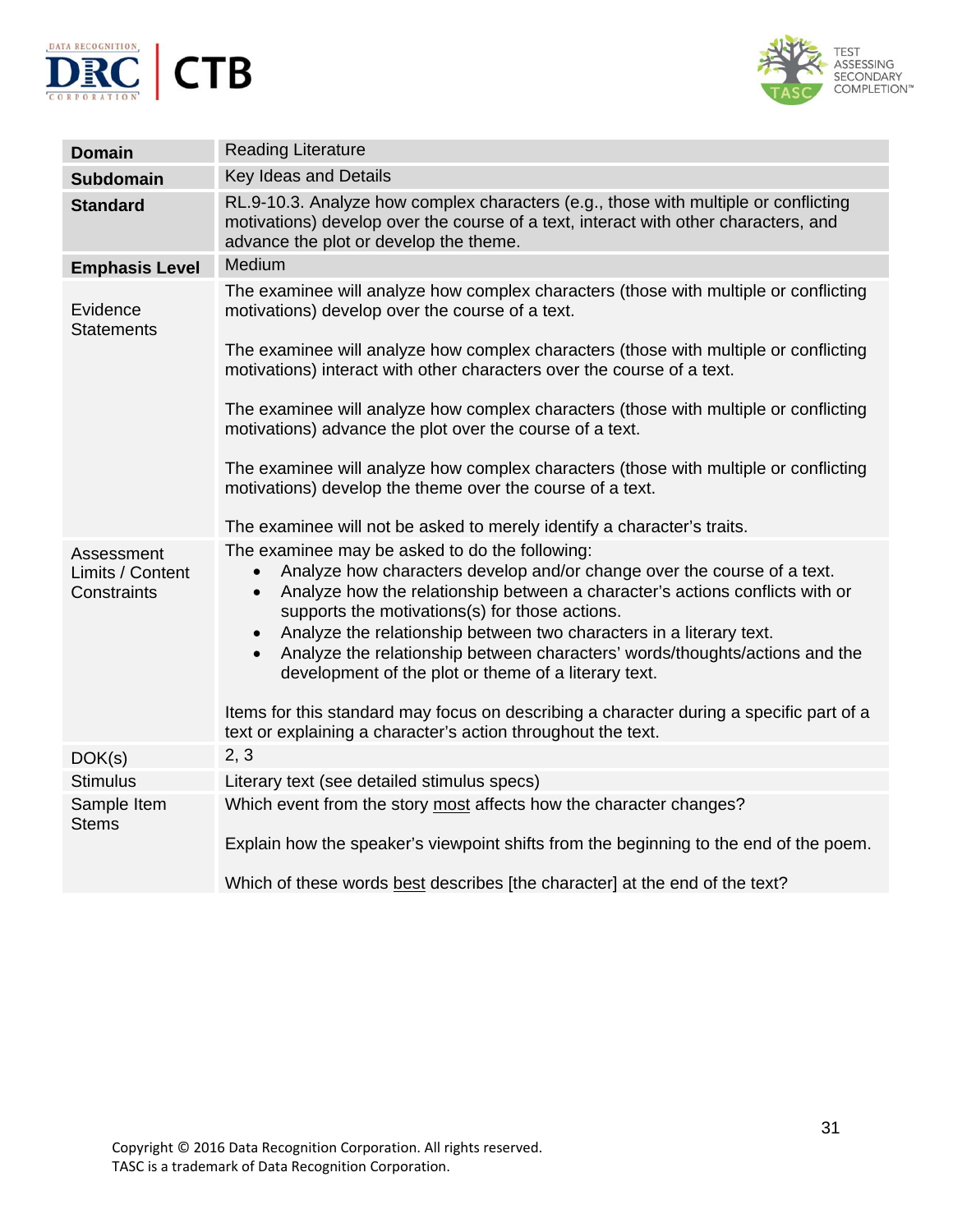



| <b>Domain</b>                                 | <b>Reading Literature</b>                                                                                                                                                                                                                                                                                                                                                                                                                                                                                                                                                                                                                                                                                                                                       |
|-----------------------------------------------|-----------------------------------------------------------------------------------------------------------------------------------------------------------------------------------------------------------------------------------------------------------------------------------------------------------------------------------------------------------------------------------------------------------------------------------------------------------------------------------------------------------------------------------------------------------------------------------------------------------------------------------------------------------------------------------------------------------------------------------------------------------------|
| <b>Subdomain</b>                              | <b>Key Ideas and Details</b>                                                                                                                                                                                                                                                                                                                                                                                                                                                                                                                                                                                                                                                                                                                                    |
| <b>Standard</b>                               | RL.11-12.3. Analyze the impact of the author's choices regarding how to develop and<br>relate elements of a story or drama (e.g., where a story is set, how the action is<br>ordered, how the characters are introduced and developed).                                                                                                                                                                                                                                                                                                                                                                                                                                                                                                                         |
| <b>Emphasis Level</b>                         | Medium                                                                                                                                                                                                                                                                                                                                                                                                                                                                                                                                                                                                                                                                                                                                                          |
| Evidence                                      | The examinee will analyze the impact of an author's choices on plot development.                                                                                                                                                                                                                                                                                                                                                                                                                                                                                                                                                                                                                                                                                |
| <b>Statements</b>                             | The examinee will analyze the impact of an author's/playwright's choices on setting.                                                                                                                                                                                                                                                                                                                                                                                                                                                                                                                                                                                                                                                                            |
|                                               | The examinee will analyze the impact of an author's/playwright's choices on character<br>development.                                                                                                                                                                                                                                                                                                                                                                                                                                                                                                                                                                                                                                                           |
| Assessment<br>Limits / Content<br>Constraints | The examinee may be asked to do the following:<br>Analyze the relationship between the elements of the plot and the events in a<br>$\bullet$<br>narrative text.<br>Analyze the author's choices regarding plot elements.<br>$\bullet$<br>Analyze the effect the setting has on other aspects of the text (e.g., mood, plot,<br>$\bullet$<br>character, or theme).<br>Analyze how the author's choices affect characterization, especially how<br>$\bullet$<br>interrelated text elements impact character development.<br>Items for this standard may focus on analyzing a character's reaction or action or how<br>the setting affects the meaning in the text.<br>The examinee will not be asked to provide a simple description of character<br>development. |
| DOK(s)                                        | 2, 3                                                                                                                                                                                                                                                                                                                                                                                                                                                                                                                                                                                                                                                                                                                                                            |
| <b>Stimulus</b>                               | Literary text (see detailed stimulus specs)                                                                                                                                                                                                                                                                                                                                                                                                                                                                                                                                                                                                                                                                                                                     |
| Sample Item<br><b>Stems</b>                   | What effect does the author's description of have on the development of ?                                                                                                                                                                                                                                                                                                                                                                                                                                                                                                                                                                                                                                                                                       |
|                                               | What is significant about [character's] reaction to ?                                                                                                                                                                                                                                                                                                                                                                                                                                                                                                                                                                                                                                                                                                           |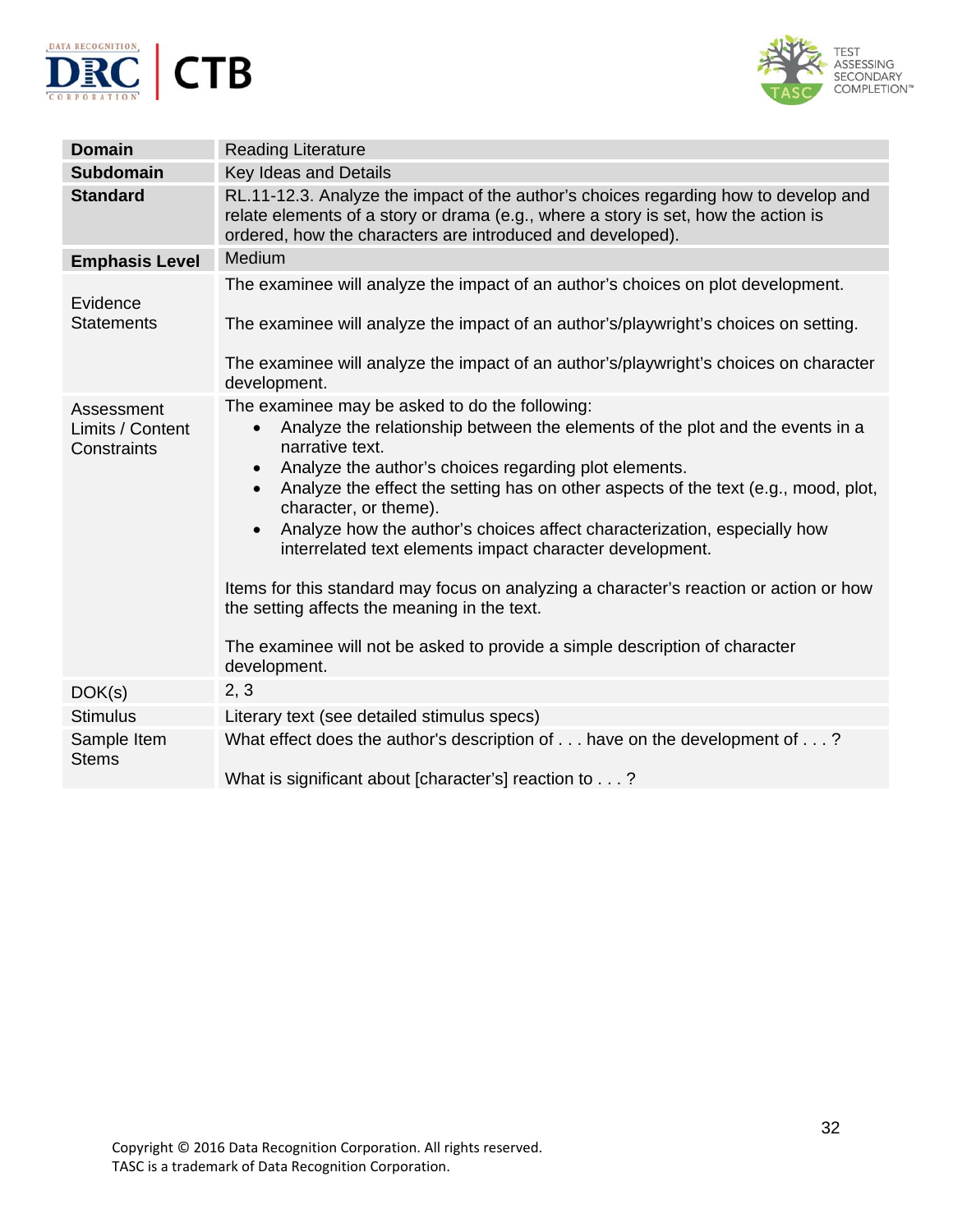



# **Sample Item (EBSR)**

*Note: Part A assesses RL.11-12.3; Part B assesses RL.9-10.1* 

## **Part A**

Which phrase best describes how the main character feels when she first rides into Gopher Prairie?

- A. reluctant and angry
- B. curious but doubtful
- C. excited and optimistic
- D. uncertain but open-minded

#### **Part B**

Which two sentences from the text best support the answer to Part A?

- A. That one word—home—it terrified her.
- B. Had she really bound herself to live, inescapably, in this town called Gopher Prairie?
- C. His neck was heavy; his speech was heavy; he was twelve or thirteen years older than she; and about him was none of the magic of shared adventures and eagerness.
- D. They had looked charming . . . hadn't they?
- E. And she saw that Gopher Prairie was merely an enlargement of all the hamlets which they had been passing.
- F. It was not a place to live in, not possibly, not conceivably.
- G. She stood up quickly; she said, "Isn't it wonderful to be here at last!"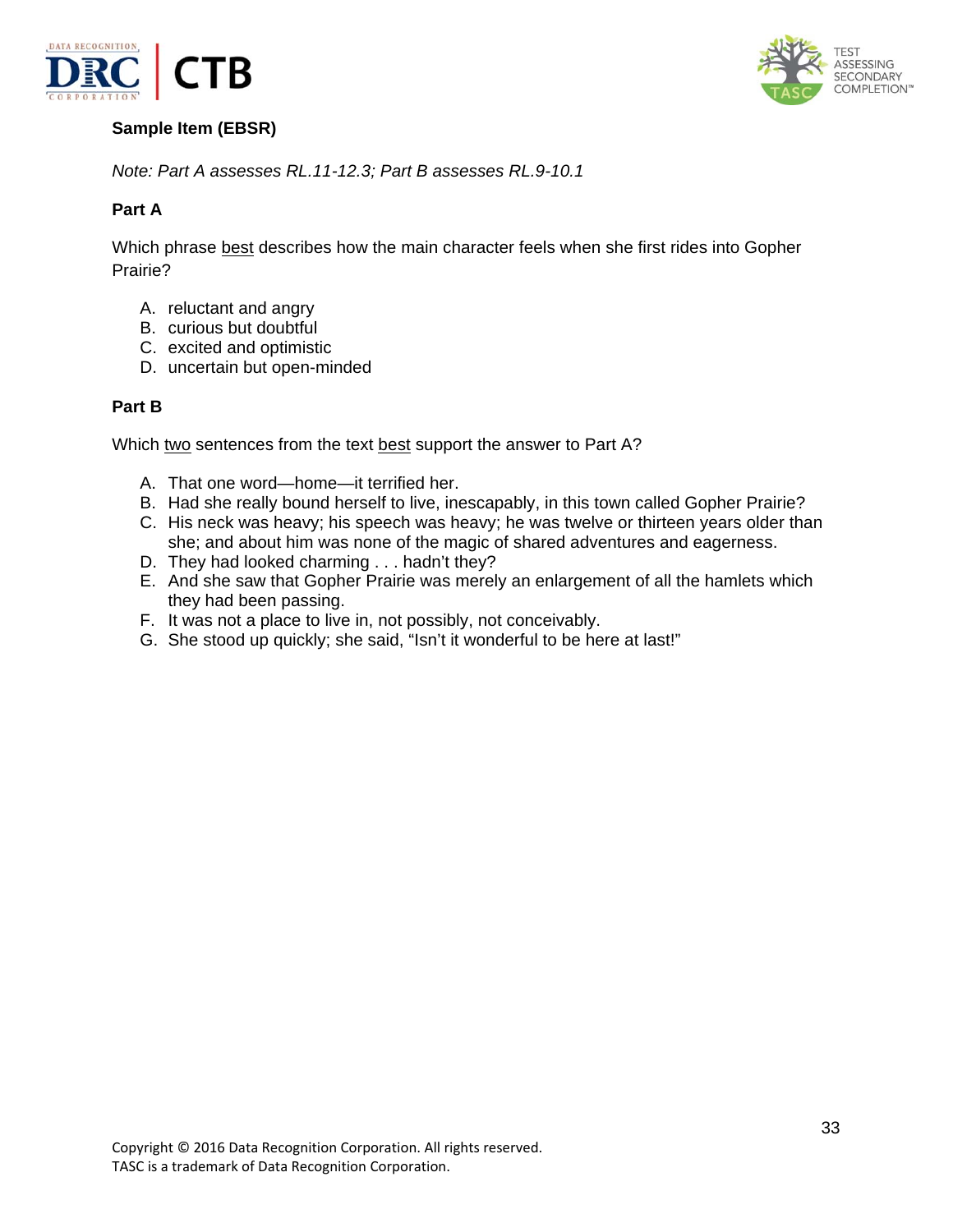



| <b>Domain</b>                                 | <b>Reading Literature</b>                                                                                                                                                                                                                                                                                                                                                                                                                                                                                                                                                                                                                                                                                                                                                            |
|-----------------------------------------------|--------------------------------------------------------------------------------------------------------------------------------------------------------------------------------------------------------------------------------------------------------------------------------------------------------------------------------------------------------------------------------------------------------------------------------------------------------------------------------------------------------------------------------------------------------------------------------------------------------------------------------------------------------------------------------------------------------------------------------------------------------------------------------------|
| <b>Subdomain</b>                              | <b>Craft and Structure</b>                                                                                                                                                                                                                                                                                                                                                                                                                                                                                                                                                                                                                                                                                                                                                           |
| <b>Standard</b>                               | RL.9-10.4. Determine the meaning of words and phrases as they are used in the text,<br>including figurative and connotative meanings; analyze the cumulative impact of<br>specific word choices on meaning and tone (e.g., how the language evokes a sense of<br>time and place; how it sets a formal or informal tone).                                                                                                                                                                                                                                                                                                                                                                                                                                                             |
| <b>Emphasis Level</b>                         | Medium                                                                                                                                                                                                                                                                                                                                                                                                                                                                                                                                                                                                                                                                                                                                                                               |
| Evidence<br><b>Statements</b>                 | The examinee will determine the meaning of words and phrases as they are used in<br>the text, including figurative meanings.<br>The examinee will determine the meaning of words and phrases as they are used in<br>the text, including connotative meanings.                                                                                                                                                                                                                                                                                                                                                                                                                                                                                                                        |
|                                               |                                                                                                                                                                                                                                                                                                                                                                                                                                                                                                                                                                                                                                                                                                                                                                                      |
|                                               | The examinee will analyze the cumulative impact of specific word choices on meaning<br>(e.g., how the language evokes a sense of time and place).                                                                                                                                                                                                                                                                                                                                                                                                                                                                                                                                                                                                                                    |
|                                               | The examinee will analyze the cumulative impact of specific word choices on tone<br>(e.g., how it sets a formal or informal tone).                                                                                                                                                                                                                                                                                                                                                                                                                                                                                                                                                                                                                                                   |
| Assessment<br>Limits / Content<br>Constraints | The examinee may be asked to do the following:<br>Determine figurative meaning of words/phrases as they are used in context.<br>$\bullet$<br>Determine the connotative meaning of words/phrases as they are used in<br>$\bullet$<br>context.<br>Analyze the relationship between word choice and mood or tone of a literary<br>$\bullet$<br>text.<br>Analyze the literal meaning of a figurative word or phrase or a figurative<br>meaning that is not correct in the context presented.<br>Analyze the effect of word choice on the meaning of a text.<br>$\bullet$<br>Items for this standard may focus on determining the meaning of a word or phrase and<br>how it is interpreted in context.<br>The examinee will not be asked to merely identify the mood or tone of the text. |
| DOK(s)                                        | 2, 3                                                                                                                                                                                                                                                                                                                                                                                                                                                                                                                                                                                                                                                                                                                                                                                 |
| <b>Stimulus</b>                               | Literary text (see detailed stimulus specs)                                                                                                                                                                                                                                                                                                                                                                                                                                                                                                                                                                                                                                                                                                                                          |
| Sample Item<br><b>Stems</b>                   | Which words from the poem best support the idea that?<br>What does the phrase suggest in this sentence?                                                                                                                                                                                                                                                                                                                                                                                                                                                                                                                                                                                                                                                                              |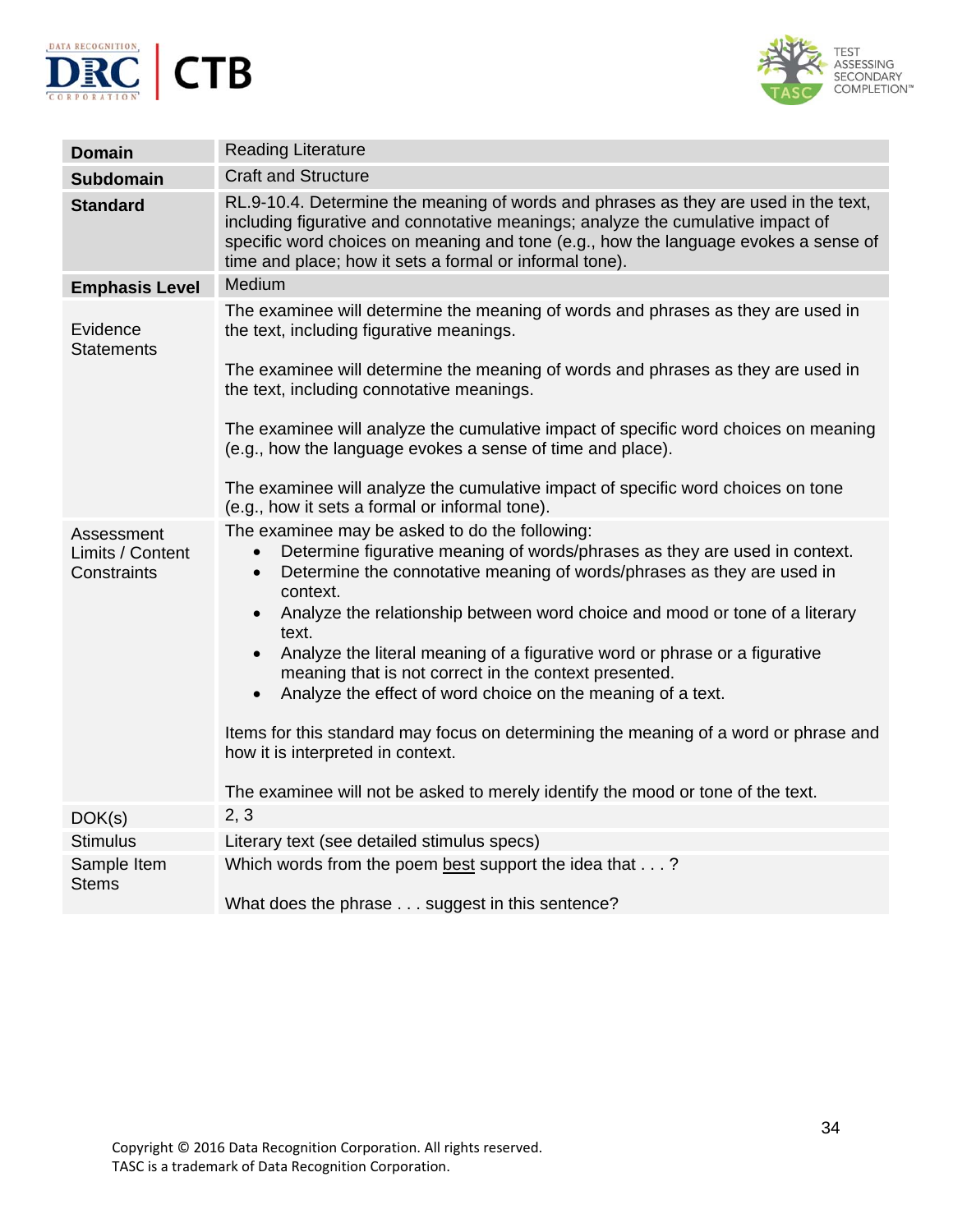



Read the sentence from the text.

Had she really bound herself to live, inescapably, in this town called Gopher Prairie?

What does the phrase "bound herself" suggest about how the character is feeling?

- A. that she already feels tied to this town
- B. that she recognizes the mistake she has made
- C. that she feels destined to live in this small town
- D. that she acknowledges that she decides her own fate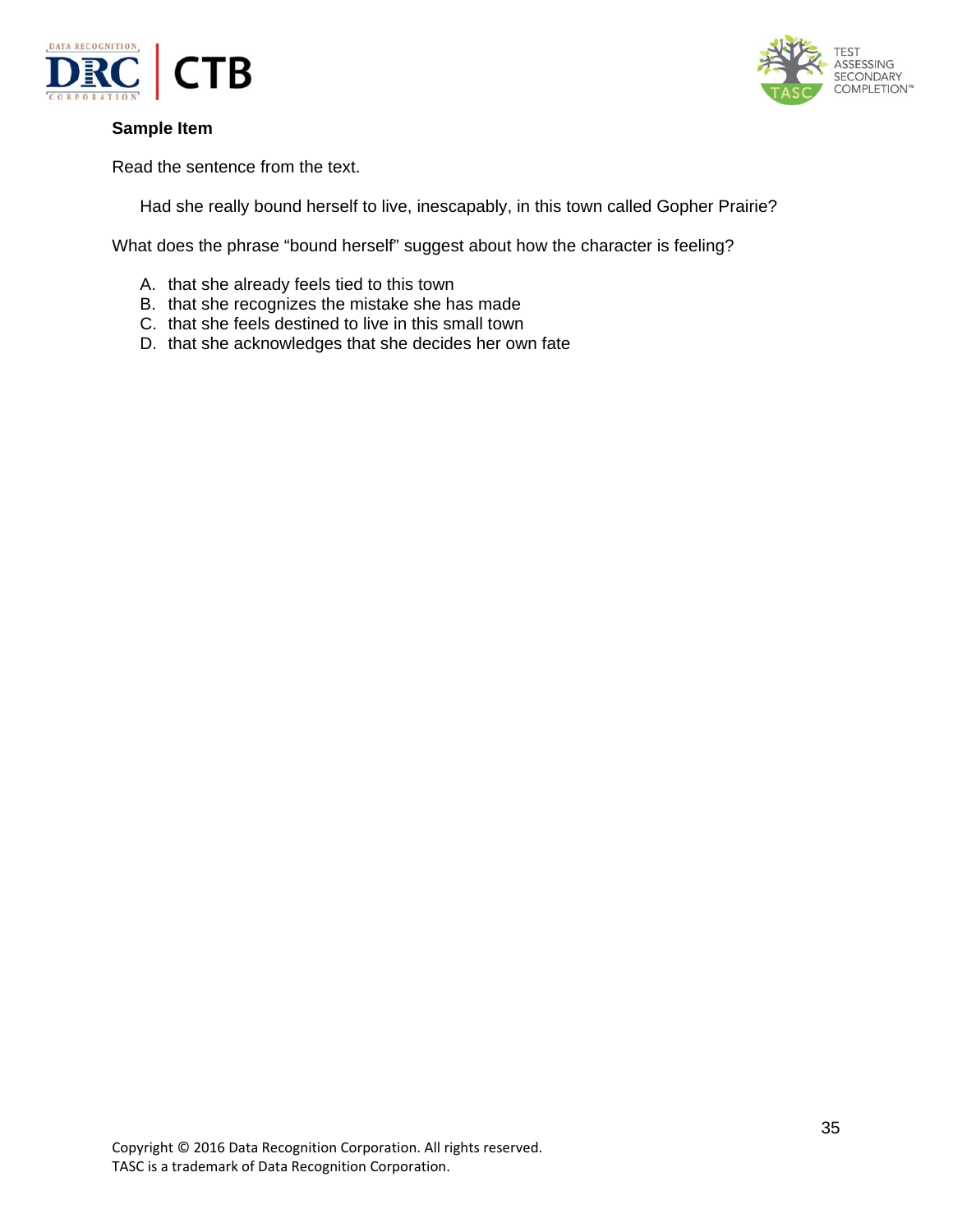



| <b>Domain</b>                                 | <b>Reading Literature</b>                                                                                                                                                                                                                                                                                                                                                                                                                                                                                                                                                                                                                                                                                                   |
|-----------------------------------------------|-----------------------------------------------------------------------------------------------------------------------------------------------------------------------------------------------------------------------------------------------------------------------------------------------------------------------------------------------------------------------------------------------------------------------------------------------------------------------------------------------------------------------------------------------------------------------------------------------------------------------------------------------------------------------------------------------------------------------------|
| <b>Subdomain</b>                              | <b>Craft and Structure</b>                                                                                                                                                                                                                                                                                                                                                                                                                                                                                                                                                                                                                                                                                                  |
| <b>Standard</b>                               | RL.11-12.4. Determine the meaning of words and phrases as they are used in the<br>text, including figurative and connotative meanings; analyze the impact of specific<br>word choices on meaning and tone, including words with multiple meanings or<br>language that is particularly fresh, engaging, or beautiful. (Include Shakespeare as<br>well as other authors.)                                                                                                                                                                                                                                                                                                                                                     |
| <b>Emphasis Level</b>                         | Medium                                                                                                                                                                                                                                                                                                                                                                                                                                                                                                                                                                                                                                                                                                                      |
| Evidence                                      | The examinee will determine figurative meaning of words/phrases in context.                                                                                                                                                                                                                                                                                                                                                                                                                                                                                                                                                                                                                                                 |
| <b>Statements</b>                             | The examinee will determine connotative meaning of words/phrases in context.                                                                                                                                                                                                                                                                                                                                                                                                                                                                                                                                                                                                                                                |
|                                               | The examinee will analyze impact of specific word choice on meaning, including words<br>with multiple meanings.                                                                                                                                                                                                                                                                                                                                                                                                                                                                                                                                                                                                             |
|                                               | The examinee will analyze impact of word choice on tone.                                                                                                                                                                                                                                                                                                                                                                                                                                                                                                                                                                                                                                                                    |
| Assessment<br>Limits / Content<br>Constraints | The examinee may be asked to do the following:<br>Determine the figurative meaning of words/phrases as they are used in the<br>$\bullet$<br>text.<br>Determine the connotative meaning of words/phrases as they are used in the<br>$\bullet$<br>text.<br>Determine the effect of specific language choices, including multiple-meaning<br>$\bullet$<br>words that create fresh, engaging, or beautiful language.<br>Analyze the relationship between word choice and mood or tone of a literary<br>$\bullet$<br>text.<br>Items for this standard may focus on analyzing words or phrases and their effect in the<br>text.<br>The examinee will not be asked to do describe or identify the mood or tone within the<br>text. |
| DOK(s)                                        | 2, 3                                                                                                                                                                                                                                                                                                                                                                                                                                                                                                                                                                                                                                                                                                                        |
| <b>Stimulus</b>                               | Literary text (see detailed stimulus specs)                                                                                                                                                                                                                                                                                                                                                                                                                                                                                                                                                                                                                                                                                 |
| Sample Item<br><b>Stems</b>                   | Read this sentence from the text.<br>What is the effect of the use of the word on the tone of the text?<br>How does the repeated word affect the meaning of the sentence?                                                                                                                                                                                                                                                                                                                                                                                                                                                                                                                                                   |
|                                               | What meaning does the phrase suggest in these sentences?                                                                                                                                                                                                                                                                                                                                                                                                                                                                                                                                                                                                                                                                    |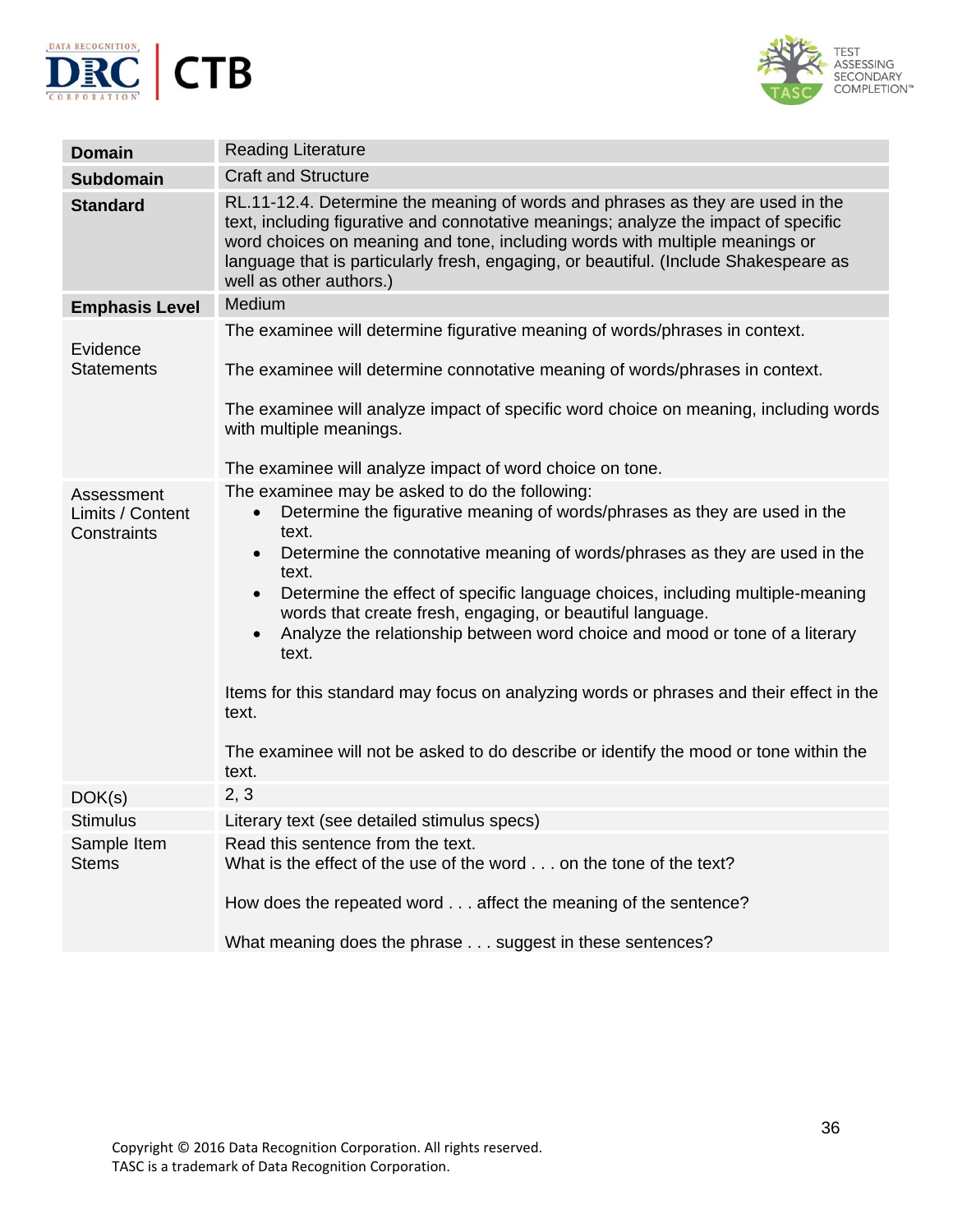



| <b>Domain</b>                                 | <b>Reading Literature</b>                                                                                                                                                                                                                                                                                                                                                                                                                                                                                                                                                                                                                      |
|-----------------------------------------------|------------------------------------------------------------------------------------------------------------------------------------------------------------------------------------------------------------------------------------------------------------------------------------------------------------------------------------------------------------------------------------------------------------------------------------------------------------------------------------------------------------------------------------------------------------------------------------------------------------------------------------------------|
| <b>Subdomain</b>                              | <b>Craft and Structure</b>                                                                                                                                                                                                                                                                                                                                                                                                                                                                                                                                                                                                                     |
| <b>Standard</b>                               | RL.9-10.5. Analyze how an author's choices concerning how to structure a text, order<br>events within it (e.g., parallel plots), and manipulate time (e.g., pacing, flashbacks)<br>create such effects as mystery, tension, or surprise.                                                                                                                                                                                                                                                                                                                                                                                                       |
| <b>Emphasis Level</b>                         | Low                                                                                                                                                                                                                                                                                                                                                                                                                                                                                                                                                                                                                                            |
| Evidence<br><b>Statements</b>                 | The examinee will analyze how an author structures a text to create such effects as<br>mystery, tension, or surprise.                                                                                                                                                                                                                                                                                                                                                                                                                                                                                                                          |
|                                               | The examinee will analyze how an author orders events (e.g., parallel plots), to create<br>such effects as mystery, tension, or surprise.                                                                                                                                                                                                                                                                                                                                                                                                                                                                                                      |
|                                               | The examinee will analyze how an author manipulates time (e.g., pacing, flashbacks)<br>to create such effects as mystery, tension, or surprise.                                                                                                                                                                                                                                                                                                                                                                                                                                                                                                |
| Assessment<br>Limits / Content<br>Constraints | The examinee may be asked to do the following:<br>Analyze the effect of the structure of a literary text and relate those features to<br>$\bullet$<br>central ideas in the text.<br>Analyze the order of events (parallel plots) to create effects such as mystery,<br>$\bullet$<br>tension, or surprise.<br>Analyze the author's manipulation of time to create effects such as mystery,<br>$\bullet$<br>tension, or surprise.<br>Items for this standard may focus on the importance of including a particular<br>paragraph and its effect on the rest of the text.<br>The examinee will not be asked to identify the structure of the text. |
| DOK(s)                                        | 2, 3                                                                                                                                                                                                                                                                                                                                                                                                                                                                                                                                                                                                                                           |
| <b>Stimulus</b>                               | Literary text (see detailed stimulus specs)                                                                                                                                                                                                                                                                                                                                                                                                                                                                                                                                                                                                    |
| Sample Item<br><b>Stems</b>                   | Which statement best describes how the author's ordering of events contributes to the<br>tension between the two characters?                                                                                                                                                                                                                                                                                                                                                                                                                                                                                                                   |
|                                               | Which statement best describes the function of this paragraph?                                                                                                                                                                                                                                                                                                                                                                                                                                                                                                                                                                                 |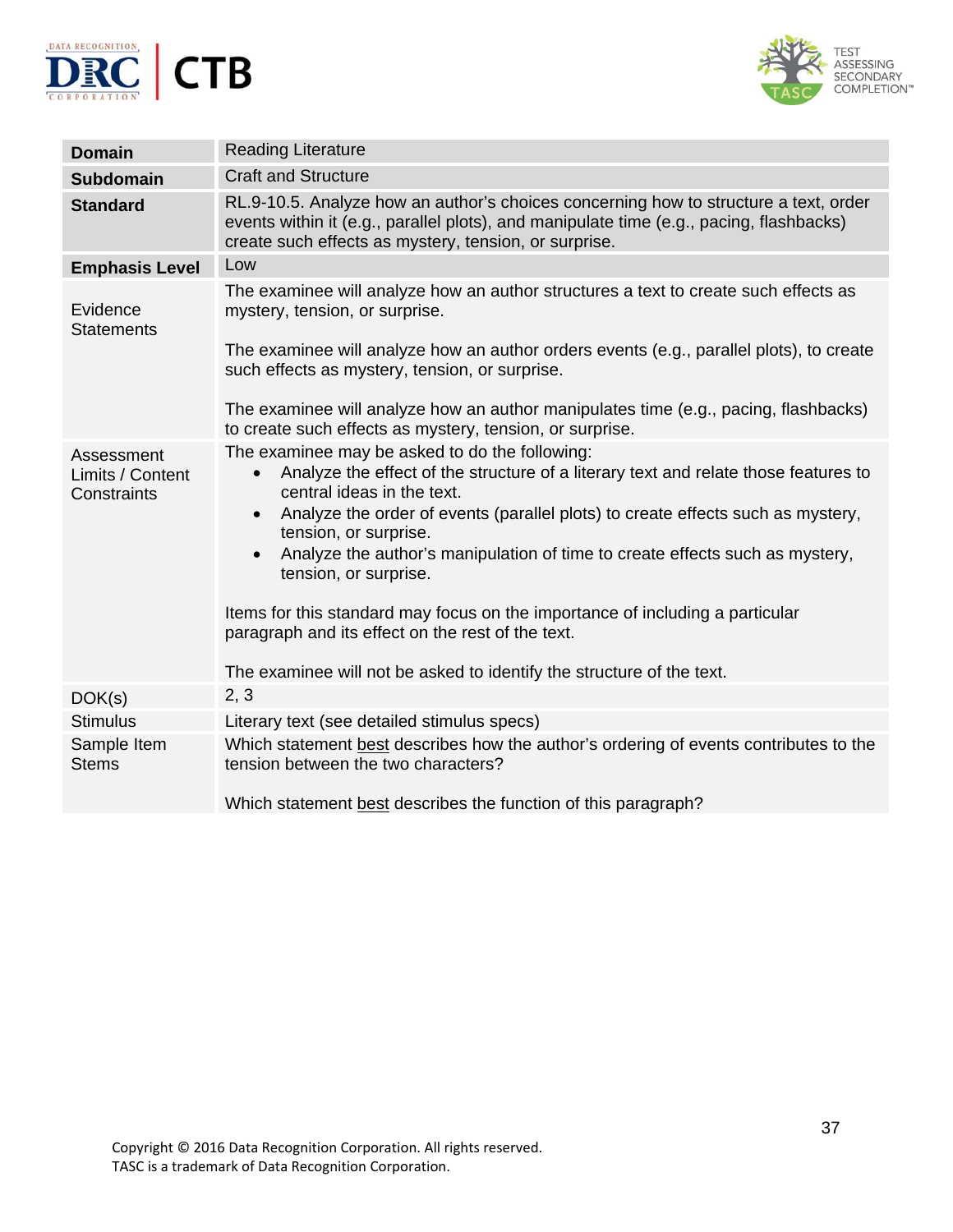



| <b>Domain</b>                                 | <b>Reading Literature</b>                                                                                                                                                                                                                                                                                                                                                                                                                                                                                                                |
|-----------------------------------------------|------------------------------------------------------------------------------------------------------------------------------------------------------------------------------------------------------------------------------------------------------------------------------------------------------------------------------------------------------------------------------------------------------------------------------------------------------------------------------------------------------------------------------------------|
| <b>Subdomain</b>                              | <b>Craft and Structure</b>                                                                                                                                                                                                                                                                                                                                                                                                                                                                                                               |
| <b>Standard</b>                               | RL.11-12.5. Analyze how an author's choices concerning how to structure specific<br>parts of a text (e.g., the choice of where to begin or end a story, the choice to provide<br>a comedic or tragic resolution) contribute to its overall structure and meaning as well<br>as its aesthetic impact.                                                                                                                                                                                                                                     |
| <b>Emphasis Level</b>                         | Low                                                                                                                                                                                                                                                                                                                                                                                                                                                                                                                                      |
| Evidence<br><b>Statements</b>                 | The examinee will analyze the author's choice of how to structure the text and how<br>this contributes to the meaning and aesthetic impact of the text.                                                                                                                                                                                                                                                                                                                                                                                  |
|                                               | The examinee will analyze the author's choices of structure throughout the text and<br>how this affects overall structure.                                                                                                                                                                                                                                                                                                                                                                                                               |
| Assessment<br>Limits / Content<br>Constraints | The examinee may be asked to do the following:<br>Analyze the effect of structural features and relate those features to important<br>$\bullet$<br>ideas in the text.<br>Analyze the relationship between structure and the aesthetic appeal of a<br>$\bullet$<br>literary text.<br>Items for this standard may focus on analyzing why a sentence or phrase is repeated<br>in the text or analyzing how part of the text affects the meaning of the whole text.<br>The examinee will not be asked to identify the structure of the text. |
| DOK(s)                                        | 2, 3                                                                                                                                                                                                                                                                                                                                                                                                                                                                                                                                     |
| <b>Stimulus</b>                               | Literary text (see detailed stimulus specs)                                                                                                                                                                                                                                                                                                                                                                                                                                                                                              |
| Sample Item<br><b>Stems</b>                   | How does the chronological structure of the text contribute to a reader's understanding<br>of $\ldots$ ?<br>How does the author make the beginning of the story appealing?                                                                                                                                                                                                                                                                                                                                                               |
|                                               | How do the details in Paragraphs 6 and 7 contribute to a reader's understanding of the<br>text's main theme?                                                                                                                                                                                                                                                                                                                                                                                                                             |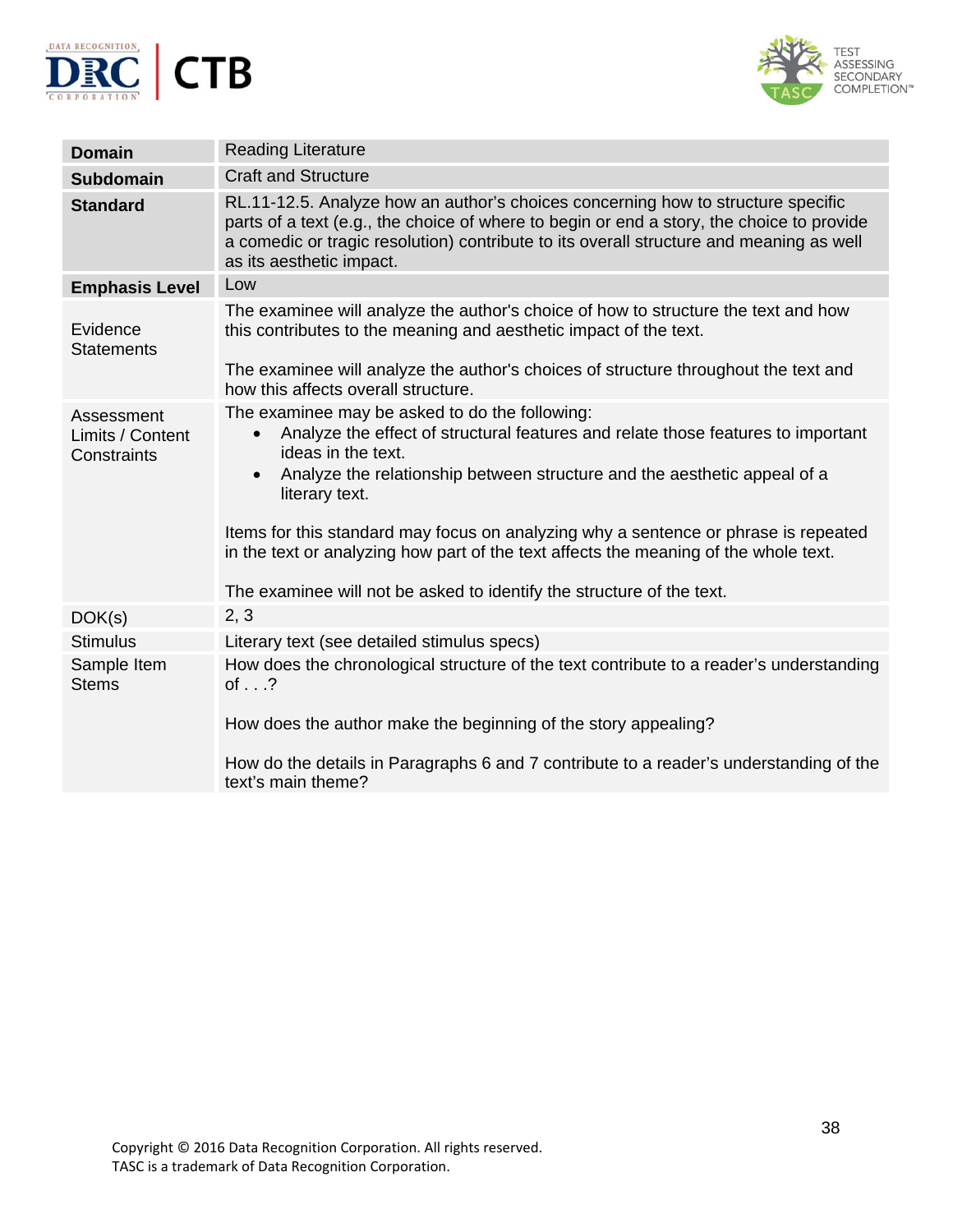



| <b>Domain</b>                                 | <b>Reading Literature</b>                                                                                                                                                                                                                                                                                                                                                                                                                                                                      |
|-----------------------------------------------|------------------------------------------------------------------------------------------------------------------------------------------------------------------------------------------------------------------------------------------------------------------------------------------------------------------------------------------------------------------------------------------------------------------------------------------------------------------------------------------------|
| <b>Subdomain</b>                              | <b>Craft and Structure</b>                                                                                                                                                                                                                                                                                                                                                                                                                                                                     |
| <b>Standard</b>                               | RL.9-10.6. Analyze a particular point of view or cultural experience reflected in a work<br>of literature from outside the United States, drawing on a wide reading of world<br>literature.                                                                                                                                                                                                                                                                                                    |
| <b>Emphasis Level</b>                         | Low                                                                                                                                                                                                                                                                                                                                                                                                                                                                                            |
| Evidence<br><b>Statements</b>                 | The examinee will analyze point of view from texts reflecting diverse cultures.                                                                                                                                                                                                                                                                                                                                                                                                                |
| Assessment<br>Limits / Content<br>Constraints | The examinee may be asked to do the following:<br>Analyze a perspective or viewpoint reflected in a literary text or a portion of a<br>$\bullet$<br>literary text from outside the United States.<br>Analyze a particular viewpoint or perspective, e.g., a statement of that<br>$\bullet$<br>viewpoint or perspective, or an understanding of details/events that support a<br>viewpoint or perspective.<br>Items for this standard may focus on analyzing points of view from similar texts. |
| DOK(s)                                        | 2, 3                                                                                                                                                                                                                                                                                                                                                                                                                                                                                           |
| <b>Stimulus</b>                               | Literary text (see detailed stimulus specs)                                                                                                                                                                                                                                                                                                                                                                                                                                                    |
| Sample Item<br><b>Stems</b>                   | Which statement best describes the narrator's perspective on?                                                                                                                                                                                                                                                                                                                                                                                                                                  |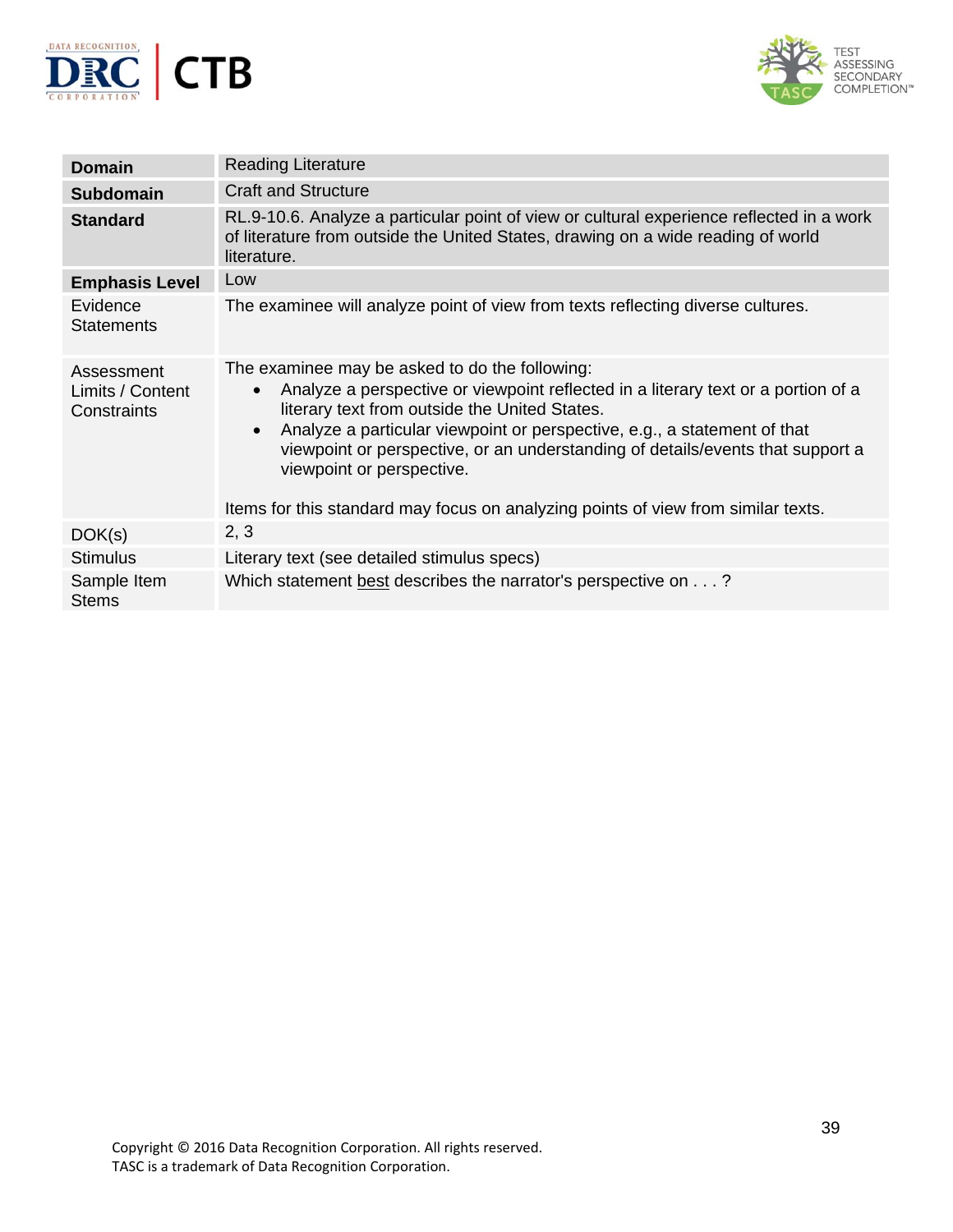



| Domain                                        | <b>Reading Literature</b>                                                                                                                                                                                                                                                                                                                                                                                                                                              |
|-----------------------------------------------|------------------------------------------------------------------------------------------------------------------------------------------------------------------------------------------------------------------------------------------------------------------------------------------------------------------------------------------------------------------------------------------------------------------------------------------------------------------------|
| <b>Subdomain</b>                              | <b>Craft and Structure</b>                                                                                                                                                                                                                                                                                                                                                                                                                                             |
| <b>Standard</b>                               | RL.11-12.6. Analyze a case in which grasping point of view requires distinguishing<br>what is directly stated in a text from what is really meant (e.g., satire, sarcasm, irony,<br>or understatement).                                                                                                                                                                                                                                                                |
| <b>Emphasis Level</b>                         | Low                                                                                                                                                                                                                                                                                                                                                                                                                                                                    |
| Evidence<br><b>Statements</b>                 | The examinee will analyze underlying point of view that may be developed through the<br>use of satire, sarcasm, irony, understatement, or similar language.                                                                                                                                                                                                                                                                                                            |
| Assessment<br>Limits / Content<br>Constraints | The examinee may be asked to do the following:<br>Analyze a point of view from the author's/narrator's/speaker's perspective that<br>$\bullet$<br>uses satirical, sarcastic, ironic, or understated language.<br>Analyze the relationship between perspective and other literary techniques,<br>$\bullet$<br>such as satire, sarcasm, irony, or understatement.<br>Items for this standard may focus on a character's perspective of another character in<br>the text. |
| DOK(s)                                        | 2, 3                                                                                                                                                                                                                                                                                                                                                                                                                                                                   |
| <b>Stimulus</b>                               | Literary text (see detailed stimulus specs)                                                                                                                                                                                                                                                                                                                                                                                                                            |
| Sample Item<br><b>Stems</b>                   | How does the use of understatement in Paragraph 4 contribute to the reader's<br>understanding of the narrator's perspective?<br>What does this excerpt reveal about the character's perspective?                                                                                                                                                                                                                                                                       |
|                                               |                                                                                                                                                                                                                                                                                                                                                                                                                                                                        |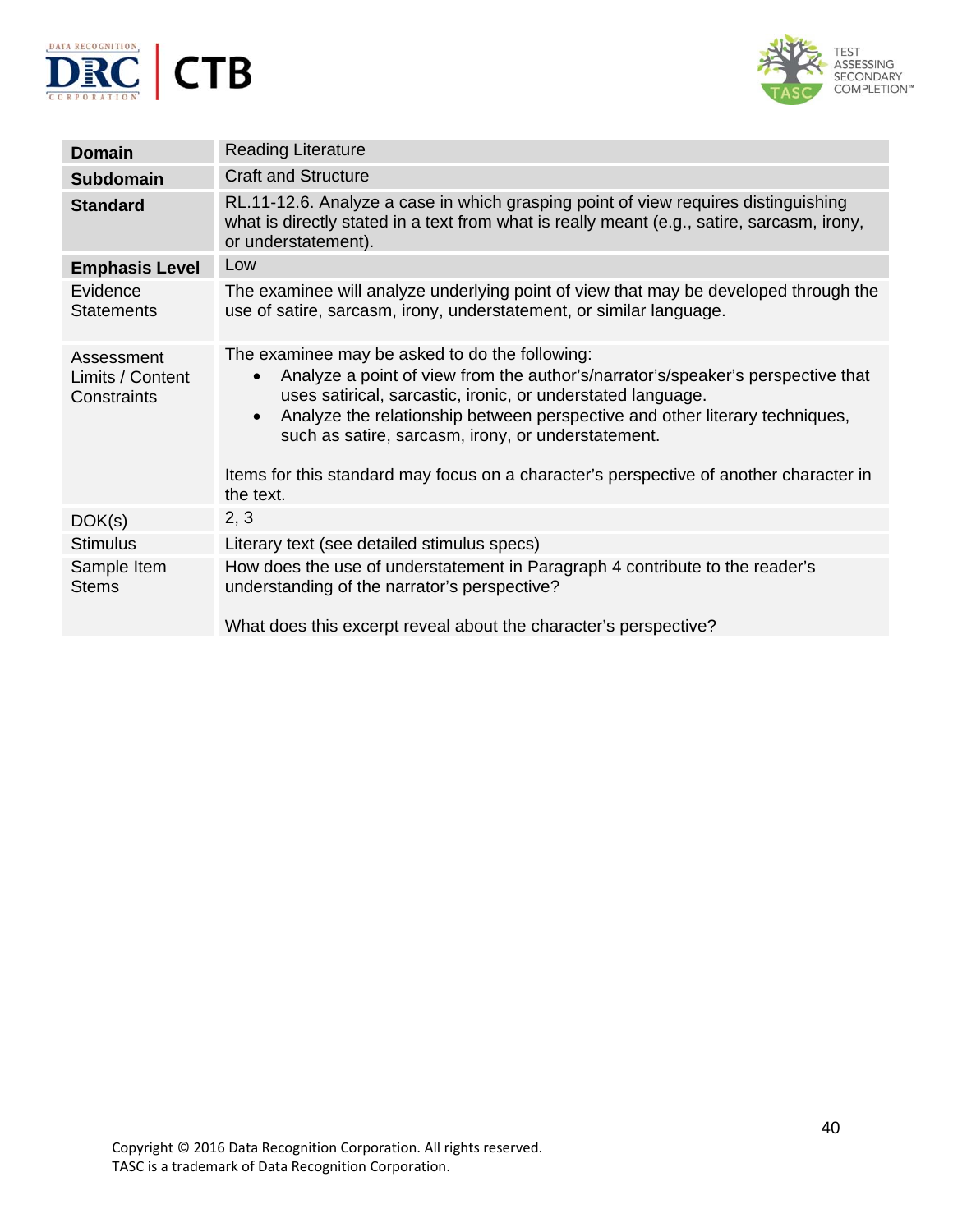



| <b>Domain</b>                                 | <b>Reading Literature</b>                                                                                                                                                                                                                                                                          |
|-----------------------------------------------|----------------------------------------------------------------------------------------------------------------------------------------------------------------------------------------------------------------------------------------------------------------------------------------------------|
| <b>Subdomain</b>                              | Integration of Knowledge                                                                                                                                                                                                                                                                           |
| <b>Standard</b>                               | RL.9-10.9. Analyze how an author draws on and transforms source material in a<br>specific work (e.g., how Shakespeare treats a theme or topic from Ovid or the Bible or<br>how a later author draws on a play by Shakespeare).                                                                     |
| <b>Emphasis Level</b>                         | Low                                                                                                                                                                                                                                                                                                |
| Evidence<br><b>Statements</b>                 | The examinee will analyze similarities and differences between source material (for<br>example, Brer Rabbit/Uncle Remus, Anansi) and text.                                                                                                                                                         |
| Assessment<br>Limits / Content<br>Constraints | The examinee may be asked to do the following:<br>Analyze similarities between source material and another text.<br>$\bullet$<br>Analyze differences between source material and another text.<br>$\bullet$<br>Items for this standard may focus on compare/contrast two texts of similar content. |
| DOK(s)                                        | 2, 3                                                                                                                                                                                                                                                                                               |
| <b>Stimulus</b>                               | Literary text (see detailed stimulus specs)                                                                                                                                                                                                                                                        |
| Sample Item<br><b>Stems</b>                   | Explain how the author's retelling of the story affects the reader's view of the main<br>character.                                                                                                                                                                                                |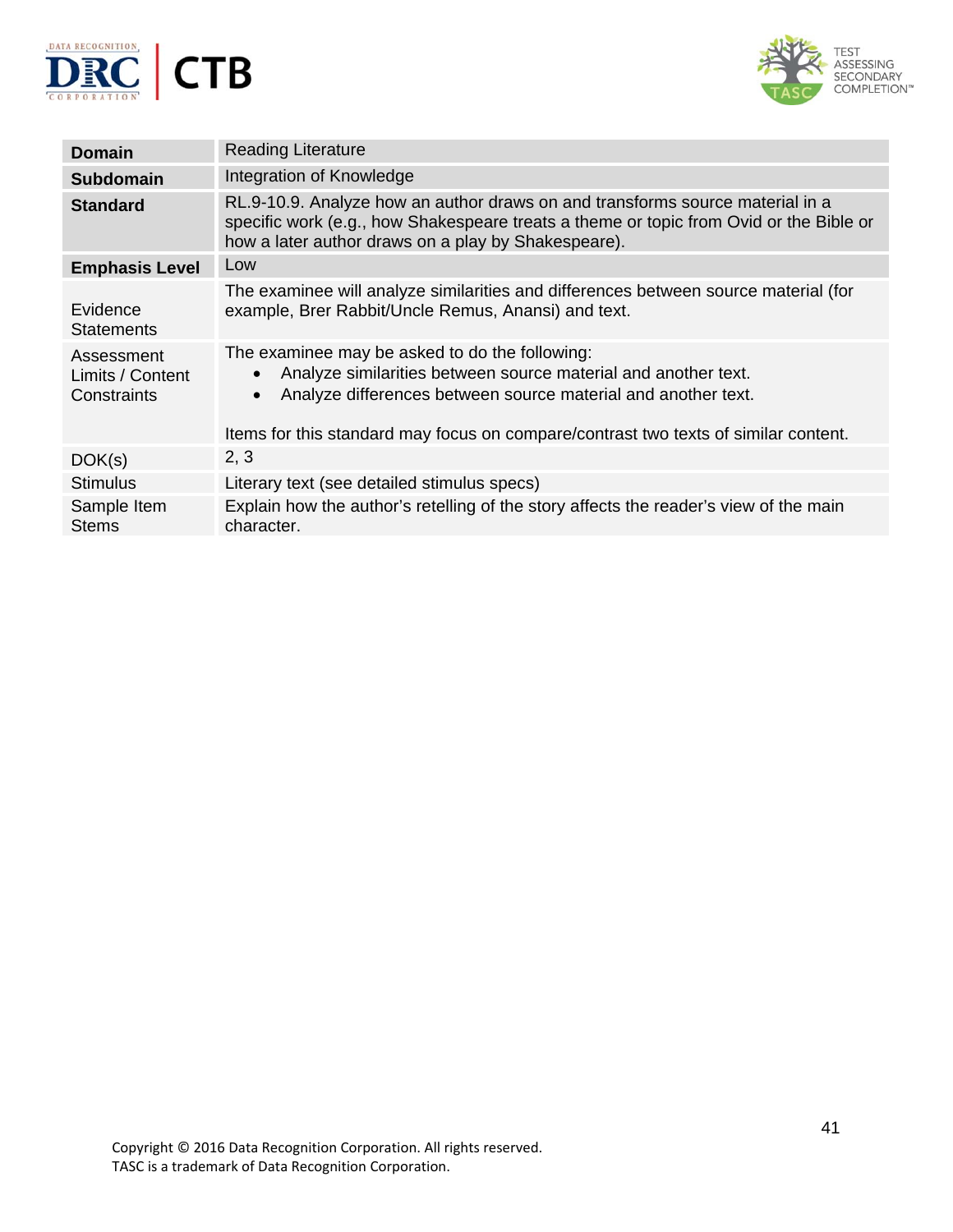



| <b>Domain</b>                                 | <b>Reading Literature</b>                                                                                                                                                                                                                                                                                                                                                                                                                                                                                                                                                                                                                                                                                                   |
|-----------------------------------------------|-----------------------------------------------------------------------------------------------------------------------------------------------------------------------------------------------------------------------------------------------------------------------------------------------------------------------------------------------------------------------------------------------------------------------------------------------------------------------------------------------------------------------------------------------------------------------------------------------------------------------------------------------------------------------------------------------------------------------------|
| <b>Subdomain</b>                              | Vocabulary Acquisition and Use                                                                                                                                                                                                                                                                                                                                                                                                                                                                                                                                                                                                                                                                                              |
| <b>Standard</b>                               | RL-LA.11-12.4. Determine or clarify the meaning of unknown and multiple-meaning<br>words and phrases based on grades 11-12 reading and content, choosing flexibly<br>from a range of strategies.                                                                                                                                                                                                                                                                                                                                                                                                                                                                                                                            |
| <b>Emphasis Level</b>                         | Medium                                                                                                                                                                                                                                                                                                                                                                                                                                                                                                                                                                                                                                                                                                                      |
| Evidence<br><b>Statements</b>                 | The examinee will use context (e.g., the overall meaning of a sentence, paragraph, or<br>text; a word's position or function in a sentence) as a clue to the meaning of a word or<br>phrase.                                                                                                                                                                                                                                                                                                                                                                                                                                                                                                                                |
| Assessment<br>Limits / Content<br>Constraints | The examinee may be asked to do the following:<br>Use context clues to determine a specific word or phrase or a word with<br>$\bullet$<br>multiple meanings at or above grade level.<br>Determine overall meaning of a sentence, paragraph, word position, or<br>$\bullet$<br>function in a sentence to determine meaning of a word or phrase.<br>Determine a word's usage or meaning and how it relates to its etymology.<br>$\bullet$<br>Evaluate the word's appropriateness within context.<br>$\bullet$<br>Items for this standard may focus on using context clues to determine the meaning of<br>a word as it is used in the sentence.<br>The examinee will not be asked for the part of speech of a word in context. |
| DOK(s)                                        | 2, 3                                                                                                                                                                                                                                                                                                                                                                                                                                                                                                                                                                                                                                                                                                                        |
| <b>Stimulus</b>                               | Literary text (see detailed stimulus specs)                                                                                                                                                                                                                                                                                                                                                                                                                                                                                                                                                                                                                                                                                 |
| Sample Item<br><b>Stems</b>                   | What is the meaning of as it is used in the sentence?<br>Which words provide clues about the meaning of?                                                                                                                                                                                                                                                                                                                                                                                                                                                                                                                                                                                                                    |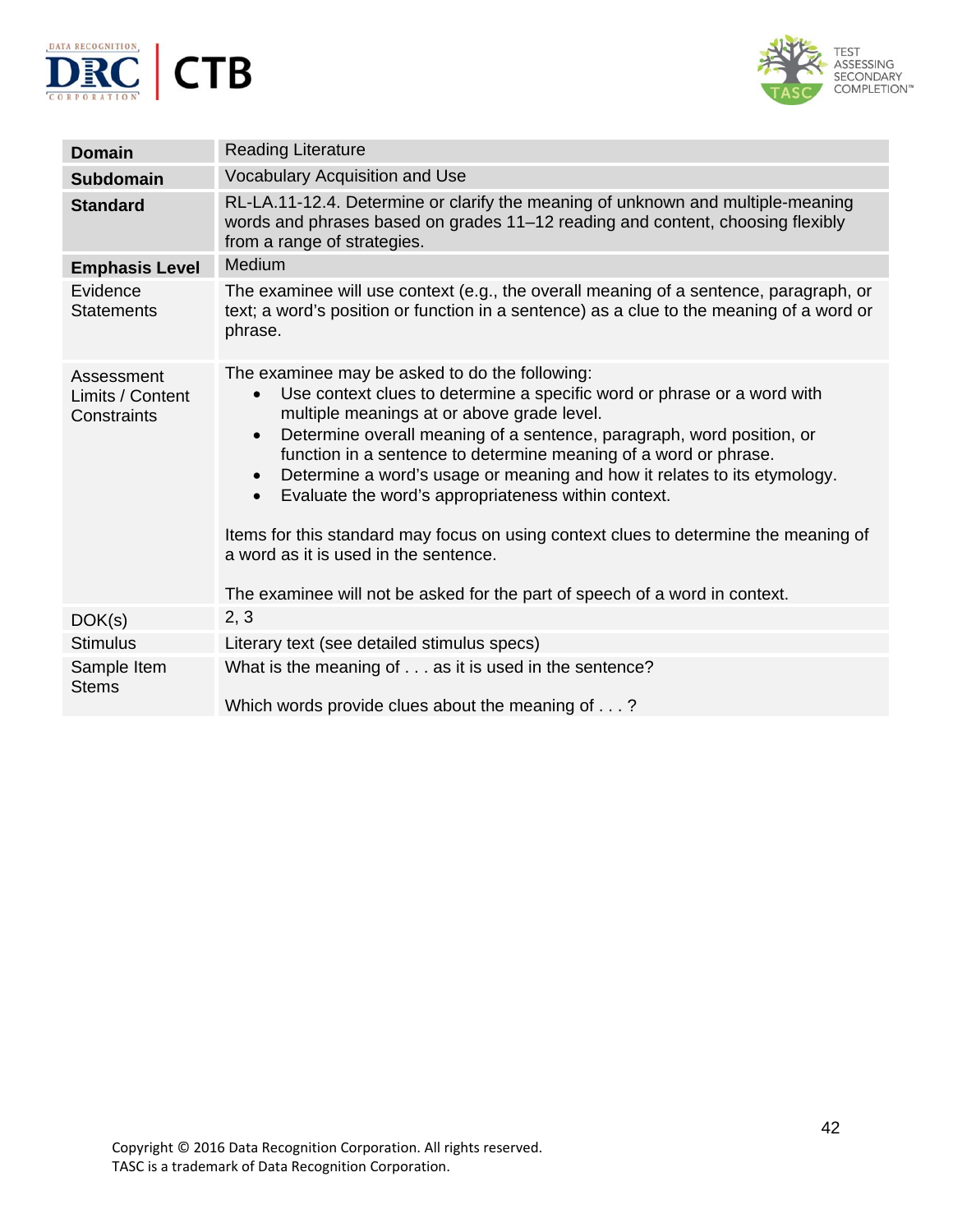



| <b>Domain</b>                                 | <b>Reading Literature</b>                                                                                                                                                                                                                                                                                                                                                                                                                                                                                                                                                                                                           |
|-----------------------------------------------|-------------------------------------------------------------------------------------------------------------------------------------------------------------------------------------------------------------------------------------------------------------------------------------------------------------------------------------------------------------------------------------------------------------------------------------------------------------------------------------------------------------------------------------------------------------------------------------------------------------------------------------|
| <b>Subdomain</b>                              | Vocabulary Acquisition and Use                                                                                                                                                                                                                                                                                                                                                                                                                                                                                                                                                                                                      |
| <b>Standard</b>                               | RL-LA.11-12.5. Demonstrate understanding of figurative language, word relationships,<br>and nuances in word meanings.                                                                                                                                                                                                                                                                                                                                                                                                                                                                                                               |
| <b>Emphasis Level</b>                         | Medium                                                                                                                                                                                                                                                                                                                                                                                                                                                                                                                                                                                                                              |
| Evidence<br><b>Statements</b>                 | The examinee will interpret figures of speech (e.g., hyperbole, paradox) in context.                                                                                                                                                                                                                                                                                                                                                                                                                                                                                                                                                |
|                                               | The examinee will analyze figures of speech (e.g., hyperbole, paradox) and their role<br>in the text.                                                                                                                                                                                                                                                                                                                                                                                                                                                                                                                               |
| Assessment<br>Limits / Content<br>Constraints | The examinee may be asked to do the following:<br>Interpret the use and intended or most likely meaning of figures of speech,<br>$\bullet$<br>such as a hyperbole and paradox.<br>Analyze a particular figure of speech used in a text is appropriate or<br>$\bullet$<br>inappropriate based on its context and/or tone of the essay.<br>Items for this standard may focus on figurative language and its meaning as used in<br>the text or may focus on selecting a word from a list of definitions that describe a<br>character in the text.<br>The examinee will not be asked to provide the definition of the figure of speech. |
| DOK(s)                                        | 2, 3                                                                                                                                                                                                                                                                                                                                                                                                                                                                                                                                                                                                                                |
| <b>Stimulus</b>                               | Literary text (see detailed stimulus specs)                                                                                                                                                                                                                                                                                                                                                                                                                                                                                                                                                                                         |
| Sample Item<br><b>Stems</b>                   | What does the phrase suggest?<br>What is the narrator's most likely reason for using [phrase] in this sentence rather than                                                                                                                                                                                                                                                                                                                                                                                                                                                                                                          |
|                                               | [phrase]?<br>Which word best describes [character's] attitude toward [character]?                                                                                                                                                                                                                                                                                                                                                                                                                                                                                                                                                   |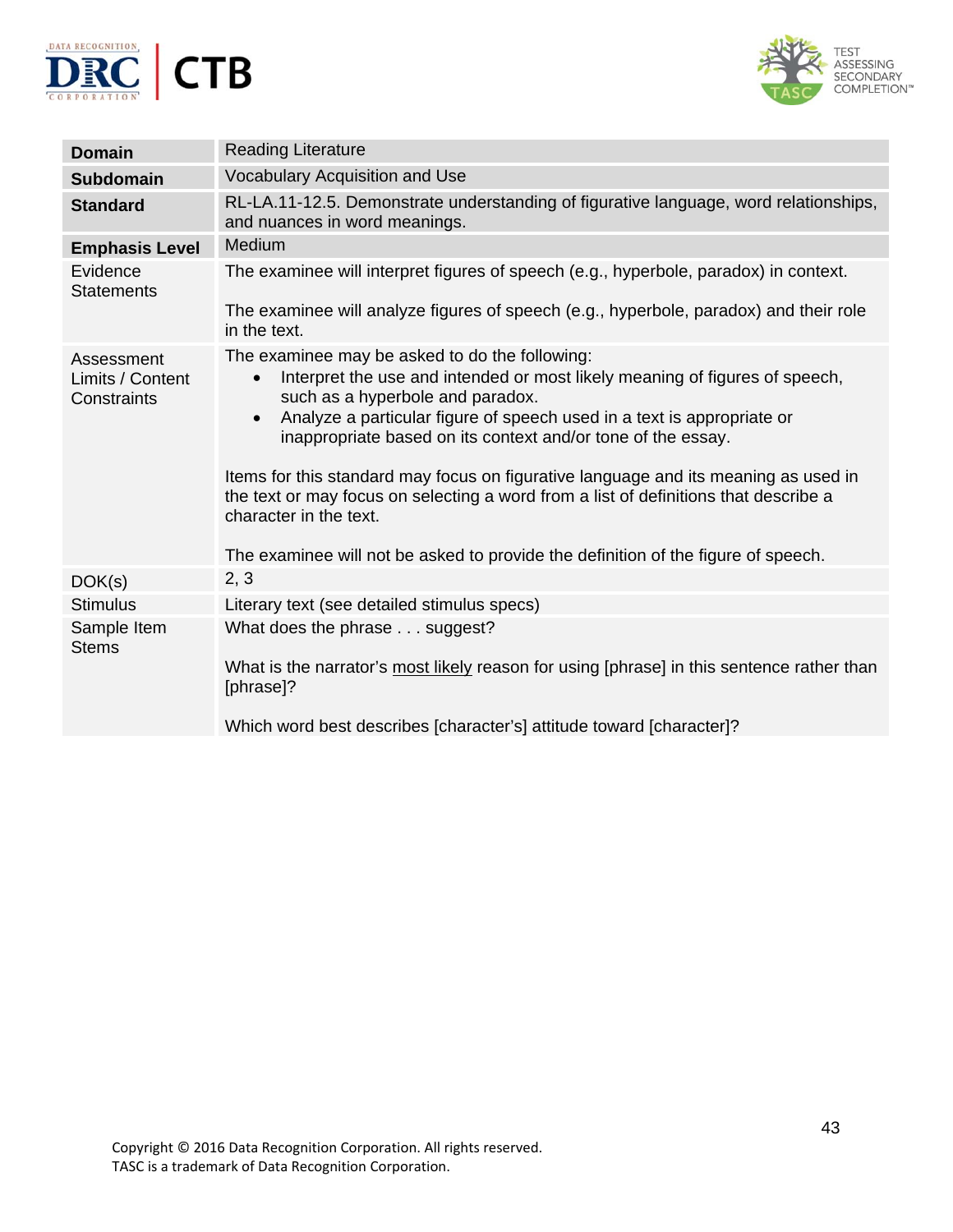



# **4) Other Test Specifications**

## **a) Scoring Rules**

#### **Multiple-Choice (MC) Items**

MC items have four answer options with a single correct response. These items are worth 1 point each. An examinee receives 1 point for a correct response and 0 points for an incorrect response.

#### **Autoscored Items**

Autoscored item types that are offered on both print and online forms are included in the TASC subtest in Reading. These item types include Multiple-Selected Response (MSR), Evidence-Based Selected Response (EBSR), and Technology Enhanced items such as Drag and Drop (DND) and Dropdown List items. Autoscored items worth 1 point and autoscored items worth 2 points are included in both online and print forms. Technology Enhanced items (which appear only online) have companion items on the print forms. These companion items are presented as MSR, EBSR, or two-part multiple choice or two-part multiple select items such that the companion item assesses the same skill at the same level of rigor as the TE item. An examinee can receive partial credit for each of these item types as described below.

## MSR

Multiple-Selected Response (MSR) items may ask examinees to identify two or three correct responses. When responding to items that have three correct answers, examinees will earn 2 points for identifying all three correct responses and 1 point for identifying two correct responses. An examinee will receive 0 points for identifying 0 or 1 correct responses. When responding to items that have two correct answers, examinees will receive 1 point for identifying both correct responses and 0 points for identifying 0 or 1 correct responses. Each MSR item in the Reading subtest has either five or six answer options. An examinee responds by selecting (filling in a bubble in the answer document or the online testing environment) up to the specified number of answer options, and each item indicates how many correct responses should be selected. MSR items appear in both print and online forms.

## EBSR

An Evidence-Based Selected-Response item is a two-part item worth 2 points. Part A asks the examinee to select the correct conclusion or inference from four or five answer choices. Part B asks the examinee to select the evidence that supports the conclusion/inference selected in Part A. Part B may have one or two correct answers. Part B will include four to six answer options. Conditional scoring is applied when scoring EBSR items. That is, if an examinee selects the correct answers for both parts, 2 points are awarded. If only Part A is correct, 1 point is awarded. If Part A is incorrect but Part B is correct or if both Parts are incorrect, 0 points are awarded.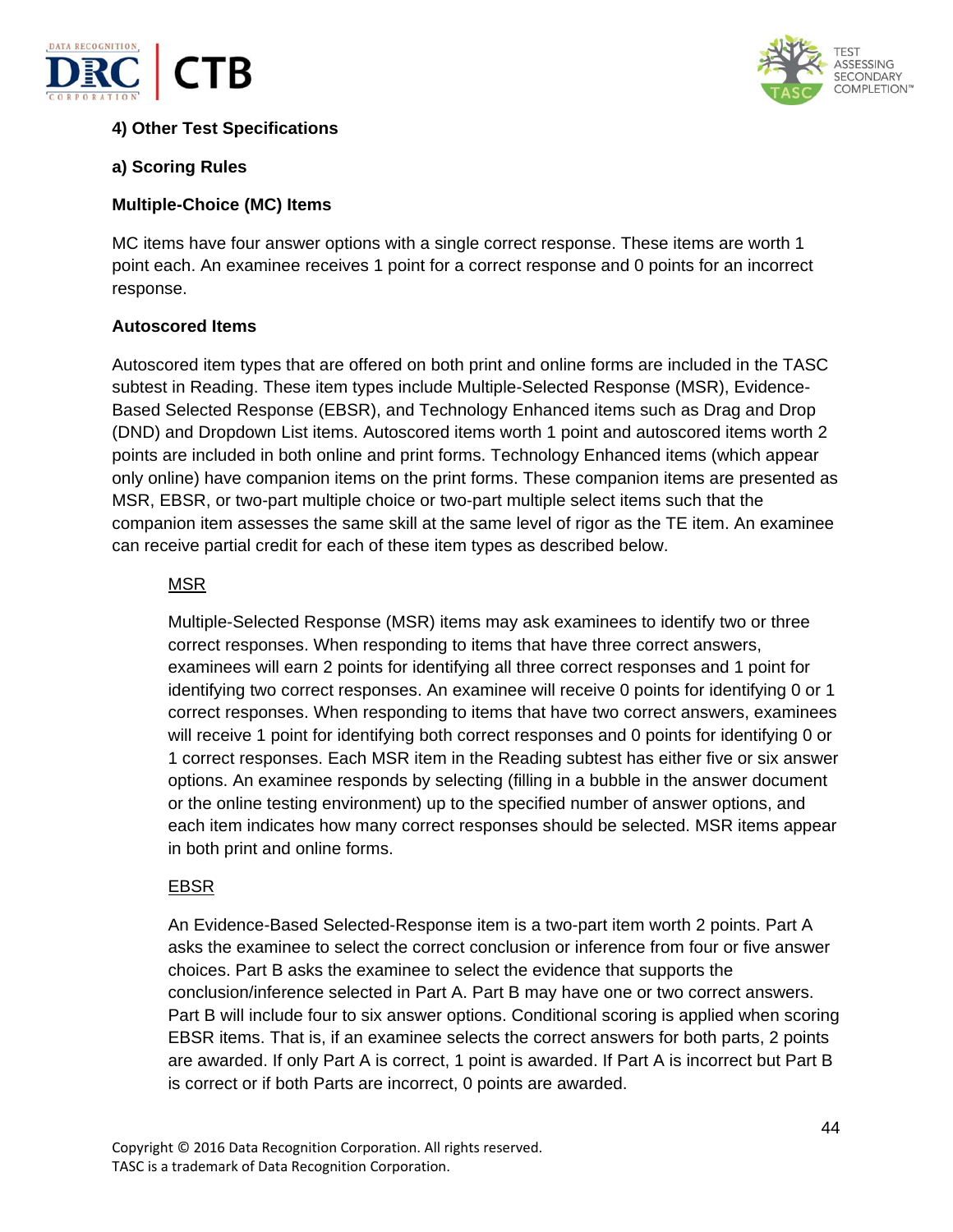





# Two-Part Multiple Choice or Two-Part Multiple Select

A Two-Part Multiple Choice or Two-Part Multiple Select item is typically used as the print companion of a technology-enhanced item. As such, it may be worth 1 or 2 points, depending on the point value of the accompanying online item. If the item is worth 2 points, the scoring of the two parts is independent, and examinees may receive one point for each part.

## DND

Drag and Drop (DND) items ask examinees to drag responses to two or more drop areas, or response areas. These items may be worth 1 or 2 points, depending on the number of responses that are expected. If a DND item is worth 2 points, an examinee will receive 2 points for a completely correct response and 1 point for a response that is at least 50% correct (e.g., if an examinee is asked to complete a table comparing two passages by dragging each of three sentences into the diagram, the examinee would receive 2 points for all three sentences correctly placed, 1 point for 2 sentences correctly placed, and 0 points for 0-1 sentences correctly placed).

# Dropdown List

Dropdown List items ask examinees to drag responses to two or more drop areas, or response areas. These items may be worth 1 or 2 points, depending on the number of responses that are expected. If a Dropdown List item is worth 2 points, an examinee will receive 2 points for a completely correct response and 1 point for a partially correct response (e.g., if an examinee is asked to complete two sentences by selecting from dropdown lists within each sentence, the examinee would receive 2 points for correctly completing both sentences, 1 point for correctly completing one sentence, and 0 points for not correctly completing either sentence).

# **Constructed-Response (CR) Items**

Constructed-Response (CR) items are worth 2 points. An examinee can receive either 2 points for fulfilling all the requirements for a correct response, 1 point for a partially correct response, or 0 points for no response or a response that is completely irrelevant and/or incorrect. Scoring rubrics are included in this document in the section following the specifications' tables of each content area.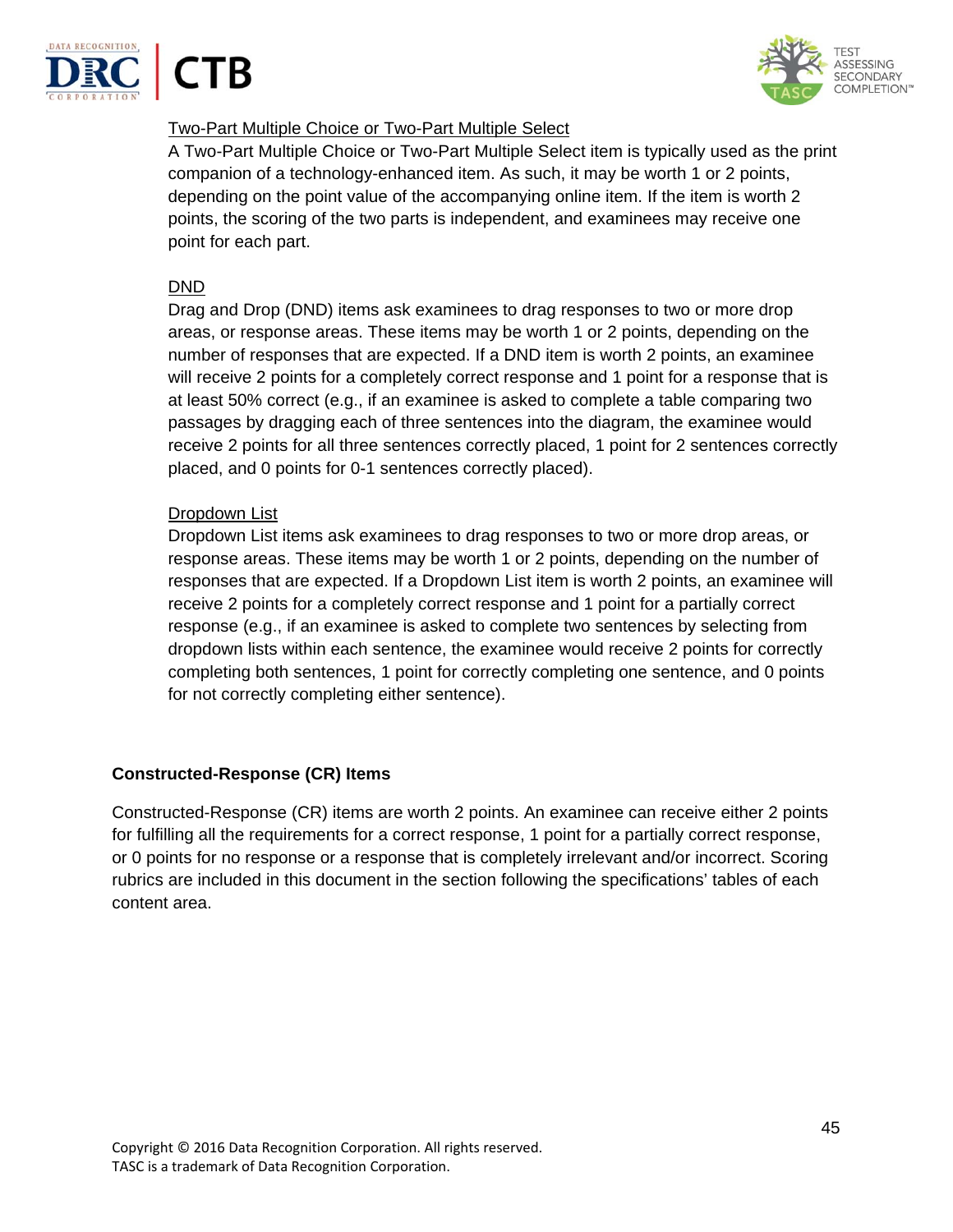



#### **Constructed-Response Rubric**

All Reading constructed-response items are scored using the criteria of a holistic 2-point rubric. There is no set response length required, nor is any specific number of key elements necessary. Each item must elicit appropriate evidence of the examinee's ability to perform the necessary task. The examinee must cite evidence from the text supporting the analysis/inference/conclusion.

TASC Reading CR Sample Rubric: Highlighted text comes from aligned standard and is specific to the item stem.

RI.11-12.3 Analyze a complex set of ideas or sequence of events and explains how specific individuals, ideas, or events interact and develop over the course of the text.

| Score | Rationale                                                                                                                                                                                                                                  |
|-------|--------------------------------------------------------------------------------------------------------------------------------------------------------------------------------------------------------------------------------------------|
| 2     | The response:<br>• gives sufficient text-based evidence of the ability to explain how ideas<br>develop throughout the text<br>• adequately supports the explanation with clearly relevant details from<br>the text                         |
|       | The response:<br>• gives limited text-based evidence of the ability to explain how ideas<br>develop throughout the text<br>• supports the explanation with limited details from the text                                                   |
| 0     | The response:<br>• gives no text-based evidence of the ability to explain how ideas develop<br>throughout the text<br>• includes no relevant information from the text<br>• is completely irrelevant or incorrect, or there is no response |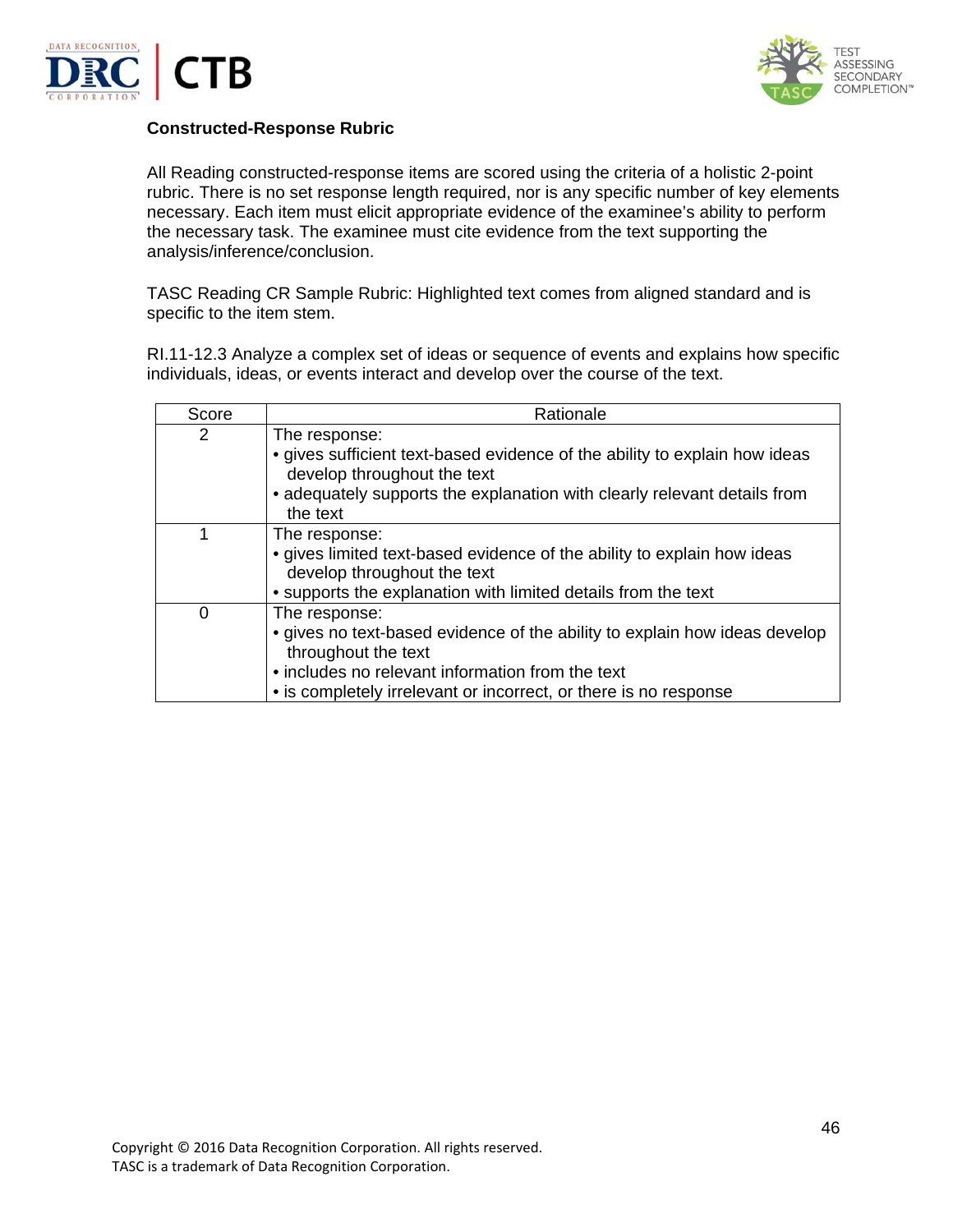



## **c) Reading Passage Specifications**

## **General Criteria for Selecting Texts**

The specifications for the texts to be used in the TASC Reading subtest are intended to inform writers and passage searchers about the requirements and expectations for the types and quality of texts to be used on the assessments.

Texts selected for use on the TASC are texts worth reading because of their merit or artistry and offer sufficient complexity for developing items that assess examinees' achievement of the standards. Texts should be selected from the rich body of work found in the public domain or should be permissioned (published) texts; all selected texts must offer opportunities for meaningful analyses.

Secondly, the texts selected for use should represent a distribution of literary and informational texts, including literary nonfiction, based on the recommendations of CCSS (70% informational, 30% literature). This distribution will be modified in 2017 to reflect the recommendations for CCR alignment (80% informational, 20% literature).

The materials selected and developed for TASC should include a range of engaging passages that deal with a variety of subjects and represent a variety of genres. Examinees should be able to relate to the topics and ideas presented in the passages. Passages should include a range of length (700 to 1,100 words) and reading complexity (Lexile levels can range from 800 to 1,450 but most are in the 1,100 to 1,300 range). The aim is to select passages that are accessible to all examinees.

Examinees must be able to understand the passages without content- or context-specific prior knowledge. Evidence required for responding to TASC items must be explicitly or implicitly contained within the passage(s). Similarly, knowledge acquired in another content area will not be required of examinees in order for them to understand the information in the passages, including those passages with history, social studies, or science content.

Texts selected for use on TASC tests must be fair to all examinees and free of imagery or content that is demeaning or insensitive or that creates a situation in which an examinee may be affected by negative feelings, such as frustration or anger that could potentially affect an examinee's performance.

In general, no materials that include religious themes, violence, controversial subject matter, or issues that might disadvantage large segments of the population should be used. Development should, however, include diverse cultural material with contemporary settings and positive perspectives and themes of the cultures being portrayed. Literary narratives will have welldeveloped characters portrayed in positive roles.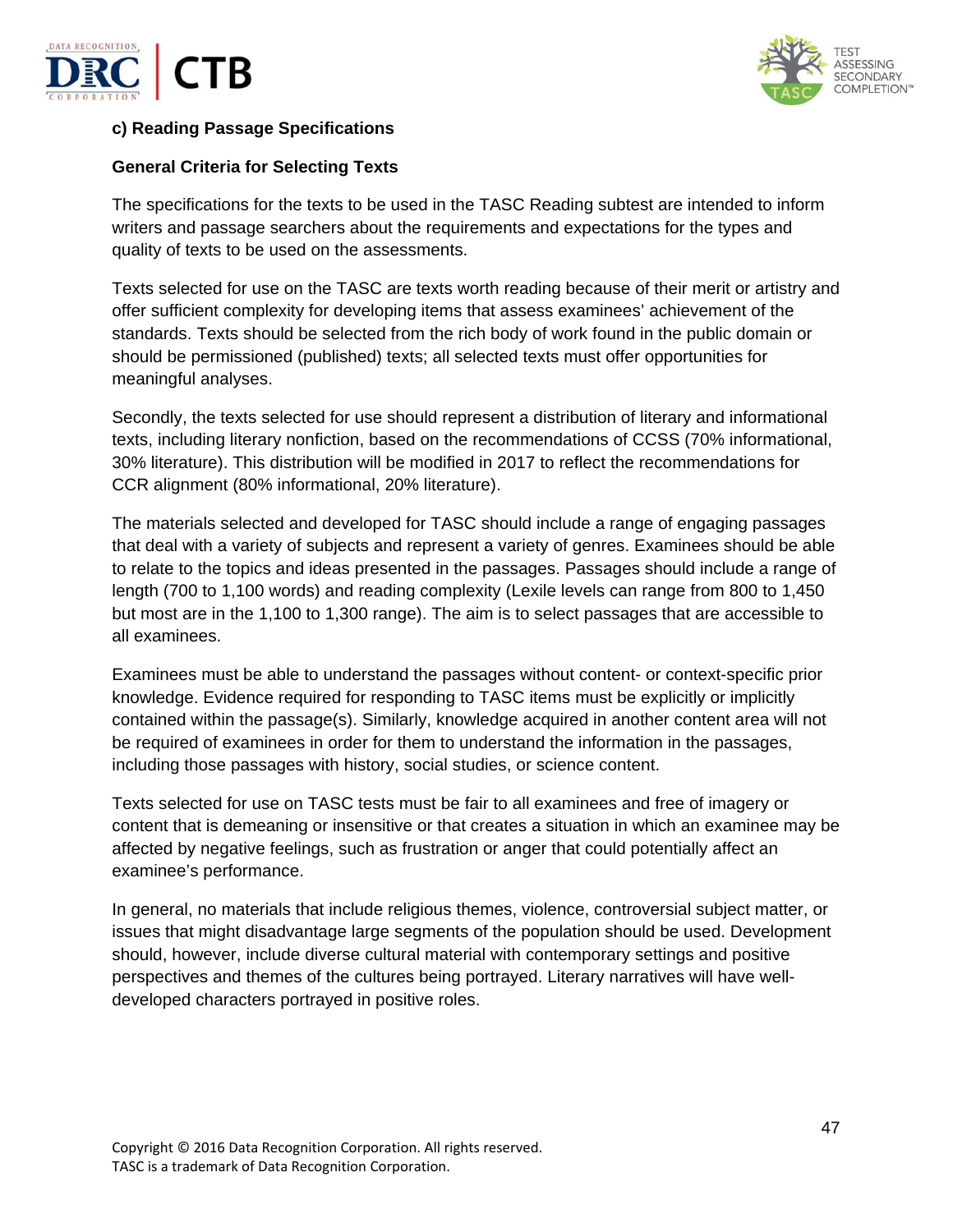



As noted, the use of public domain and permissioned texts is allowed and their inclusion in TASC encouraged so that examinees encounter authentic texts both in the classroom and in assessments. These texts should adhere to the guidelines as described in this document. Because public domain texts are sometimes older, their language and syntax may be less familiar to examinees; these factors should be considered during the selection process. It is permissible to footnote language in public domain texts in order to support examinees' comprehension of the texts, as long as the footnotes do not clue items.

# **Text Types**

#### **Informational**

Informational texts are categorized into these three categories for the purpose of this assessment:

- History/Social Studies
- Science/Technical
- Literary Nonfiction

The following types of informational texts may be used in the TASC Reading subtest:

- Autobiographies/Biographies/Interviews/Memoirs
- Essays
- Government documents
- **•** Histories
- Magazine articles/News articles/Journal articles
- Opinion/Editorial pieces
- Reports
- Scientific investigations
- Speeches

## **Foundational and Seminal Texts**

At the College and Career Readiness level, examinees are expected to read seminal and foundational U.S. documents of historical and literary significance.

Developers and searchers should seek out public domain texts that have important and significant influence on other texts in a literary or historical movement, showing significant influence on subsequent important texts, to allow for development of items to align to standards that describe these expectations.